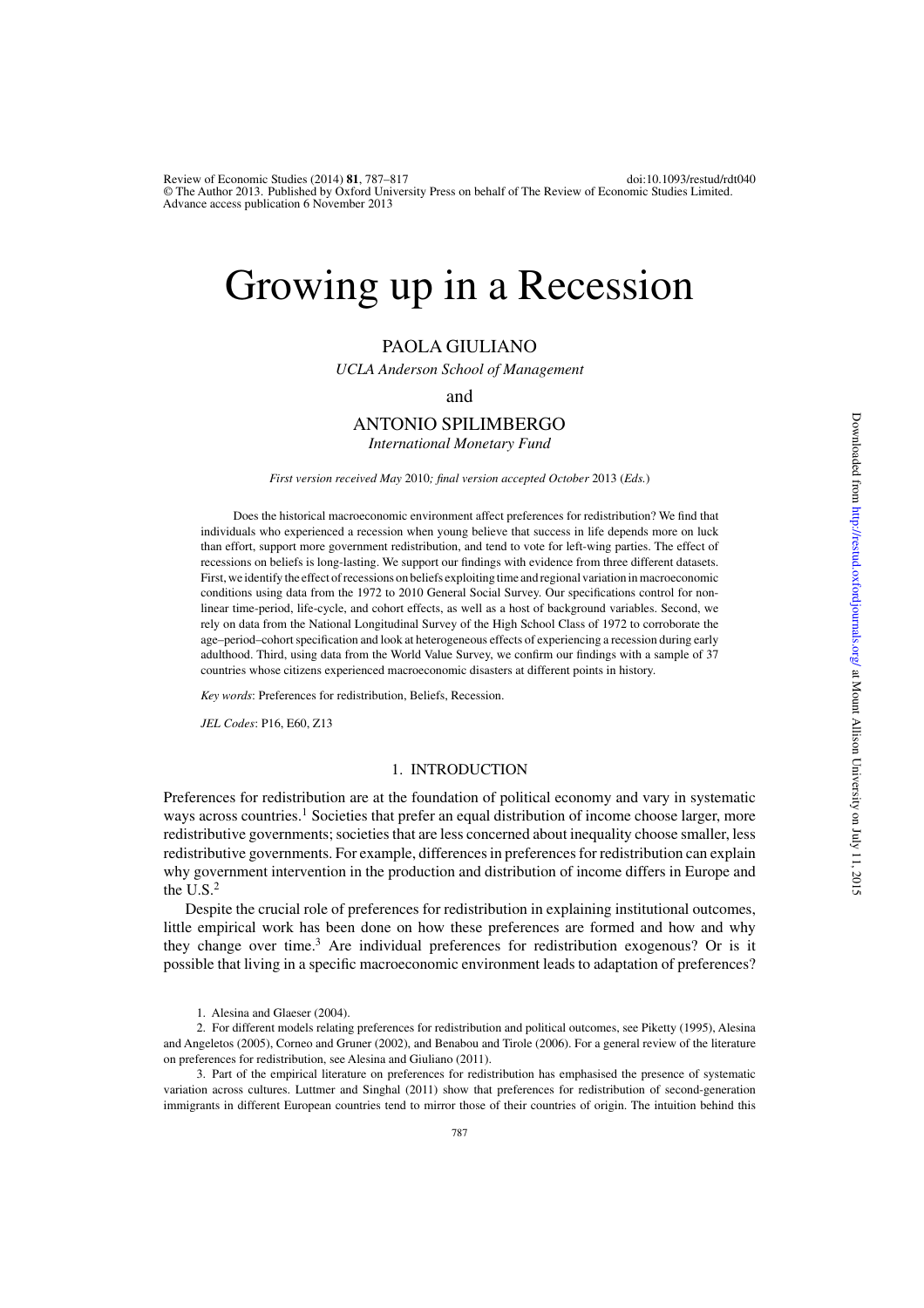This article covers this gap by investigating whether experiencing a recession during youth permanently changes one's preferences for redistribution.<sup>4</sup> Historical examples of the relevance of macroeconomic shocks on the determination of attitudes towards the state, and ultimately different welfare systems, abound. The national welfare system established in the U.S. after the Great Depression was a radical break from the strong sense of individualism and self-reliance characterising American society. During the same period, several countries in Europe also moved from partial or selective provision of social services to relatively comprehensive coverage of the population.

In this article, we examine systematically whether individuals differ in their desire for government intervention depending on the macroeconomic history they experienced when young, a question not yet addressed in the literature on preferences for redistribution.<sup>5</sup> We do so by testing well-grounded psychological theories on the formation of political and economic beliefs. According to vast literature in social psychology, economic and political beliefs are formed mostly during early adulthood and past this critical age change only slowly. The most relevant theory in this respect, the *impressionable years hypothesis*, states that core attitudes, beliefs, and values crystallise during a period of great mental plasticity in early adulthood (the so-called impressionable years) and remain largely unaltered thereafter. Evidence of significant socialisation has been found between 18 and 25 years of age (Krosnick and Alwin,  $1989.^{6,7}$ 

Consistent with the theories of social psychology, this article shows that large macroeconomic shocks experienced during the critical years of adolescence and early adulthood, between the ages of 18 and 25 years, shape preferences for redistribution and that this effect is statistically and economically significant.

result is that beliefs and values are passed down from parents to children, and they tend to persist from generation to generation. While culture is definitely important, it cannot explain why preferences for redistribution change over time.

4. Two recent papers provide evidence that preferences for redistribution can indeed change. Alesina and Fuchs-Schündeln (2008) show that strong collective experiences, such as the communist regime that existed in Eastern Germany before 1990, were relevant for the formation of preferences for redistribution of East Germans. Di Tella *et al.* (2007) show that receiving property rights changes the beliefs that people hold. Karl Marx (1867) was probably the first to argue that the economy could influence beliefs and ideas in society.

5. See Alesina and Giuliano (2011) for a review.

6. The authors analyse data from two panel surveys in the National Election Study series. One panel interviewed a sample of 1132 adults in 1956, 1958, and 1960. The second panel interviewed a sample of 1320 individuals in 1972, 1974, and 1976. The authors then divided the panel into various age groups: 18–25, 26–33, and so on. They find that people are most susceptible to political attitude changes during their early adult years, and that susceptibility drops off immediately thereafter. They do not control for other covariates and cannot disentangle the relevance of cohort versus age effects. Sample sizes for each age group were also fairly small. Other studies documented that the historical environment during the impressionable years shapes the basic values, attitudes, and world views of individuals (Greenstein, 1965; Hess and Torney, 1967; Easton and Dennis, 1969; Dennis, 1973; Cutler, 1974; Sears, 1975, 1981, 1983). Evidence of political socialisation between ages 18 and 25 years is also found by Newcomb *et al.* (1967). Recent literature on neurological development illustrates differences between the adolescent and adult brain. Spear (2000) describes the adolescent brain in a transitional period, differing anatomically and neurochemically from the adult brain. In particular in the developing brain, the volume of grey matter in the cortex gradually increases until about the age of adolescence, then sharply declines as the brain prunes away neuronal connections that are deemed superfluous to the adult needs of the individual.

7. Asimilar theory, the *increasing persistence hypothesis*, also maintains that individuals are flexible and responsive to social circumstances when they are young, but are gradually less responsive as they age. This decrease in flexibility is due to a "decline in energy and loss of brain tissue, to disengagement and a decrease in interest in events distant from one's immediate life, and to the accumulation of friends who share similar world views" (Glenn, 1980). Both hypotheses similarly predict that beliefs are formed mostly during adolescence and early adulthood and could eventually fade with age. Another hypothesis (which has received much less attention), the *lifelong openness hypothesis*, maintains that individuals are highly flexible throughout their lives and constantly alter their attitudes in response to changing life circumstances (Brim and Kagan, 1980).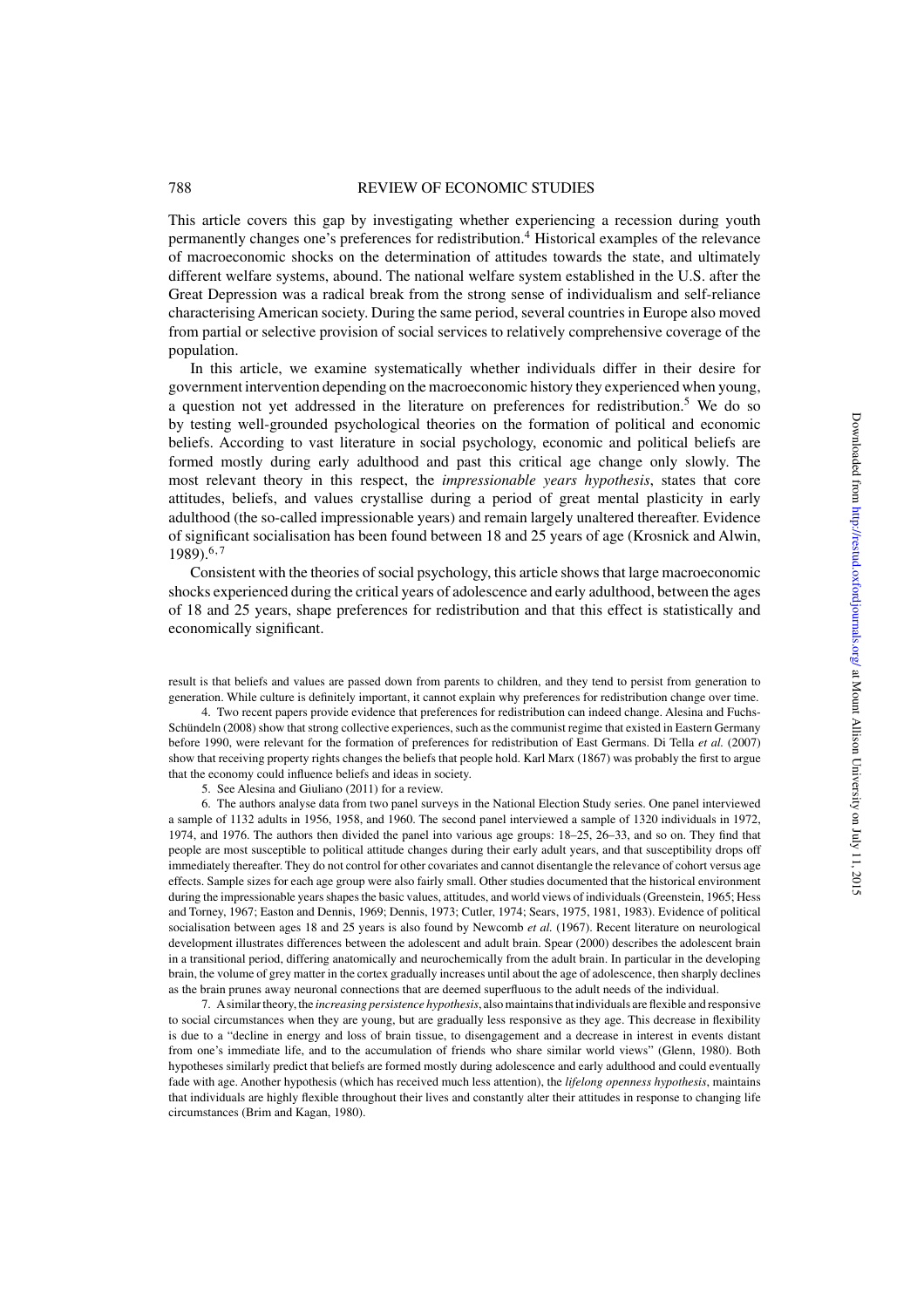We prove our results by using evidence drawn from three datasets. First, relying on pooled cross-sectional data from the 1972 to 2010 General Social Survey (GSS), we use regional variation in macroeconomic conditions in the U.S. to identify the impact of economic shocks on the formation of preferences for redistribution. The key challenge in any study of preference formation is the appropriate control of omitted variables: a cohort of individuals shares a large number of experiences, from economic shocks to technological progress to a multitude of unobservable characteristics. This makes the identification of macroeconomic shocks almost impossible if we use only cross-time variation. For this reason, our identification strategy hinges on cross-regional variation in individual experiences during the impressionable years. Using the information on respondents' location during adolescence, we rely on time- and location-specific shocks. This specification allows us to control for non-linear time-period, and life-cycle and cohort effects, as well as a host of background variables and other time-varying regional characteristics, including level of wealth, differences in educational policies, overall level of inequality, and crime.

Second, we confirm the findings from the U.S.-based GSS by extending the analysis to a large set of countries. We do so by linking preferences for redistribution to experiences of economic disasters during youth in a sample of 37 countries, using evidence from the World Value Survey (WVS). Finally, we utilise data from the National Longitudinal Survey of the High School Class of 1972 (NLS72) to corroborate the age–period–cohort specification and shed light on the mechanisms driving the results.

For all our analysis, we use a variety of self-reported measures of preferences for government intervention. To show that subjective measures are a good approximation of underlying behaviour, we also examine the validity of these self-reported measures by comparing them with several objective measures of political behaviour, including political ideology, party affiliation, and voting behaviour in the most recent election. The similarity of our findings on voting and political behaviour confirms that experiencing a recession when young affects real behaviour.

Overall, we find that experiencing a recession when young permanently increases the individual desire for redistribution. The effect is statistically significant and economically meaningful, and is robust across three different datasets and for a variety of specifications. To gauge the economic significance of our findings, we construct a counterfactual exercise, using evidence from the GSS, of what would have happened to the percentage of people voting for the Democratic Party in the most recent election in the 9 U.S. regions, if individuals living in that region had not experienced a recession when young.<sup>8</sup> We found that the effect of having individuals living through a recession when young could explain in some years up to 15% of the probability of voting for a Democratic presidential candidate in some U.S. regions.

In our empirical analysis, we also look at the presence of heterogeneous effects. Overall, we find that the effect of experiencing a recession when young is quite general and persistent, with a slightly stronger effect for less educated and poorer people. This evidence suggests that at least part of the recession effect is amplified by the personal conditions of the individuals during the recession.

Our findings are consistent with the three broad interpretations. First, evidence from social psychology (and also neuroscience) shows that young adults are particularly responsive to the external environment, implying that later experiences are less relevant in shaping behaviour. Our evidence also concurs with work in economics on learning from experience (Malmendier and Nagel, 2011, 2013). Whereas standard models in economics assume that individuals are endowed with stable preferences and incorporate all historical data when forming beliefs, learning from experience models, drawing on evidence from psychology, predict that personal experiences,

<sup>8.</sup> The details of this counterfactual exercise are provided in Section 2.6.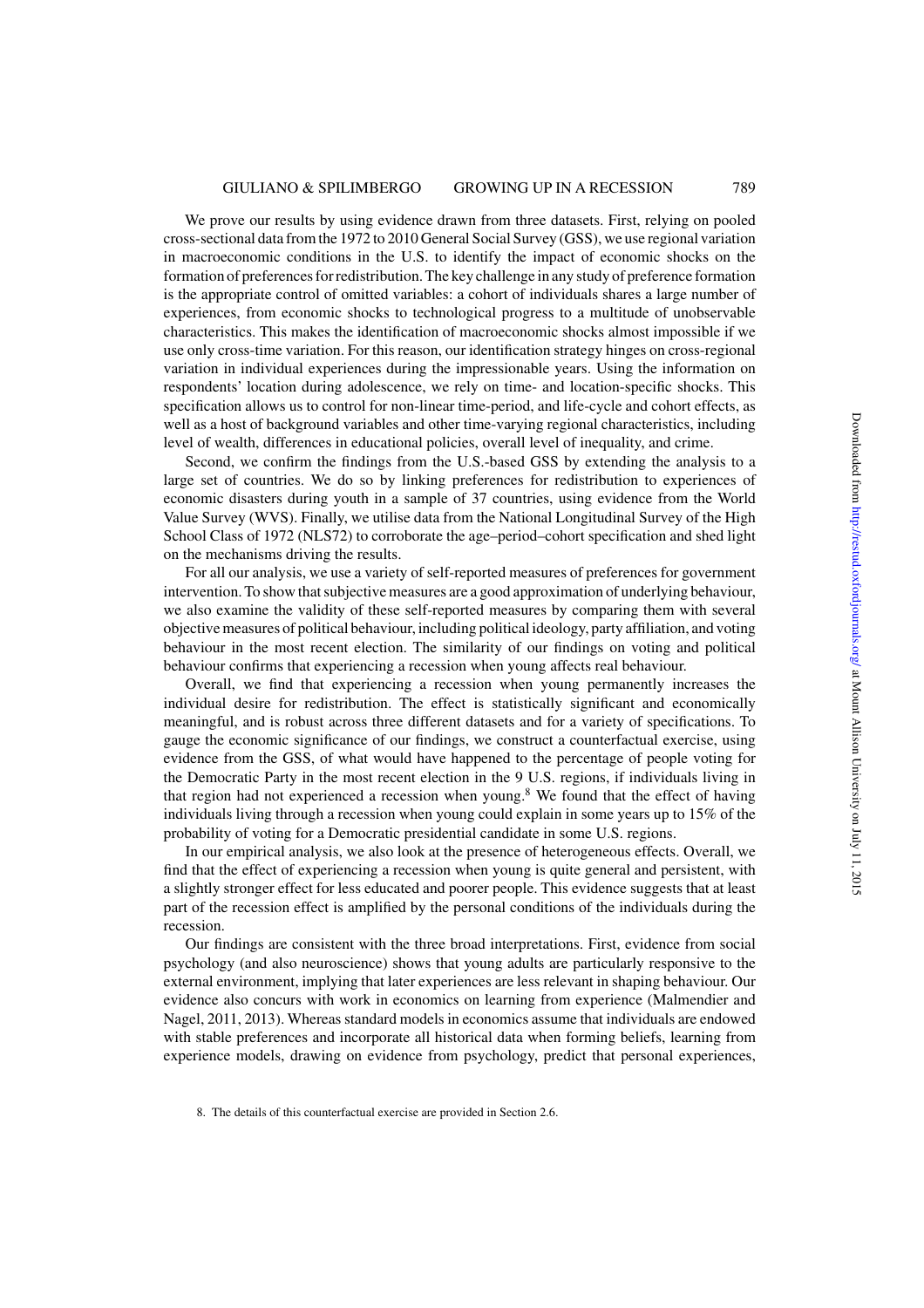rather than the analysis of all available historical data, exert a greater influence in the formation of beliefs. If individuals tend to put a higher weight on realisations of macroeconomic conditions experienced during their lifetime compared with other available historical data, an important implication of learning from experience is that young individuals react more strongly to a macroeconomic shock than older individuals because recent experiences make up a larger part of their lifetime so far.

A second interpretation regarding the persistent effect of macroeconomic shocks on beliefs is consistent with the Cogley and Sargent (2008). The authors argue, in reference to the Great Depression, that macroeconomic shocks are "beliefs-twisting events," whose influence can last long, because it takes a long time to correct the pessimistic beliefs induced by the depression, through the observation of macroeconomic data. $9$  Since the 1930s, many writers have indeed argued informally that the Great Depression created a "depression generation," whose behaviour affected the macroeconomy for decades after the depression ended. For example, Friedman and Schwartz (1963) suggested that the Great Depression "shattered" beliefs in the future of capitalism. Our findings are consistent with this view.

A third interpretation is consistent with the theoretical work by Piketty (1995): the author argues that shocks could change people's belief about the relative importance of luck versus effort as a driver of success. This belief, in his model, is related to the amount of taxes that people vote for and their preferences for government intervention. We find evidence consistent with his theory: the uncertainty created by macroeconomic shocks makes people believe that luck is more relevant than effort and, as a result, increases their desire for government intervention.

Our article brings together various strands of literature. We incorporate findings of social psychology (Krosnick and Alwin, 1989) about the relevance of a specific age range in the determination of preferences for redistribution. We also contribute to the growing empirical literature on the determinants of beliefs. This literature has studied various determinants, including the relevance of property rights (Di Tella *et al.*, 2007)<sup>10</sup> and crime (Di Tella *et al.*, 2007) on beliefs, the relationship between dependency on oil and individualism (Di Tella *et al.*, 2010), the importance of political regimes (Alesina and Fuchs-Schuendeln, 2008) and culture (Luttmer and Singhal, 2011). Further, we are the first to investigate the importance of macroeconomic conditions during one specific age period in the determination of beliefs.

Our article is also related to the literature analysing the determinants of preferences for redistribution more generally.<sup>11</sup> Models based on a cost-benefit analysis emphasise the relevance of individual measures of current (or expected future) income and individual economic motives more broadly—a rich person living in a poor neighbourhood, for example, may favour state intervention because he or she benefits from public goods provided in the region<sup>12</sup>; today's poor, who expect to be rich tomorrow, might not like redistributive policies because they will have to support them rather than benefit from them in the future (Ravallion and Lokshin, 2000). For the so-called "public-value approach,"<sup>13</sup> what matters are idiosyncratic beliefs about the importance of luck versus effort as a driver of economic success (Piketty, 1995), fairness (Alesina and Angeletos, 2005), or beliefs in a just world (Benabou and Tirole, 2006). Our article is related to

<sup>9.</sup> Cogley and Sargent (2008) do not have any data on beliefs; they argue that a beliefs-twisting story could help to explain macro time series.

<sup>10.</sup> The authors find that squatters in Buenos Aires, who were randomly assigned property rights, developed beliefs more favourable towards a capitalistic society, as represented by beliefs on individualism, materialism, and the role of merit and trust.

<sup>11.</sup> For a general review of the literature on preferences for redistribution, see Alesina and Giuliano (2011).

<sup>12.</sup> Along these lines, Luttmer (2001) shows that preferences for redistribution increase when the share of local welfare recipients from one's own racial group increases.

<sup>13.</sup> See Corneo and Gruner (2002).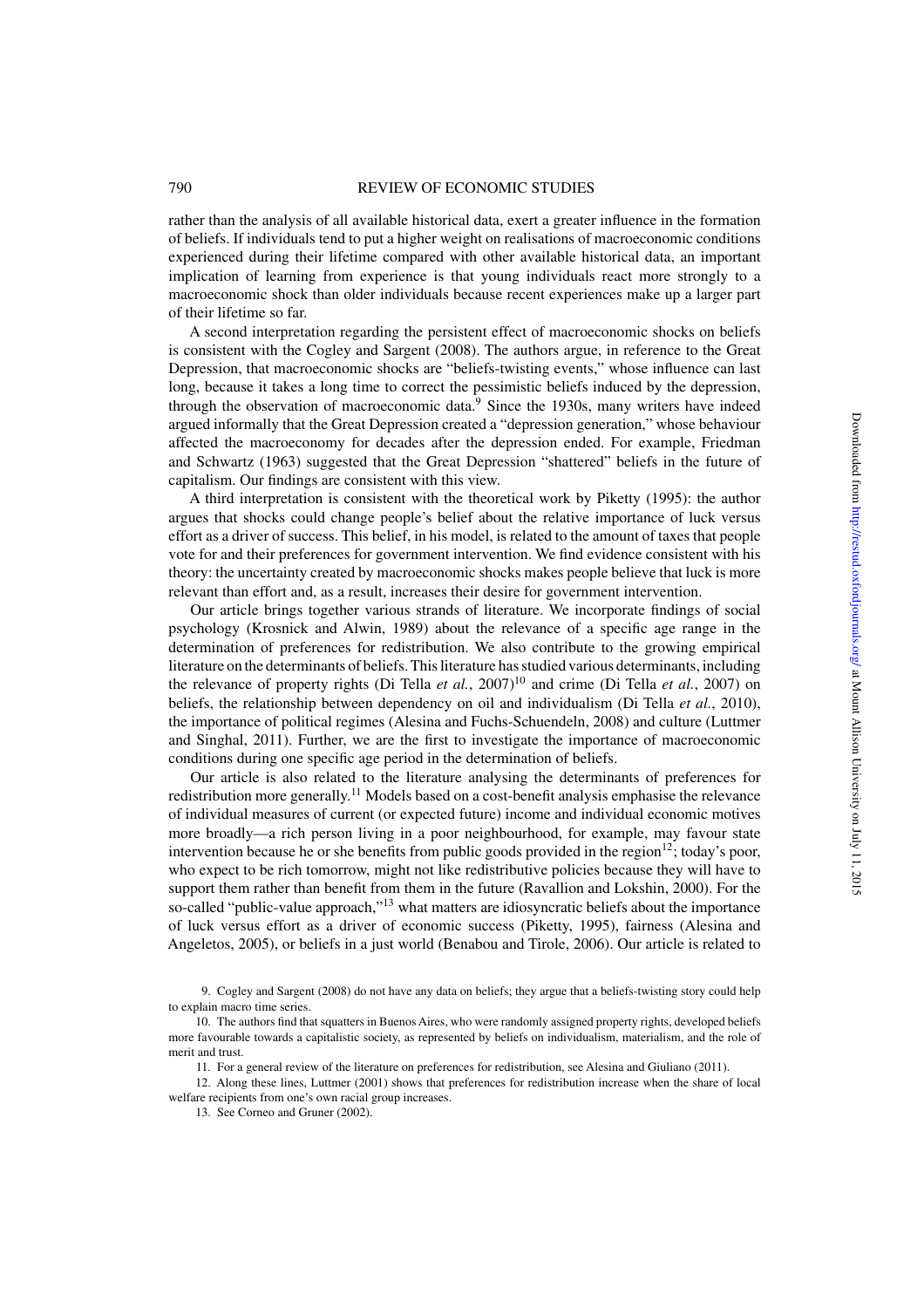this literature, as it shows that living under a specific macroeconomic environment when young leads to adaptation of preferences.

Finally, the article relates to the literature on the implications of macroeconomic shocks on economic outcomes. Shocks may have long-lasting effects on labour market outcomes (Kahn, 2010; Oreopoulos *et al.*, 2012) or participation in the stock market (Malmendier and Nagel, 2011).<sup>14</sup> Several papers in corporate finance and household finance look at the importance of recent returns on young investors in the 1990s (Vissing-Jorgensen, 2002; Greenwood and Nagel, 2009). Graham and Narasimhan (2004) find that corporate managers who lived through the Great Depression choose a more conservative capital structure.

This article is organised as follows. Section 2 describes the data and the empirical strategy for the GSS. Section 3 presents the cross-country analysis. Section 4 looks at the longitudinal evidence drawn from the NLS72. Section 5 investigates the presence of heterogeneous effects, and Section 6 concludes.

#### 2. EVIDENCE FROM THE GSS

Our primary dataset on individual and political beliefs is the GSS, which provides repeated crosssection observations on political and economic beliefs and various individual characteristics. The GSS, conducted by the National Opinion Research Center at the University of Chicago, is a nationally representative sample for the U.S. of about 1500 respondents each year from 1972 through 1993 (except for 1979, 1981, and 1992). It continues biennially, with 3000 observations from 1994 to 2004, 4500 observations in 2006, and 2000 observations in 2008 and 2010.<sup>15</sup> We use all the data available from 1972 to 2010. Descriptive statistics for our sample are presented in Supplementary Table A1.

#### 2.1. *Empirical analysis*

The key variables for our analysis are several measures of preferences for redistribution and political behaviour as dependent variables and a regional measure of macroeconomic shock as an explanatory variable. As measures for preferences for redistribution we use the answers to three questions:

- 1. "Some people think that the government in Washington should do everything to improve the standard of living of all poor Americans (they are at point 5 on this card). Other people think it is not the government's responsibility, and that each person should take care of himself (they are at point 1). Where are you placing yourself in this scale?" This is referred to as "*help poor*."
- 2. "We are faced with many problems in this country, none of which can be solved easily or inexpensively. I am going to name some of these problems, and for each one I would like you to tell me whether you think we are spending too much money on it, too little money or about the right amount." A list of items follows, including "assistance to the poor." We coded the variable so that a higher number indicates too little assistance to the poor. This is named "*assistance poor*."

14. Recessions are also relevant for babies' health (Deejia and Lleras-Muney, 2004), fertility (Ben-Porath, 1973), and adult health-related behaviour (Ruhm, 2000).

15. The survey is conducted face-to-face with an in-person interview by the National Opinion Research Center at the University of Chicago of a randomly selected sample of adults (18 and older) who are not institutionalised. The survey takes about 90 minutes to administer. For detailed information on the GSS, see http://www3.norc.org/GSS+Website/, accessed 19 November 2013. Sampling weights are used to adjust for differences in sampling frame across years.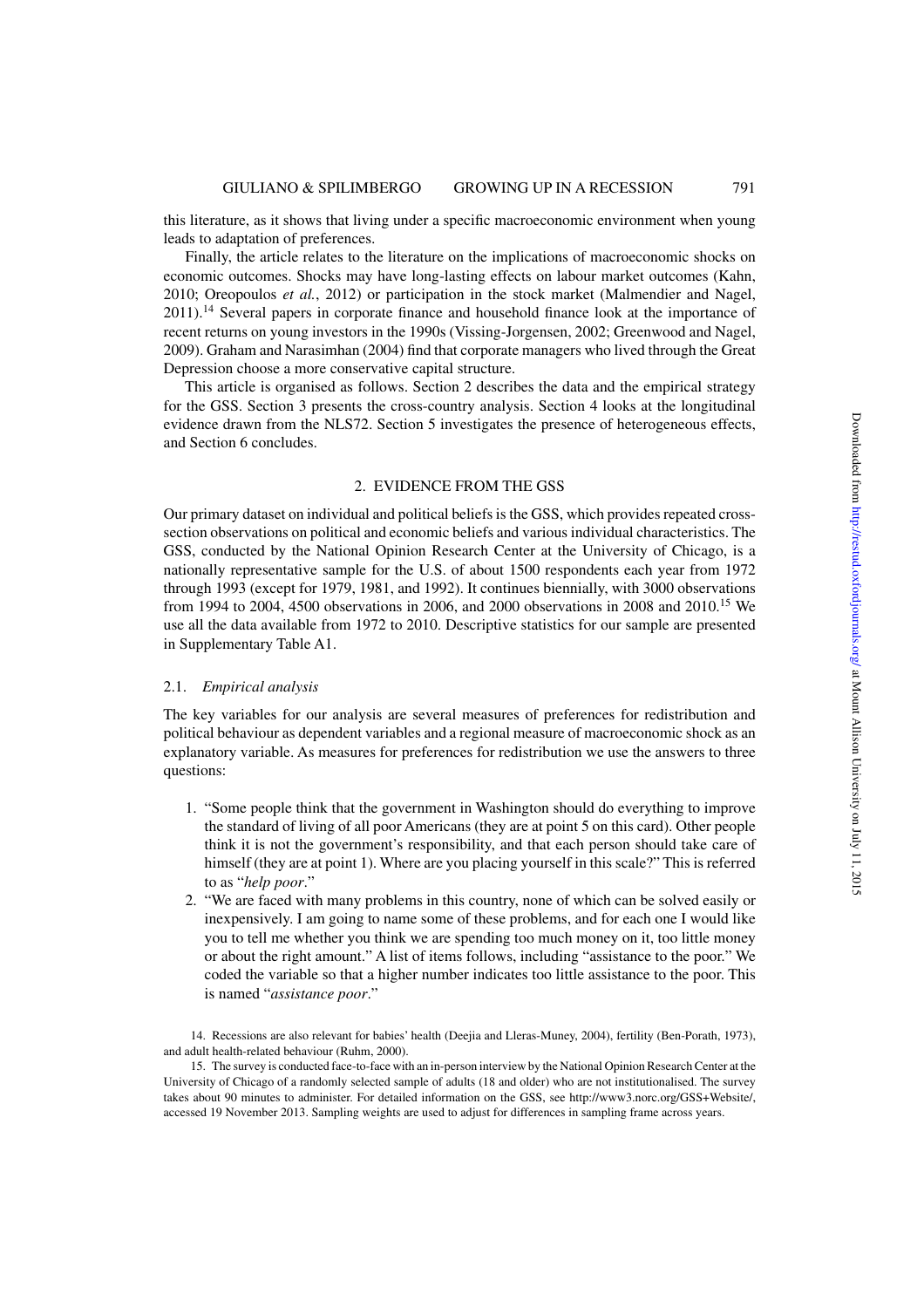3. "Some people say that people get ahead by their own hard work; others say that lucky breaks or help from other people are more important. Which do you think is most important?" The answer can take a value from 1 to 3: hard work is most important (1), hard work and luck are equally important (2), luck is most important (3). This is referred to as "*work-luck*."

The rationale of the first two variables is clear. The theoretical motivation for using the last variable is that an individual who believes that luck is the major determinant of economic success is expected to favour government redistribution; in contrast, an individual who believes in the importance of personal hard work is expected to oppose redistribution as discussed above (Piketty, 1995).

One concern when interpreting questions on preferences for redistribution is whether they are an accurate measure of underlying preferences. If self-reported preferences for redistribution reflect underlying preferences, then they should correspond to voting behaviour and political ideology.We examine the validity of self-reported measures by looking at three different measures of political behaviour corresponding to the following three questions:

- 1. "We hear a lot of talk these days about liberals and conservatives. I am going to show you a seven-point scale on which the political views that people might hold are arranged from extremely liberal to extremely conservative. Where would you place yourself in this scale?" We coded the question so that a higher number corresponds to extremely liberal. The answer to the question is referred to as "*political ideology*."
- 2. "Generally speaking, do you usually think of yourself as a Republican, Democrat, Independent, or what?" The answer could take a value from 6 to 0: strong Democrat (6), not very strong Democrat (5), Independent, close to Democrat (4), Independent (3), Independent, close to Republican (2), not very Strong Republican (1), strong Republican (0). We dropped from the analysis people who answered "Other party, refused to say" or "Don't know." <sup>16</sup> The answer to this question is referred to as "*party affiliation*."
- 3. The third political measure, *voting Democrat*, is based on whether the respondent voted for a Democratic presidential candidate in the most recent election. We eliminated those observations where individuals either did not vote or voted for an independent candidate.

We use as a measure of macroeconomic shocks large, regional recessions (as opposed to statewide recessions). The GSS contains information on census regions (but not on single states) in which the person was living when he or she was 16 years. We use this information to match individuals with the macroeconomic shock in the region where the person was living during his or her youth.<sup>17</sup> We assume that the individual was living during his or her "impressionable years" in the region where he or she was living at 16 years. One problem with assigning the region of residence at 16 years to the whole "impressionable years" period is that people could have moved during that period. The extent to which people moved during their impressionable years introduces a measurement error that could bias our results towards zero. We address this problem by running our regressions on a subsample of individuals who lived, at the time of interview, in the same region where they lived at 16 years. We discuss the differences in results below. In addition, the longitudinal analysis (for which individuals' locations during and after their "impressionable years" are known) confirms our results. Finally, the results are also valid in the cross-country analysis, where we run the regressions on the sample of people who have been living in the same country throughout their lives.

<sup>16.</sup> We also run the regressions by excluding from the analysis people who answered "independent" without any indication of whether they are close to Republican or Democrat. Our results are robust to this exclusion.

<sup>17.</sup> For a list of the 9 macro regions, see the Supplementary Appendix.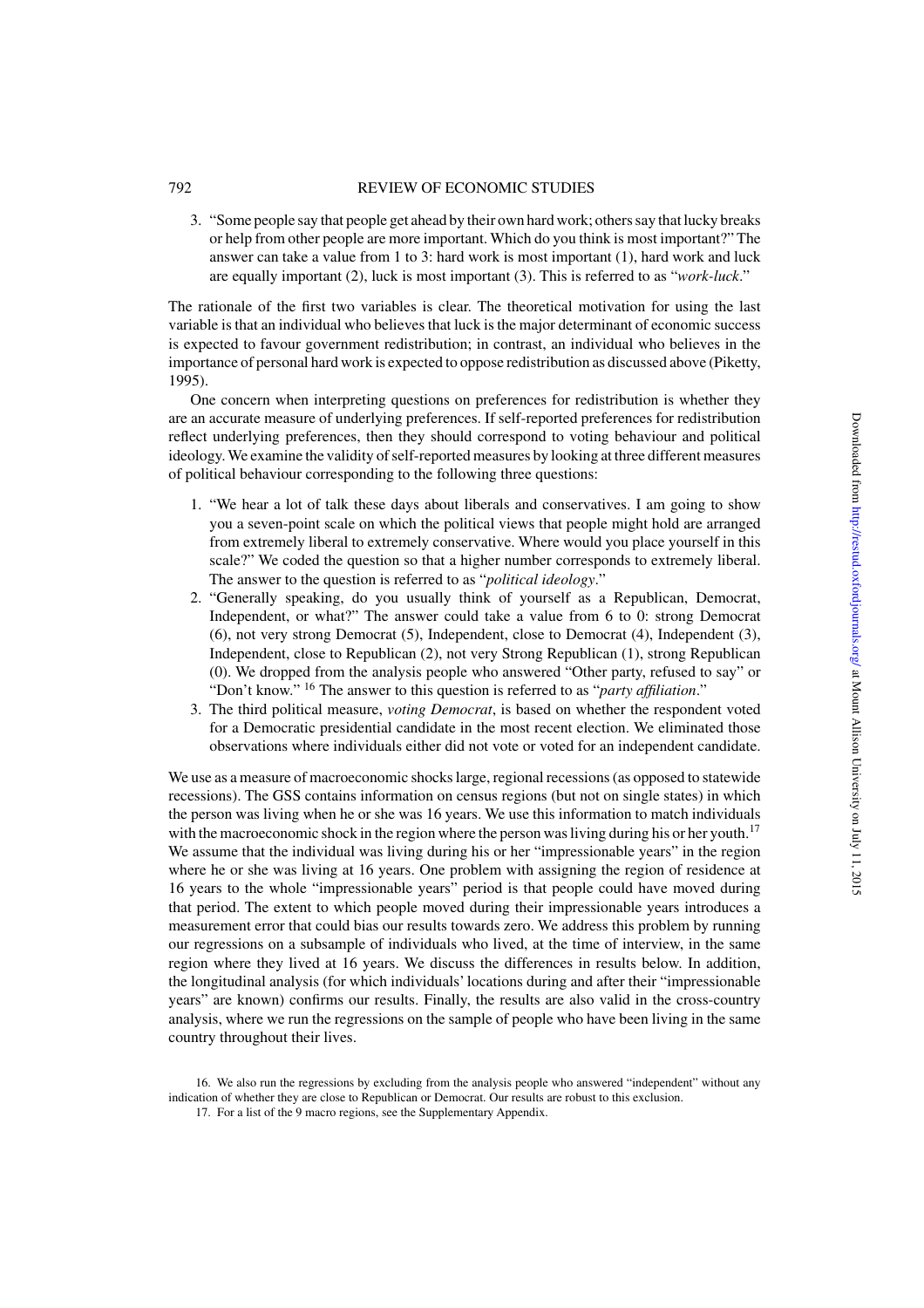To have the longest possible time series, we construct a measure of regional recessions using data on regional personal income from the Bureau of Economic Analysis (BEA). The BEA has been providing annual estimates of per capita personal income at the state level since 1929.<sup>18</sup> We construct a measure of real per capita personal income using data on state personal income and population data, adjusted for inflation.<sup>19</sup> For our dependent variable, we construct a variable equal to 1 if the individual experienced at least one year in which the real regional per capita GDP growth was lower than –3.4% during his or her "impressionable years" and zero otherwise. This threshold represents the lowest 10th percentile of the GDP growth distribution for the 9 U.S. regions from 1929 to  $2010^{20}$ 

Supplementary Figure A1 shows whether individuals living in a certain region experienced a recession during their impressionable years, by year of birth. The macroeconomic experiences of individuals living in different regions during their impressionable years varied greatly. For example, the cohorts born between 1933 and 1940 were subject to at least one year of recession if they lived in the New England, East North Central, or South Atlantic regions, but not if they lived in the other regions.<sup>21</sup> The cohorts born between 1960 and 1970 experienced widely differing fates: as young adults, those who lived in New England experienced no recession, but those in other regions were not so fortunate. Around 30% of those who spent their impressionable years in the East (north or south) Central region lived through a recession, as did about half in the Middle Atlantic, Southern Atlantic, and Mountain regions; 70% in the West North Central region, and a whopping 90% who lived in the Pacific or West South Central regions.

Our baseline specification is the following:

Beliefs<sub>irt</sub> = 
$$
\alpha_0 + \alpha_1
$$
 macro shock<sub>r16, imp. years</sub> +  $\alpha_2 X_i + \beta_a + \delta_r + \eta_t + \gamma_{r16} + \gamma_{r16} * age + \varepsilon_{irt}$ , (1)

where Beliefs*irt* indicates the response to one of the questions described above by individual *i*, interviewed at time  $t$  in region  $r$ . The variable macro shock<sub>r16</sub>, imp.years is a dummy indicating whether the individual experienced a recession during the impressionable years in his or her region of residence at 16 years, which we use as a reference region for the whole 18–25 range.  $X_i$  is a vector of individual characteristics, including gender and race, as well as measures of income, education, marital status, and labour market status. In some specifications, we also include information on family background of the individual at 16 years, and religious denomination. In particular, we control for both the level of education of the father and family income at 16 years, the religion in which the person was raised, and the religion at time of interview.

All specifications include age dummies  $(\beta_a)$  and time fixed effects  $(\eta_t)$  to control for agespecific trends in beliefs and common national history. We also include dummies for both the region where the person is living  $(\delta_r)$  and the region where the person was at 16 ( $\gamma_{r16}$ ). This

18. The BEA also compiles data on gross state product, *i*.*e*., GDP at the regional level, but dating back only to 1963. The correlation between real per capita personal income and real per capita GDP is 0.92. We could also have used regional unemployment rates as a measure of macroeconomic recessions; however, this variable is available only since 1968, from the BLS. As a result, we would lose too many observations. In the longitudinal analysis (which covers 1972 to 1986), we can use measures of state unemployment rates. We found that the results using unemployment are stronger when compared to measures of recession based on GDP.

19. We use national CPI to correct for inflation.

20. We choose the lowest 10th percentile rather than simply negative GDP growth because 80% of the individuals experienced at least one year of negative growth during their critical age period in our sample when using this definition; therefore, a shock simply defined as negative growth would not have given enough variation. We could have used also the 5th lowest percentile (corresponding to a growth rate lower than –8.45), but the problem with that measure is that it captures only the generation who experienced a recession between 1929 and 1947.

21. Only people born between 1933 and 1936 experienced a recession in the Southern Atlantic region.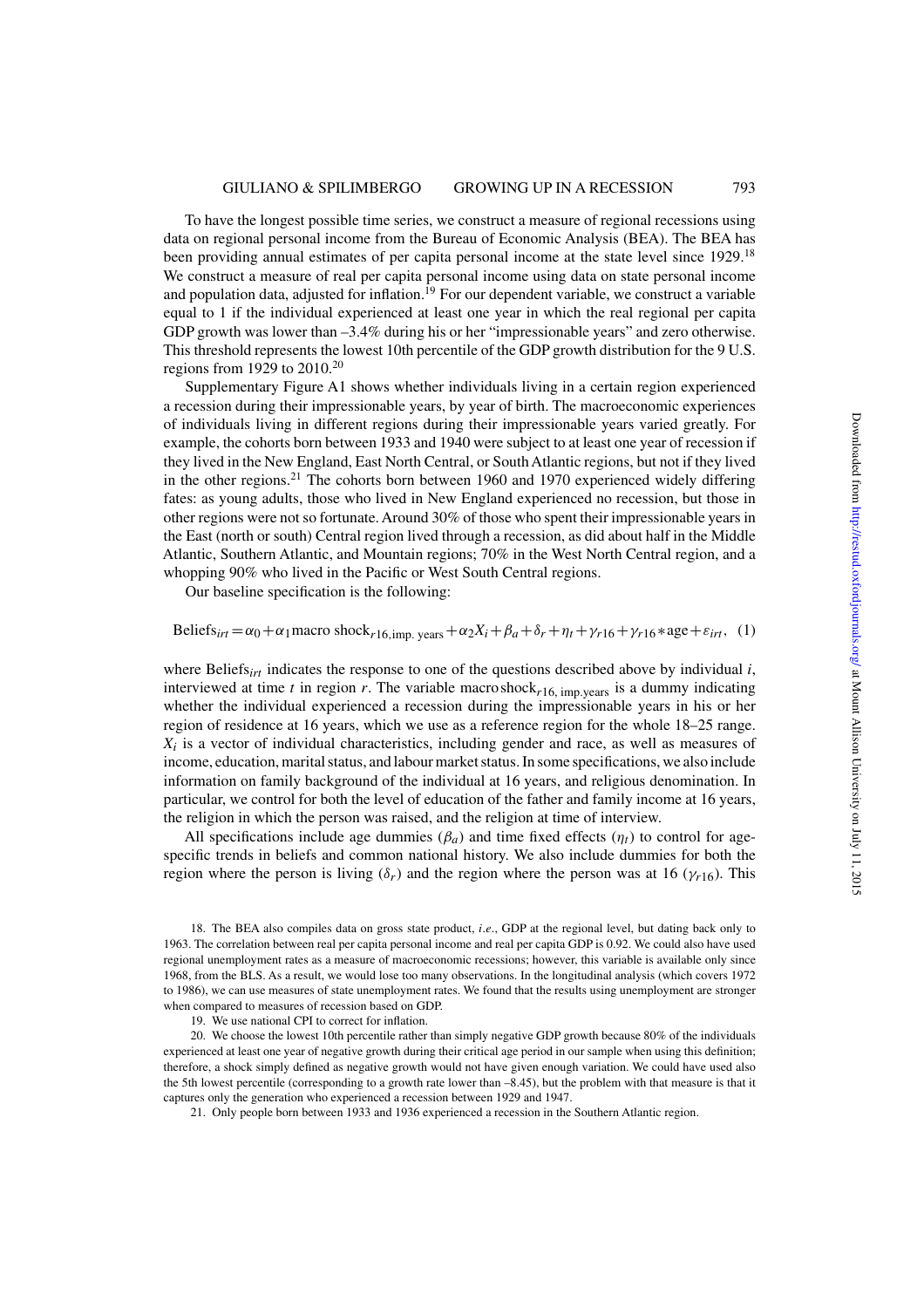#### 794 REVIEW OF ECONOMIC STUDIES

helps to control for regional ideology, both at birth and later on, and anything specific to a certain region of origin or residence that could be driving differences in beliefs.<sup>22</sup> All our regressions also include interactions of region-at-16 dummies with linear age trends (γ*r*<sup>16</sup> ∗age) to help rule out the possibility that results are driven by region-specific cohort effects.

All regressions are estimated using OLS for ease of interpretation, but similar results are obtained with ordered logit or probit (depending on the specification). Standard errors are clustered at the region-at-16 level. Because of the small number of clusters, we correct the standard errors using the "wild bootstrap" procedure suggested by Cameron *et al.* (2008).<sup>23</sup> Descriptive statistics for all our measures are reported in Supplementary Table A1 of the Appendix.

A few issues on the identification should be discussed beforehand. First, our variable of interest, macro shock<sub>r16,imp.years</sub>, exhibits cross-regional variation and also variation between cohorts. To control for any omitted variable that exhibits cohort-level variation, in the less parsimonious specification, we also include an almost full set of cohort dummies.<sup>24</sup>

Second, recent region-specific trends could be driving the results. In the less parsimonious specification, we also control for this possibility by including a full set of region of interview and year interactions.

Third, the identification of the effects of macro shocks on beliefs comes from the fact that different regions experienced different shocks over the years. The problem with this approach is that we could attribute to the regional macroeconomic shock the effect of some other timevarying regional characteristics, since the macroeconomic shock is the only time-varying regional regressor included in our baseline specification.

Region-at-16 dummies interacted with age linear trends in all specifications partially address this identification concern. In addition (in the robustness section of the article), we also control for a large number of region-specific time-varying characteristics that could be correlated with macroeconomic shocks, including various measures of crime, income inequality, educational policies, and proxies for wealth. In the same section, we also run a series of placebo exercises to make the identification strategy more credible.

Macroeconomic shocks may also have an effect on an individual's endowment through education, income, or differences in labour market experiences, for example. Individual endowments, in turn, are known to be an important variable in explaining the formation of beliefs (Di Tella *et al.*, 2007). Therefore, macroeconomic shocks may influence adult beliefs through both the direct channel discussed above and the indirect channel of individual endowment. In order to control for the endowment effect, we introduce individual characteristics at the time of the interview and family background controls (described above). In addition, we construct region-specific measures of wealth and educational policies for the "impressionable years" period. Finally, when using the panel analysis, we are able to control directly for the endowment effect as the NLS72 follows individuals during their formative age, therefore allowing us to control directly for their level of education, income, and labour market experience.

Tables 1–3 report the results for preferences for redistribution (columns 1 and 3) and political ideology and behaviour (columns 4–6) under a variety of specifications. In each table (columns 7–9), we also report the estimated average effect size (AES) coefficients. We computed the AES following Kling *et al.* (2004). Let  $\beta^k$  indicate the estimated recession coefficient for the

<sup>22.</sup> The region at time of interview does not correspond necessarily to the region (*r*16) in which the individual grew up, as individuals may have moved.

<sup>23.</sup> Computing valid confidence intervals with so few clusters is a hard problem. Our results are also robust to clustering at the region\*year level.

<sup>24.</sup> The problem with working solely with cross-regional variation is that sometimes it could not give us enough statistical power to estimate the parameters with sufficient precision.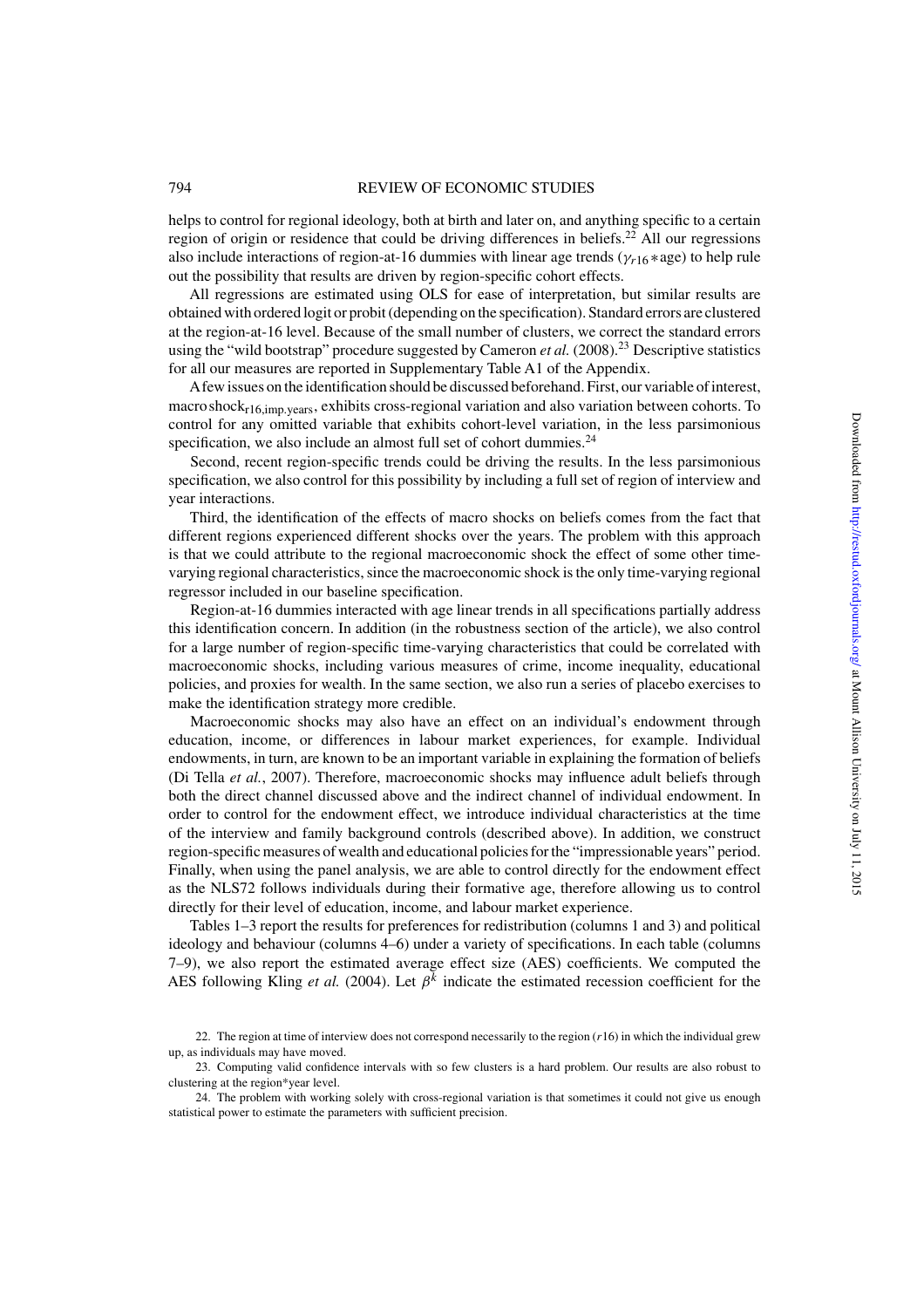|                       | (1)<br>Help<br>poor    | (2)<br>Assistance<br>poor | (3)<br>Work-<br>luck   | (4)<br>Party<br>affiliation | (5)<br>Political<br>views | (6)<br>Voting<br>democrat | (7)<br><b>AES</b><br>Pref. red. | (8)<br><b>AES</b><br>Pol. behav. | (9)<br>AES<br>All     |
|-----------------------|------------------------|---------------------------|------------------------|-----------------------------|---------------------------|---------------------------|---------------------------------|----------------------------------|-----------------------|
| Economic shock        | $0.033**$<br>(0.016)   | $0.021**$<br>(0.010)      | $0.017**$<br>(0.008)   | $0.177***$<br>(0.029)       | $0.133***$<br>(0.022)     | $0.043***$<br>(0.009)     | $0.028***$<br>(0.011)           | $0.091***$<br>(0.011)            | $0.056***$<br>(0.010) |
| Years of education    | $-0.051***$<br>(0.006) | $-0.017***$<br>(0.002)    | $0.006***$<br>(0.002)  | $-0.033***$<br>(0.008)      | $0.020***$<br>(0.007)     | 0.001<br>(0.002)          |                                 |                                  |                       |
| Married               | $-0.139***$<br>(0.016) | $-0.036***$<br>(0.009)    | $-0.059***$<br>(0.008) | $-0.220***$<br>(0.036)      | $-0.264***$<br>(0.014)    | $-0.058***$<br>(0.008)    |                                 |                                  |                       |
| Female                | $0.164***$<br>(0.017)  | $0.060***$<br>(0.011)     | $-0.075***$<br>(0.012) | $0.178***$<br>(0.035)       | $0.088***$<br>(0.019)     | $0.037***$<br>(0.008)     |                                 |                                  |                       |
| Black                 | $0.635***$<br>(0.036)  | $0.276***$<br>(0.012)     | $0.107***$<br>(0.010)  | $1.468***$<br>(0.064)       | $0.296***$<br>(0.021)     | $0.449***$<br>(0.016)     |                                 |                                  |                       |
| Unemployed            | $0.118***$<br>(0.036)  | $0.066***$<br>(0.016)     | $0.058***$<br>(0.005)  | $0.113***$<br>(0.040)       | $0.100**$<br>(0.045)      | $0.050***$<br>(0.014)     |                                 |                                  |                       |
| Income fixed effects  | Yes                    | Yes                       | Yes                    | Yes                         | Yes                       | Yes                       | Yes                             | Yes                              | Yes                   |
| Age fixed effects     | Yes                    | Yes                       | Yes                    | Yes                         | Yes                       | Yes                       | Yes                             | Yes                              | Yes                   |
| Year fixed effects    | Yes                    | Yes                       | Yes                    | Yes                         | Yes                       | Yes                       | Yes                             | Yes                              | Yes                   |
| Region interview f.e. | Yes                    | Yes                       | Yes                    | Yes                         | Yes                       | Yes                       | Yes                             | Yes                              | Yes                   |
| Region at 16 f.e.     | Yes                    | Yes                       | Yes                    | Yes                         | Yes                       | Yes                       | Yes                             | Yes                              | Yes                   |
| (Region at $16$ )*age | Yes                    | Yes                       | Yes                    | Yes                         | Yes                       | Yes                       | Yes                             | Yes                              | Yes                   |
| Observations          | 24,287                 | 15,416                    | 30,694                 | 43,443                      | 38,525                    | 27,267                    | 23,466                          | 36,412                           | 29,939                |
| $R^2$                 | 0.09                   | 0.07                      | 0.02                   | 0.11                        | 0.05                      | 0.15                      |                                 |                                  |                       |

TABLE 1 *GSS: baseline specification*

*Notes:* [1] Standard errors are clustered at the region at 16 level, and estimated using the wild bootstrap method; \*significant at 10%, \*\*significant at 5%, \*\*\*significant at 1%; [2] the number of observations reported for the AES in columns 7, 8, and 9 is the average number of observations in the regressions for the measures of preferences for redistribution, political behaviour, or all of them respectively.

|                       | (1)<br>Help<br>poor              | (2)<br>Assistance<br>poor        | (3)<br>Work-<br>luck             | (4)<br>Party<br>affiliation      | (5)<br>Political<br>views       | (6)<br>Voting<br>democrat        | (7)<br><b>AES</b><br>Pref. red. | (8)<br><b>AES</b><br>Pol. behav. | (9)<br><b>AES</b><br>All |
|-----------------------|----------------------------------|----------------------------------|----------------------------------|----------------------------------|---------------------------------|----------------------------------|---------------------------------|----------------------------------|--------------------------|
| Economic shock        | $0.037**$                        | $0.023*$                         | $0.017*$                         | $0.180***$                       | $0.136***$                      | $0.044***$                       | $0.033***$                      | $0.093***$                       | $0.059***$               |
| Years educ.           | (0.016)<br>$-0.051***$           | (0.012)<br>$-0.018***$           | (0.009)<br>$0.006***$            | (0.034)<br>$-0.033***$           | (0.029)<br>$0.020***$           | (0.010)<br>0.001                 | (0.010)                         | (0.013)                          | (0.010)                  |
| Married               | (0.006)<br>$-0.138***$           | (0.002)<br>$-0.036***$           | (0.002)<br>$-0.060^{***}\,$      | (0.008)<br>$-0.219***$           | (0.008)<br>$-0.264***$          | (0.002)<br>$-0.058***$           |                                 |                                  |                          |
| Female                | (0.015)<br>$0.163***$            | (0.009)<br>$0.060***$            | (0.008)<br>$-0.075***$           | (0.036)<br>$0.178***$            | (0.014)<br>$0.088***$           | (0.008)<br>$0.037***$            |                                 |                                  |                          |
| <b>Black</b>          | (0.017)<br>$0.635***$            | (0.011)<br>$0.276***$            | (0.012)<br>$0.107***$            | (0.036)<br>$1.469***$            | (0.019)<br>$0.296***$           | (0.008)<br>$0.449***$            |                                 |                                  |                          |
| Unemployed            | (0.036)<br>$0.117***$<br>(0.036) | (0.012)<br>$0.066***$<br>(0.016) | (0.010)<br>$0.058***$<br>(0.005) | (0.064)<br>$0.116***$<br>(0.041) | (0.021)<br>$0.099**$<br>(0.045) | (0.016)<br>$0.051***$<br>(0.014) |                                 |                                  |                          |
| Income fixed effects  | Yes                              | Yes                              | Yes                              | Yes                              | Yes                             | Yes                              | Yes                             | Yes                              | Yes                      |
| Age fixed effects     | Yes                              | Yes                              | Yes                              | Yes                              | Yes                             | Yes                              | Yes                             | Yes                              | Yes                      |
| Year fixed effects    | Yes                              | Yes                              | Yes                              | Yes                              | <b>Yes</b>                      | Yes                              | Yes                             | Yes                              | Yes                      |
| Cohort fixed effects  | Yes                              | Yes                              | Yes                              | Yes                              | <b>Yes</b>                      | Yes                              | Yes                             | Yes                              | Yes                      |
| Region interview f.e. | Yes                              | Yes                              | Yes                              | Yes                              | <b>Yes</b>                      | Yes                              | Yes                             | Yes                              | Yes                      |
| Region at 16 f.e.     | Yes                              | Yes                              | Yes                              | Yes                              | Yes                             | Yes                              | Yes                             | Yes                              | Yes                      |
| (Region at $16$ )*age | Yes                              | Yes                              | Yes                              | Yes                              | Yes                             | Yes                              | Yes                             | Yes                              | Yes                      |
| Observations          | 24,287                           | 15,416                           | 30,694                           | 43,443                           | 38,525                          | 27,267                           | 23,466                          | 36,412                           | 29,939                   |
| $R^2$                 | 0.09                             | 0.07                             | 0.02                             | 0.11                             | 0.05                            | 0.15                             |                                 |                                  |                          |

TABLE 2 *GSS: specification with cohort effects*

*Notes:* [1] Standard errors are clustered at the region at 16 level, and estimated using the wild bootstrap method; \*significant at 10%, \*\*significant at 5%, \*\*\*significant at 1% ; [2] the number of observations reported for the AES in columns 7, 8, and 9 is the average number of observations in the regressions for the measures of preferences for redistribution, political behaviour, or all of them respectively.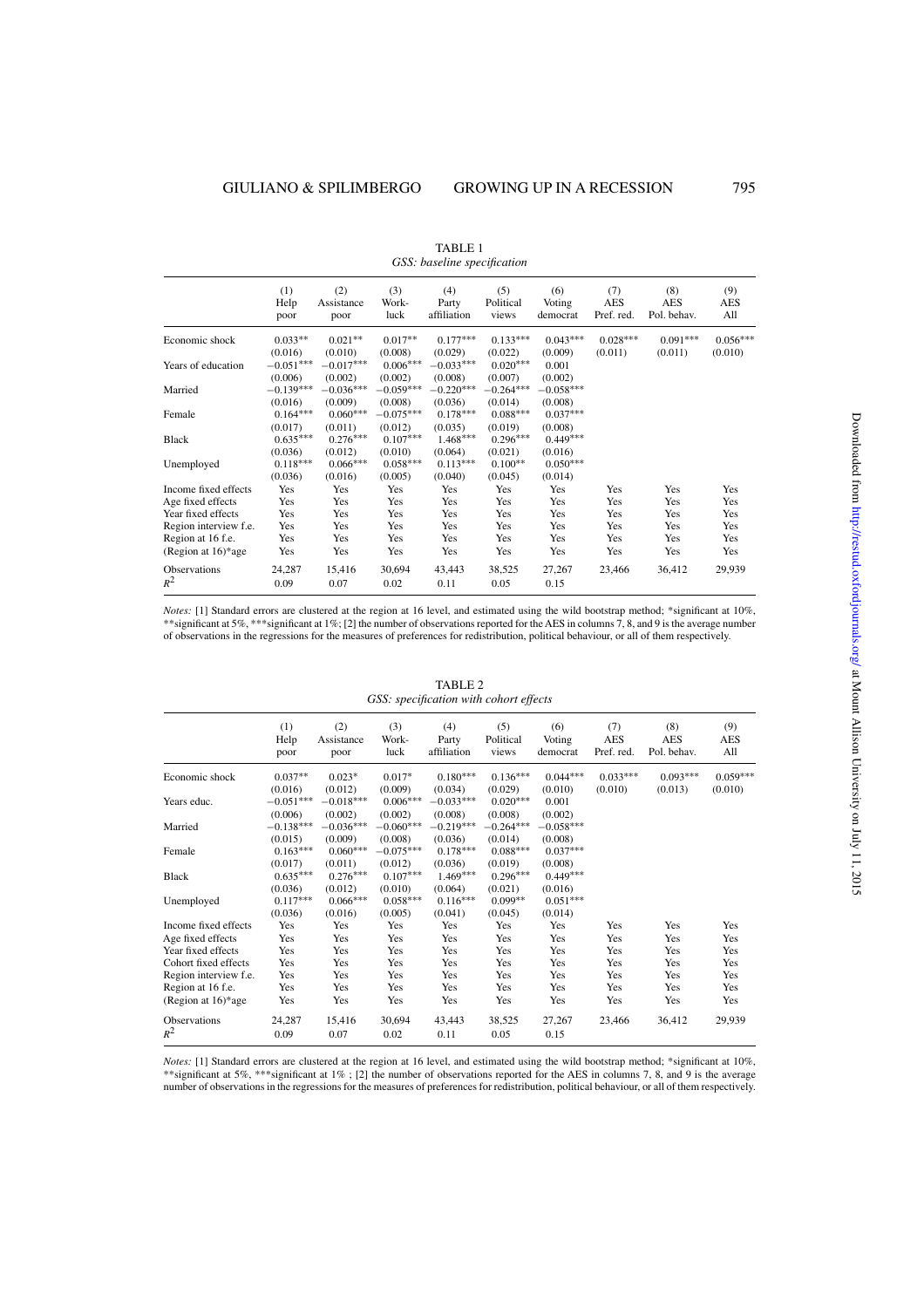|                                                | (1)<br>Help<br>poor               | (2)<br>Assistance<br>poor         | (3)<br>Work-<br>luck              | (4)<br>Party<br>affiliation       | (5)<br>Political<br>views         | (6)<br>Voting<br>democrat         | (7)<br><b>AES</b><br>Pref. red. | (8)<br><b>AES</b><br>Pol. behav. | (9)<br><b>AES</b><br>A11 |
|------------------------------------------------|-----------------------------------|-----------------------------------|-----------------------------------|-----------------------------------|-----------------------------------|-----------------------------------|---------------------------------|----------------------------------|--------------------------|
| Economic shock                                 | 0.024                             | $0.051***$                        | $0.024*$                          | $0.175***$                        | $0.144***$                        | $0.048***$                        | $0.045***$                      | $0.094***$                       | $0.068***$               |
| Years educ.                                    | (0.020)<br>$-0.038***$            | (0.017)<br>$-0.015***$            | (0.012)<br>$0.005*$               | (0.027)<br>$-0.021***$            | (0.030)<br>$0.015*$               | (0.008)<br>$0.005**$              | (0.011)                         | (0.015)                          | (0.009)                  |
| Married                                        | (0.008)<br>$-0.115***$<br>(0.019) | (0.004)<br>$-0.045***$<br>(0.016) | (0.003)<br>$-0.055***$<br>(0.012) | (0.007)<br>$-0.145***$<br>(0.025) | (0.009)<br>$-0.213***$<br>(0.016) | (0.002)<br>$-0.035***$<br>(0.009) |                                 |                                  |                          |
| Female                                         | $0.183***$<br>(0.021)             | $0.074***$<br>(0.017)             | $-0.053***$<br>(0.015)            | $0.180***$<br>(0.045)             | $0.126***$<br>(0.021)             | $0.039***$<br>(0.010)             |                                 |                                  |                          |
| <b>Black</b>                                   | $0.646***$<br>(0.044)             | $0.297***$<br>(0.024)             | $0.120***$<br>(0.030)             | $1.611***$<br>(0.055)             | $0.438***$<br>(0.027)             | $0.498***$<br>(0.008)             |                                 |                                  |                          |
| Unemployed                                     | $0.132***$<br>(0.029)             | $0.097***$<br>(0.028)             | 0.017<br>(0.012)                  | $0.088*$<br>(0.048)               | 0.067<br>(0.049)                  | $0.045***$<br>(0.013)             |                                 |                                  |                          |
| Father years educ.                             | $-0.014***$<br>(0.003)            | $-0.005**$<br>(0.002)             | 0.000<br>(0.001)                  | $-0.037***$<br>(0.004)            | 0.000<br>(0.003)                  | $-0.006***$<br>(0.001)            |                                 |                                  |                          |
| Income fixed effects<br>Age fixed effects      | Yes<br>Yes                        | Yes<br>Yes                        | Yes<br>Yes                        | Yes<br>Yes                        | Yes<br>Yes                        | Yes<br>Yes                        | Yes<br>Yes                      | Yes<br>Yes                       | Yes<br>Yes               |
| Year fixed effects<br>Cohort fixed effects     | Yes<br>Yes                        | Yes<br>Yes                        | Yes<br>Yes                        | Yes<br>Yes                        | Yes<br>Yes                        | Yes<br>Yes                        | Yes<br>Yes                      | Yes<br>Yes                       | Yes<br>Yes               |
| Region interview f.e.<br>Regionxyear interact. | Yes<br>Yes                        | Yes<br>Yes                        | Yes<br>Yes                        | Yes<br>Yes                        | Yes<br>Yes                        | Yes<br>Yes                        | Yes<br>Yes                      | Yes<br>Yes                       | Yes<br>Yes               |
| Region at 16 f.e.<br>(Region at $16$ )*age     | Yes<br>Yes                        | Yes<br>Yes                        | Yes<br>Yes                        | Yes<br>Yes                        | Yes<br>Yes                        | Yes<br>Yes                        | Yes<br>Yes                      | Yes<br>Yes                       | Yes<br>Yes               |
| Income at 16 dummies<br>Religion at 16 dummies | Yes<br>Yes                        | Yes<br>Yes                        | Yes<br>Yes                        | Yes<br>Yes                        | Yes<br>Yes                        | Yes<br>Yes                        | Yes<br>Yes                      | Yes<br>Yes                       | Yes<br>Yes               |
| Religion dummies                               | Yes                               | Yes                               | Yes                               | Yes                               | Yes                               | Yes                               | Yes                             | Yes                              | Yes                      |
| Observations<br>$R^2$                          | 13,304<br>0.10                    | 8036<br>0.08                      | 17,313<br>0.03                    | 24,827<br>0.15                    | 21,763<br>0.10                    | 16,523<br>0.19                    | 12,884                          | 21,038                           | 16,961                   |

TABLE 3 *GSS: specification with cohort effects, region–years interactions, and additional controls*

*Notes:* [1] Standard errors are clustered at the region at 16 level, and estimated using the wild bootstrap method; \*significant at 10%, \*\*significant at 5%, \*\*\*significant at 1%. [2] Religion (and religion at 16) dummies include Protestants, Catholics, Christians, Jewish, and Other religions. The excluded group is given by individuals who are not religious; [3] the number of observations reported for the AES in columns 7, 8, and 9 is the average number of observations in the regressions for the measures of preferences for redistribution, political behaviour, or all of them respectively.

outcome variable k, and let  $\sigma^k$  denote the standard deviation of outcome k. Then, the AES is equal to  $\frac{1}{K} \sum_{k=1}^{K} \frac{\beta^k}{\sigma^k}$  $\frac{\beta^k}{\sigma^k}$ , where *K* is the total number of outcome variables.<sup>25</sup> AES estimates have two advantages: whereas results on each single question could potentially be due to chance (Type I error), this is less likely when several questions are simultaneously summarised in an index. Moreover, the use of indices could also reduce the risk of low statistical power (Type II error). We report three sets of AES estimates: one for preferences for redistribution (combining the three measures on preferences for redistribution), one for political behaviour (combining the three measures on political behaviour), and one for the six variables all together.

We run three different specifications. The baseline specification (reported in Table 1) includes current region and year-of-interview fixed effects to control for nationwide and region-specific effects, and region-at-16 fixed effects to rule out the possibility of capturing something specific to a certain region of origin that could drive differences in beliefs. In addition, this specification also controls for basic demographics (gender, race, and age dummies), together with employment and marital status, education, and dummies for family income. This second group of variables controls for those variables that could have been influenced by a recession during the formative

25. To properly calculate the sample variance of AES, the coefficients  $\beta^k$  are jointly estimated in a seemingly unrelated regression framework. See Clinginsmith *et al.* (2009) for an alternative application and further details.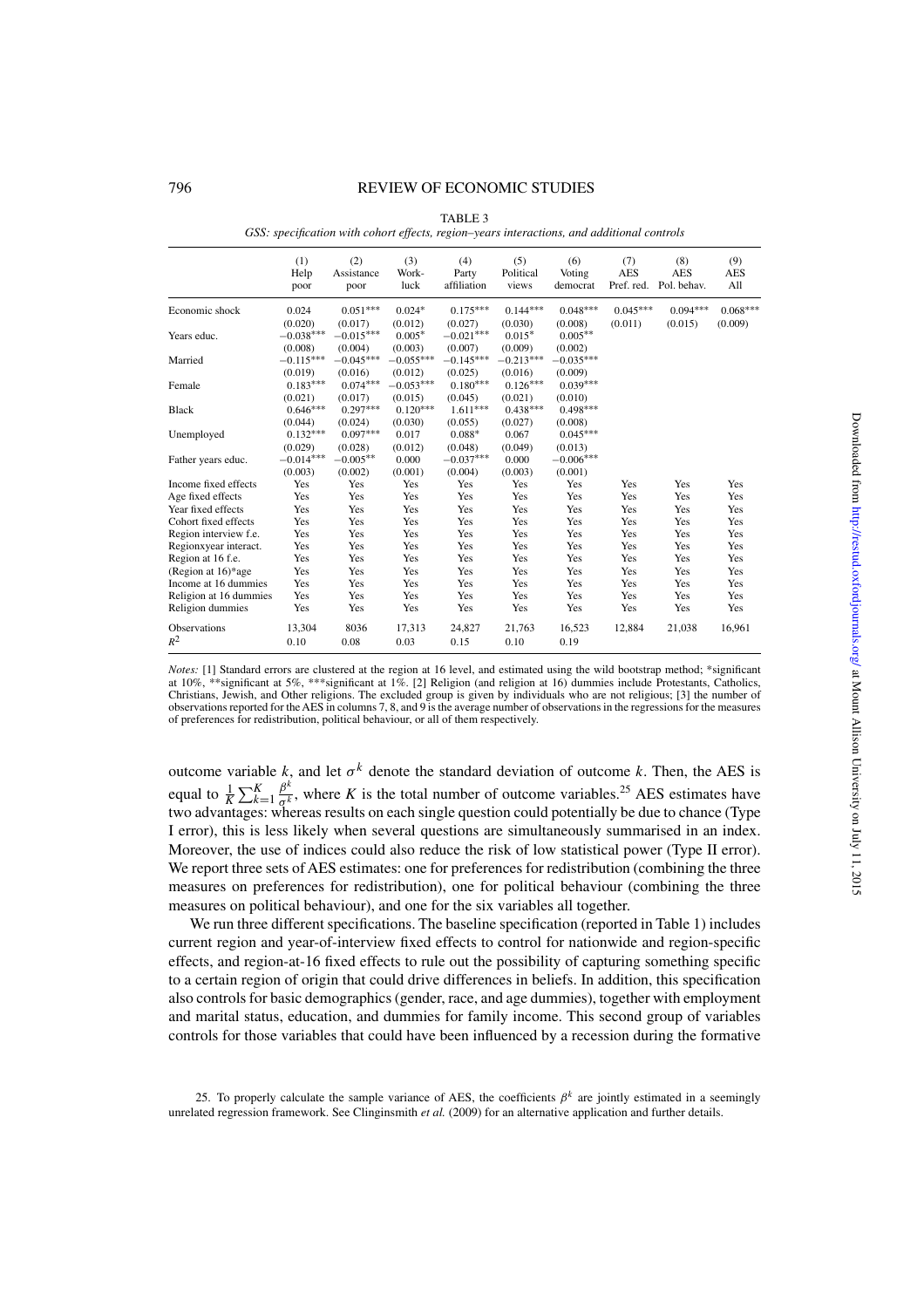years.<sup>26</sup> The specification also includes interactions of region-at-16 dummies with linear age trends.

Table 2 adds to the baseline specification cohort effects,  $2^7$  whereas Table 3 is the most demanding specification. It adds to the specification of Table 2 two additional variables, meant to capture the status of the person when he or she was 16 years: a non-parametric specification of the family income variable at 16 years (with the inclusion of five dummies)<sup>28</sup> and the level of education of the father (given by the number of years of education).<sup>29</sup> These variables are meant to capture individual characteristics, which could be correlated with frequency of regional economic shocks.<sup>30</sup> The specification also controls for the religion of the person at 16 years and at time of interview. Religious beliefs could be important in the determination of beliefs about the poor and consequently drive preferences for redistribution.<sup>31</sup> Finally, the specification also includes all interactions between region of interview and year effects to take into account all possible region-of-residence and time-varying covariates.

#### 2.2. *Results*

The first three columns of Table 1 report the regressions for preferences for redistribution. We coded the variables so that a positive coefficient means a higher preference for government redistribution. The coefficient on the variable indicating whether the person experienced a recession during his or her impressionable years is significant at least at the 5% level. The significance level increases to 1% for political behaviour and ideology and when AES are used.

To assess the magnitude of our results, we calculate the beta coefficients<sup>32</sup> (they are reported in Supplementary Table A15). A 1 standard deviation increase in our shock measure is associated with an increase of 0.014 standard deviations of the preferences for redistribution variable. The result is about two-thirds of the effect of being unemployed, but much smaller than the effect of race or education.<sup>33</sup> Our specification is particularly demanding and has the advantage of precisely identifying the effect of macroeconomic shocks on beliefs while controlling for age, time, and cohort effects, together with a large set of individual controls. In Section 2.6, we perform some exercises to give a sense of the aggregate relevance of living through a recession. When we look at the aggregate effect, the recession experience is much more important in terms of magnitude, despite the relatively small regression coefficient in the individual-level regressions.

26. Employment status is defined using a dummy indicating whether the person is unemployed; we control for marital status with a dummy indicating whether the person is married. Education is measured using number of years of education. We control for income in a non-parametric way by including 12 income dummies. For a precise definition of the income brackets, see the Supplementary Appendix.

27. In a single cross-section, age, year, and cohort dummies are perfectly collinear and cannot be included all together. In a repeated cross section, few cohorts could not be captured by the age and year dummies. In our specification, we add as many cohort dummies as possible up to the point that age, time, and cohort dummies are not perfectly collinear.

28. The variable on the income of the family when the person was 16 years is defined as follows: "Think about the time when you were 16 years old. Compared with American families in general then, would you say your family income was far below average, below average, average, above average, or far above average?"

29. There is also a question on the level of education of the mother, but the number of missing values is much higher than the variable on the level of education of the father.

30. The number of observations is smaller in Table 3 due to a higher number of missing observations.

31. For both religion at time of interview and religion when growing up, we include 5 dummies: Protestant, Catholic, Christian, Jewish, and Other. The excluded group is given by non-religious individuals.

32. Beta coefficients are the estimates resulting from an analysis carried out on independent variables that have been standardised so that their variance is 1. They refer to how many standard deviations a dependent variable will change, per standard deviation increase in the predictor variable.

33. The coefficient of race on preferences for redistribution has always had the largest effect in the literature (see, for example, Alesina and Glaeser, 2004; Alesina and Giuliano, 2011; and Luttmer, 2001).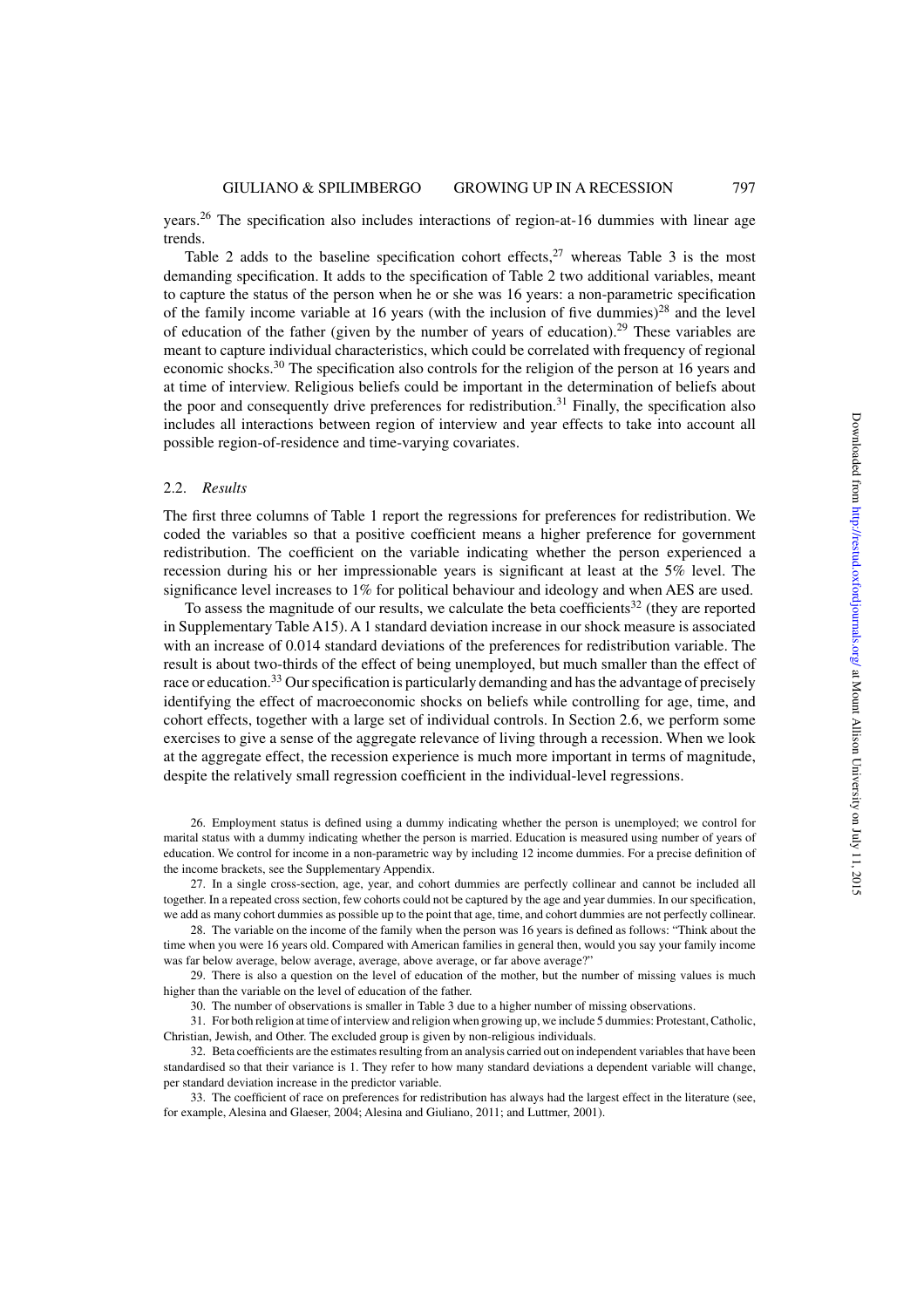The coefficients on the other variables are consistent with the previous literature. Educated, married, male, and high-income-earning individuals are less favourable to redistribution. Race is an important factor in determining individual preferences for redistribution (Alesina and La Ferrara, 2005).<sup>34</sup>

In columns 4–6, we report the results for political views and political behaviour. The coefficients are estimated more precisely; in addition, the relative magnitudes of the recession coefficients are higher. For example, the relevance of economic shocks is four times the effect of being unemployed and comparable to the effect of education. As before, the effect of a recession is smaller than the effect of race (with the exception of the question on political ideology, where the results are of similar magnitude).<sup>35</sup> The signs of the coefficients are consistent with the literature. Women tend to be more left-wing, as do unemployed people and African Americans. Education could have different effects: more educated people are more likely to be affiliated with the Republican Party but may at the same time define themselves as more liberal (there does not seem to be an effect of education on voting behaviour).<sup>36</sup>

Table 2 reports the results by adding a set of cohort dummies. The results are very similar to the baseline specification, with the exception of the variable *work-luck* and *assistance poor*, where we lose some power but the coefficient is of similar magnitude and still significant at the 10% level.

Table 3 reports the results, including family background controls, cohort effects, and region– year interactions.<sup>37</sup> Family background at age 16 years is relevant in the determination of preferences for redistribution. In particular, a higher family income when young reduces the desire for redistribution, similarly to what we find for current family income. Years of education of the father have a similar effect as one's own education. This variable is negatively correlated with preferences for redistribution (with the exception of the *work-luck* variable and political views<sup>38</sup>) and political behaviour.<sup>39</sup> Among the religious denominations, Protestants, Catholics, and Christians are less inclined to favour redistribution and tend to be more to the right on the political spectrum, whereas being raised Jewish increases the desire to redistribute from the rich to the poor.<sup>40</sup> This most demanding specification does not change the nature of our results.

#### 2.3. *Restricting the sample to non-movers*

In the regressions above, we use the region of residence at 16 years to determine the region of residence for the whole "impressionable years" period. This may introduce some measurement error, because some individuals could have moved from the region of residence at 16 years during their "impressionable years."<sup>41</sup> In Supplementary Tables A3–A6 of the Appendix, we repeat the

34. Note that the male dummy has a positive effect on the belief that luck is more important than effort. This result is confirmed in the U.S. longitudinal analysis but is not present in the cross-country regressions. Education also appears to have a positive sign in the *work-luck* variable, but we do not find similar results in the longitudinal analysis or the cross-country analysis.

35. See beta coefficients reported in Supplementary Table A15.

36. The discrepancy could be due to a different position on social and economic issues. The result of education on voting behaviour is positive in the specification of Table 3.

37. In the Supplementary Appendix, we also report the results of a specification adding only additional family background controls to the baseline specification (Supplementary Table A2). The results are very similar to the specification of Table 3.

- 38. We find a similar result for the effect of father's education on the *work-luck* belief in the longitudinal analysis.
- 39. Father's education and own education go in opposite direction only in the determination of voting Democrat.

40. These results hold only for some of the variables on preferences for redistribution and political behaviour.

41. However, this is, in practice, mitigated if most of the movers move within the same macro region and therefore experience the same macro shock.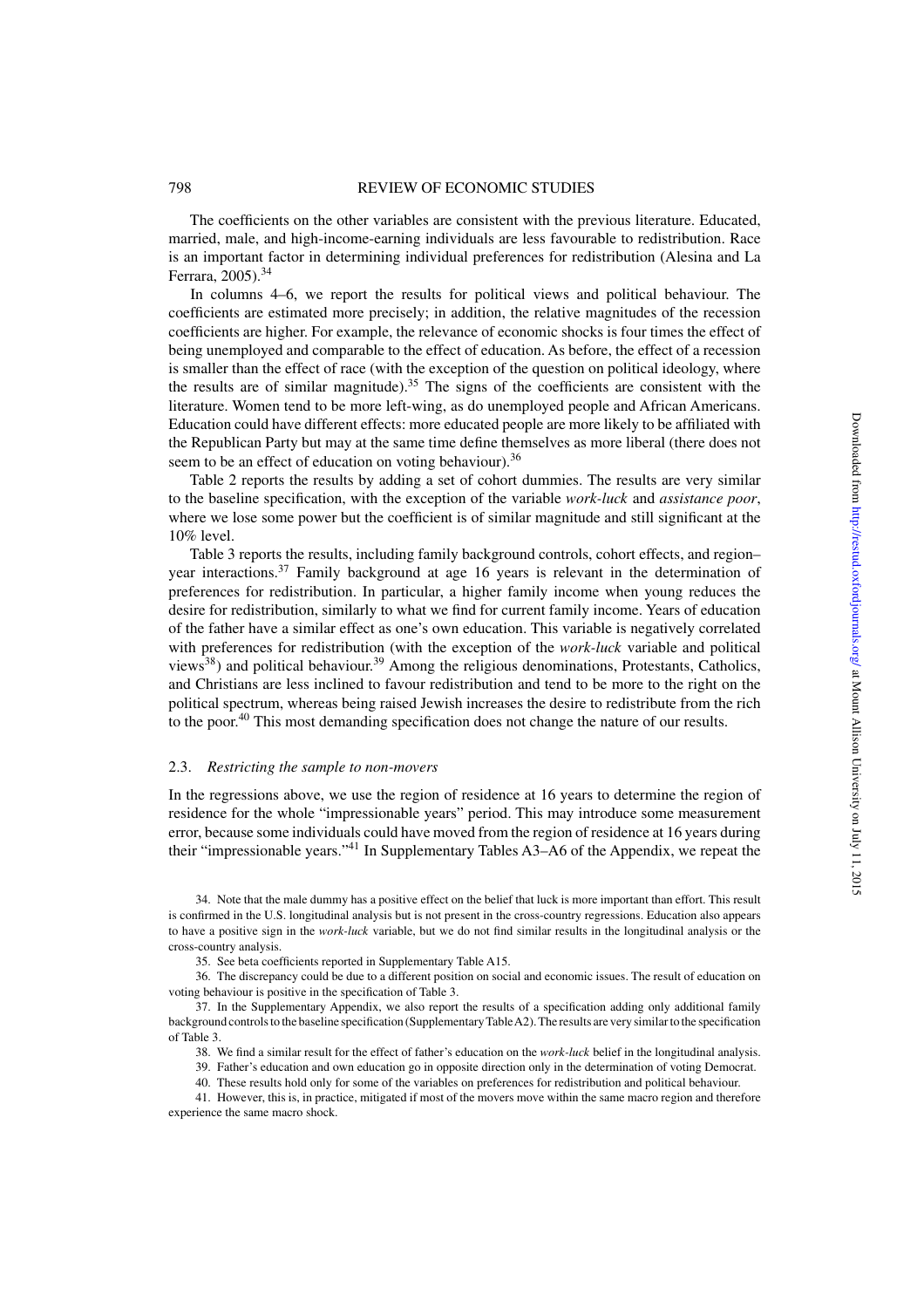specifications of Tables 1–2, restricting the sample to non-movers.<sup>42</sup> The results are very similar in terms of magnitude when compared to the results from the whole sample, but they are more precisely estimated, showing that measurement error indeed is weakening our results.

# 2.4. *"Impressionable years" versus other years*

Following the social-psychology literature, our analysis focuses on the role of "impressionable years" (between 18 and 25 years) in the formation of beliefs (Mannheim, 1952; Krosnick and Awin, 1989). In this section, we test whether individuals constantly alter their attitudes in response to changing life circumstances by looking at the impact of recessions during other age ranges. In addition, we also test whether the sensitivity to recessions during the impressionable years declines with age.

In Table 4 we report the results for other age ranges. We repeat our baseline specification (Table 1) based on different eight-year range intervals (2–9, 10–17, 26–33, 34–41, 42–49, and 50–57).<sup>43</sup> The table reports the coefficients on the variable indicating whether the individual experienced at least one recession at different ages.<sup>44</sup> Being exposed to a recession before the age of 17 years or after the age of 25 years has little or no impact on beliefs. The formative period between the ages of 18 and 25 years is the age during which the majority of beliefs under consideration are formed. The period between 26 and 33 years is also relevant for the formation of political beliefs (this is true for each individual variable on political behaviour and for the AES estimates), providing some support for the *increasing persistence hypothesis* theory, at least in the case of political behaviour.<sup>45</sup>

Given the nature of the dataset, it is difficult to compare the importance of the impressionable years versus other periods of life. The GSS provides information only on the region where an individual lived at 16 years—the further removed the time period from that age, the higher the measurement error. To limit this problem, we also run the regressions for other age ranges by limiting the sample to non-movers (the results are reported in Supplementary Table A7).<sup>46</sup> The results are very similar to those of the whole sample.

Given the relevance of the impressionable years, one interesting question is how much the effect of experiencing a macroeconomic shock when young on preferences for redistribution and political behaviour declines with age. To study the speed at which beliefs diminishes with age, we look at the interaction between experiencing a shock during the impressionable years and the age of the person. The results are reported in Supplementary Table A10 of the Appendix. While we find that the result is strong for the impressionable years, the effect fades with time, especially

42. We define *non-mover* as an individual whose region of residence at 16 is the same as the region of residence at time of interview. We consider these people as non-movers, but they could have moved between the age of 16 years and the time of interview.

43. We chose intervals of equal length in order to be consistent with the impressionable years range. We also report a specification for an age period centered around 16 years (between 14 and 18 years). During this period, the probability of moving away for college, for example, should be lower.

44. For each age range, we also run a specification in which we always include the macroeconomic shock during the impressionable years (Supplementary Table A8, and Table A9 when restricted to non-movers) together with the shock in any of the other age ranges. The shock experienced between 18 and 25 years is always significant in a horse race with the macroeconomic shock experienced in a different period of life.

45. Recessions experienced during this period also appear to be relevant for the formation of the belief regarding the importance of luck as a determinant of success. The results on the period between ages 26 and 33 years, however, disappear in a horse race between this period and the impressionable years.

46. Supplementary Table A9 for the results reporting the horse race between impressionable years and other age ranges.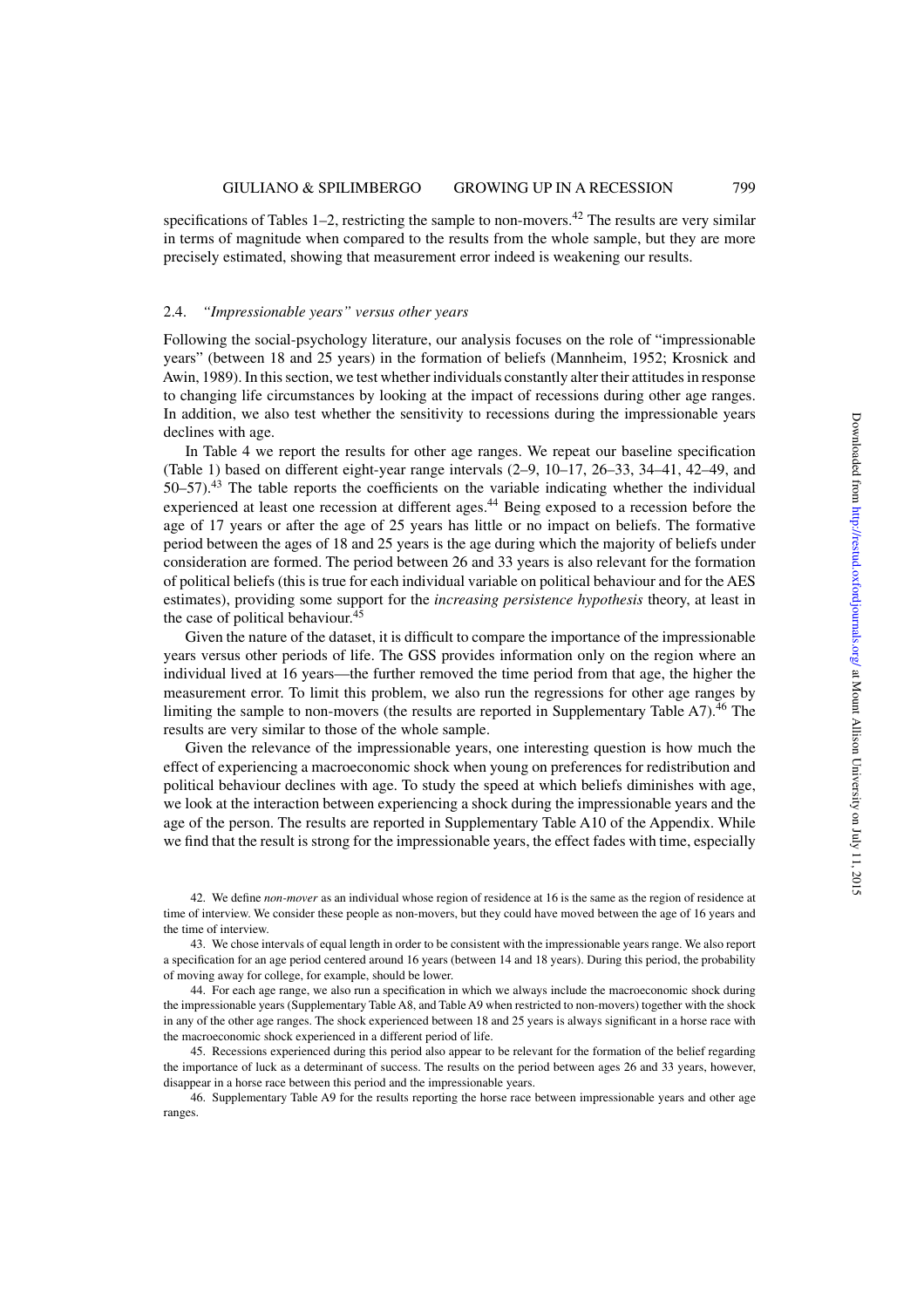|                          | (1)<br>Help<br>poor | (2)<br>Assistance<br>poor | (3)<br>Work-<br>luck | (4)<br>Party<br>identification | (5)<br>Political<br><b>Views</b> | (6)<br>Voting | (7)<br><b>AES</b><br>democrat Pref. red. Pol. beh. | (8)<br><b>AES</b> | (9)<br><b>AES</b><br>All |
|--------------------------|---------------------|---------------------------|----------------------|--------------------------------|----------------------------------|---------------|----------------------------------------------------|-------------------|--------------------------|
|                          |                     |                           |                      | Age range 14–18 years          |                                  |               |                                                    |                   |                          |
| Economic shock $-0.049$  |                     | 0.019                     | $-0.010$             | 0.028                          | 0.011                            | 0.014         | $-0.010$                                           | 0.017             | 0.004                    |
|                          | (0.040)             | (0.047)                   | (0.016)              | (0.077)                        | (0.053)                          | (0.012)       | (0.041)                                            | (0.040)           | (0.039)                  |
| <b>Observations</b>      | 20,949              | 14,916                    | 26,082               | 40,869                         | 36,375                           | 25,316        | 20.649                                             | 34,187            | 27,418                   |
| $R^2$                    | 0.10                | 0.08                      | 0.02                 | 0.11                           | 0.05                             | 0.16          |                                                    |                   |                          |
|                          |                     |                           |                      | Age range 2–9 years            |                                  |               |                                                    |                   |                          |
| Economic shock           | $-0.056$            | 0.011                     | $-0.011$             | 0.069                          | $-0.016$                         | $-0.008$      | $-0.016$                                           | 0.003             | $-0.007$                 |
|                          | (0.047)             | (0.025)                   | (0.018)              | (0.075)                        | (0.053)                          | (0.034)       | (0.020)                                            | (0.034)           | (0.015)                  |
| Observations             | 20,068              | 14,399                    | 24,773               | 38,931                         | 34,697                           | 23,872        | 19,747                                             | 32,500            | 26,123                   |
| $R^2$                    | 0.10                | 0.08                      | 0.02                 | 0.11                           | 0.06                             | 0.16          |                                                    |                   |                          |
|                          |                     |                           |                      | Age range 10-17 years          |                                  |               |                                                    |                   |                          |
| Economic shock           | $-0.028$            | 0.031                     | $-0.018$             | $-0.106**$                     | $-0.074**$                       | $-0.020$      | $-0.002$                                           | $-0.049$          | $-0.025$                 |
|                          | (0.049)             | (0.039)                   | (0.022)              | (0.052)                        | (0.035)                          | (0.018)       | (0.020)                                            | (0.044)           | (0.028)                  |
| Observations             | 21,320              | 15,125                    | 26,741               | 41,804                         | 37,167                           | 26,035        | 21,062                                             | 35,002            | 28,032                   |
| $R^2$                    | 0.10                | 0.08                      | 0.02                 | 0.11                           | 0.05                             | 0.16          |                                                    |                   |                          |
|                          |                     |                           |                      | Age range 26–33 years          |                                  |               |                                                    |                   |                          |
| Economic shock $-0.136*$ |                     | $-0.075$                  | $0.086**$            | $0.252***$                     | $0.181***$                       | $0.027*$      | $-0.034$                                           | $0.105***$        | 0.035                    |
|                          | (0.074)             | (0.069)                   | (0.036)              | (0.071)                        | (0.057)                          | (0.016)       | (0.050)                                            | (0.039)           | (0.038)                  |
| Observations             | 21,119              | 14,516                    | 27,289               | 42,201                         | 37,432                           | 27,059        | 20,975                                             | 35,564            | 28,269                   |
| $R^2$                    | 0.10                | 0.08                      | 0.02                 | 0.11                           | 0.05                             | 0.15          |                                                    |                   |                          |
|                          |                     |                           |                      | Age range 34–41 years          |                                  |               |                                                    |                   |                          |
| Economic shock           | 0.021               | $-0.037$                  | $-0.028$             | $-0.064$                       | 0.045                            | $-0.032$      | $-0.026$                                           | $-0.021$          | $-0.023$                 |
|                          | (0.069)             | (0.047)                   | (0.028)              | (0.099)                        | (0.119)                          | (0.023)       | (0.045)                                            | (0.034)           | (0.036)                  |
| <b>Observations</b>      | 19,456              | 13,049                    | 25,538               | 39,244                         | 34,854                           | 25,664        | 19.348                                             | 33,254            | 26,301                   |
| $R^2$                    | 0.10                | 0.08                      | 0.02                 | 0.11                           | 0.05                             | 0.15          |                                                    |                   |                          |
| Age range 42–49 years    |                     |                           |                      |                                |                                  |               |                                                    |                   |                          |
| Economic shock           | 0.255               | $0.143**$                 | $-0.055$             | $-0.328**$                     | $-0.277***$                      | 0.053         | 0.114                                              | $-0.087*$         | 0.013                    |
|                          | (0.165)             | (0.067)                   | (0.074)              | (0.134)                        | (0.060)                          | (0.042)       | (0.113)                                            | (0.053)           | (0.076)                  |
| Observations             | 16,347              | 10,538                    | 22,337               | 34,058                         | 30,140                           | 23,014        | 16,407                                             | 29,071            | 22,739                   |
| $R^2$                    | 0.10                | 0.08                      | 0.02                 | 0.11                           | 0.06                             | 0.15          |                                                    |                   |                          |
|                          |                     |                           |                      | Age range 50–57 years          |                                  |               |                                                    |                   |                          |
| Economic shock           | $-0.189$            | $-0.074$                  | $0.189*$             | $-0.360*$                      | $-0.217$                         | $-0.068$      | 0.002                                              | $-0.157**$        | $-0.077$                 |
|                          | (0.301)             | (0.146)                   | (0.113)              | (0.207)                        | (0.207)                          | (0.053)       | (0.141)                                            | (0.068)           | (0.079)                  |
| Observations             | 12,121              | 7645                      | 17,652               | 26,493                         | 23,267                           | 18,874        | 12,473                                             | 22,878            | 17,675                   |
| $R^2$                    | 0.11                | 0.09                      | 0.02                 | 0.11                           | 0.06                             | 0.15          |                                                    |                   |                          |

TABLE 4 *GSS: baseline specification for other age ranges*

*Notes:* [1] Standard errors are clustered at the region at 16 level, and estimated using the wild bootstrap method; \*significant at 10%, \*\*significant at 5%, \*\*\*significant at 1%; [2] the specification corresponds to the baseline specification of Table 1; [3] the number of observations reported for the AES in columns 7, 8, and 9 is the average number of observations in the regressions for the measures of preferences for redistribution, political behaviour, or all of them respectively.

for political behaviour.<sup>47</sup> This effect is not present when we look at preferences for redistribution (with the exception of the variable *assistance poor*, where there is some evidence of its effect declining with age). The declining effect for political behaviour is in line with the *increasing persistence hypothesis* theory, which states that the period between 18 and 25 years is the most relevant for the formation of beliefs, but the effect could fade slowly (though not completely) with age.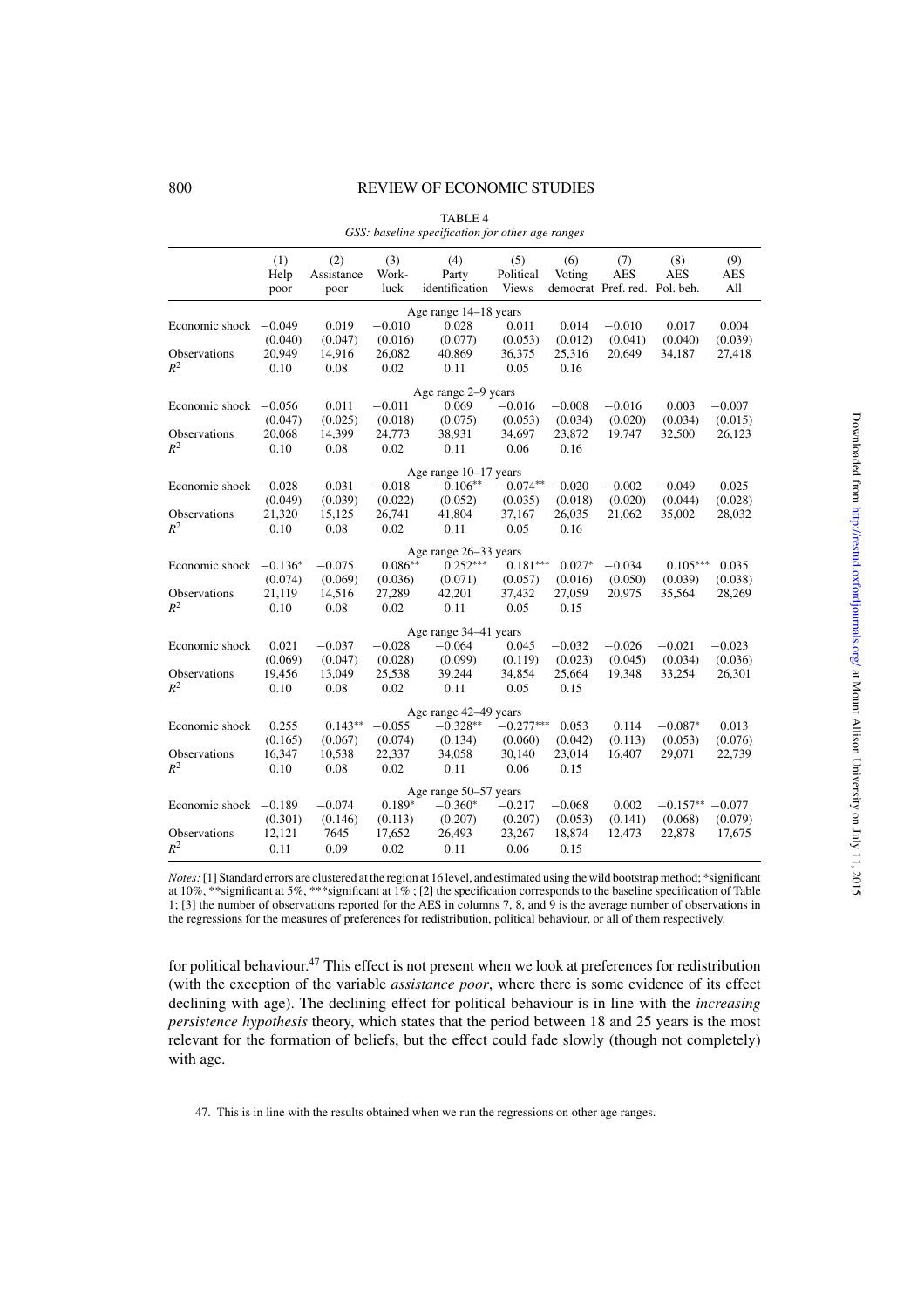#### 2.5. *Additional robustness checks*

A potential concern with our estimates reported up to this point is that the macroeconomic shock is the only regressor that varies at the regional level during the impressionable years. This makes the identification problematic, because cohort effects at the regional level may still be confounding factors in the estimation of the effect of a regional recession.

To solve this concern, we construct several regional time varying characteristics that could be correlated with macroeconomics shocks or that could be driving the formation of preferences for redistribution.

We start by including in our regressions two measures of crime (property and violent crime). Crime may change people's beliefs on how the economy works. Di Tella *et al.* (2008) have analysed the relationship between crime and ideological beliefs in Latin America. The authors find that people who were victimised report believing that the distribution of income is unfair, and they disagree with the idea that privatisation has been good for the country.

The second set of controls includes a variety of measures on educational policies and quality of education. In particular, we control for time-varying measures of pupil–teacher ratio, average teacher salary, and per pupil expenditures. Differences in school spending and quality of education could be relevant for the formation of preferences for redistribution through various channels. A recent literature has investigated how differences in school spending could be correlated with inequality.<sup>48</sup> Another channel is returns to education. Card and Krueger (1992) show that returns to education are higher for individuals who attended schools with lower pupil–teacher ratios and higher relative teacher salaries. If macroeconomic shocks are correlated with differences in educational policies or quality of education, they could pick up the effect of these variables in the formation of preferences for redistribution.

As a third robustness check, we include home ownership. Ideally, we would like to control for measures of wealth at the regional level to rule out the possibility that the effect of a recession on preferences for redistribution is mediated by an endowment effect. Measures of wealth at the regional or state level on a yearly basis do not exist, due to the lack of surveys on individual wealth going so far back in time and large enough to split the sample by state. Although not ideal, home ownership could partially address the endowment effect being one of the sources of wealth most affected by recessions.

As last time-varying controls, we include two other macroeconomic variables: a measure of wage inequality and the average per capita GDP growth. Recessions could be related to changes in inequality; therefore, preferences for redistribution could simply be a reaction to the new level of inequality rather than to the macroeconomic shock per se. Finally, we include GDP growth to show that large recessions still have an effect on belief formation even when linearly controlling for GDP growth in a given region.<sup>49</sup>

Although some of the above-mentioned controls have an effect on preferences for redistribution and political behaviour in line with what is established in the literature,<sup>50</sup> in all

50. An increase in the level of crime moves people to the right in terms of political ideology (it also has an opposite effect on preferences for redistribution, but the results are not robust across specifications and different variables). A low level of educational quality as measured by pupil–teacher ratio and teacher salaries (although less robust) increases

<sup>48.</sup> The correlation between inequality and educational policies has mixed findings: Goldin and Katz (2008) find that income inequality slowed the establishment of public high schools from 1910 to 1938, while Boustan *et al.* (2012) and Corcoran and Evans (2010) show that more recent increases in income inequality at the local level, from 1970 to 2000, increased locally generated elementary and secondary school revenues.

<sup>49.</sup> Results are reported in Supplementary TableA11. The sources and method of construction of all control variables are documented in the Supplementary Appendix. Supplementary Table A11 also shows the results where all controls are included in the same specification.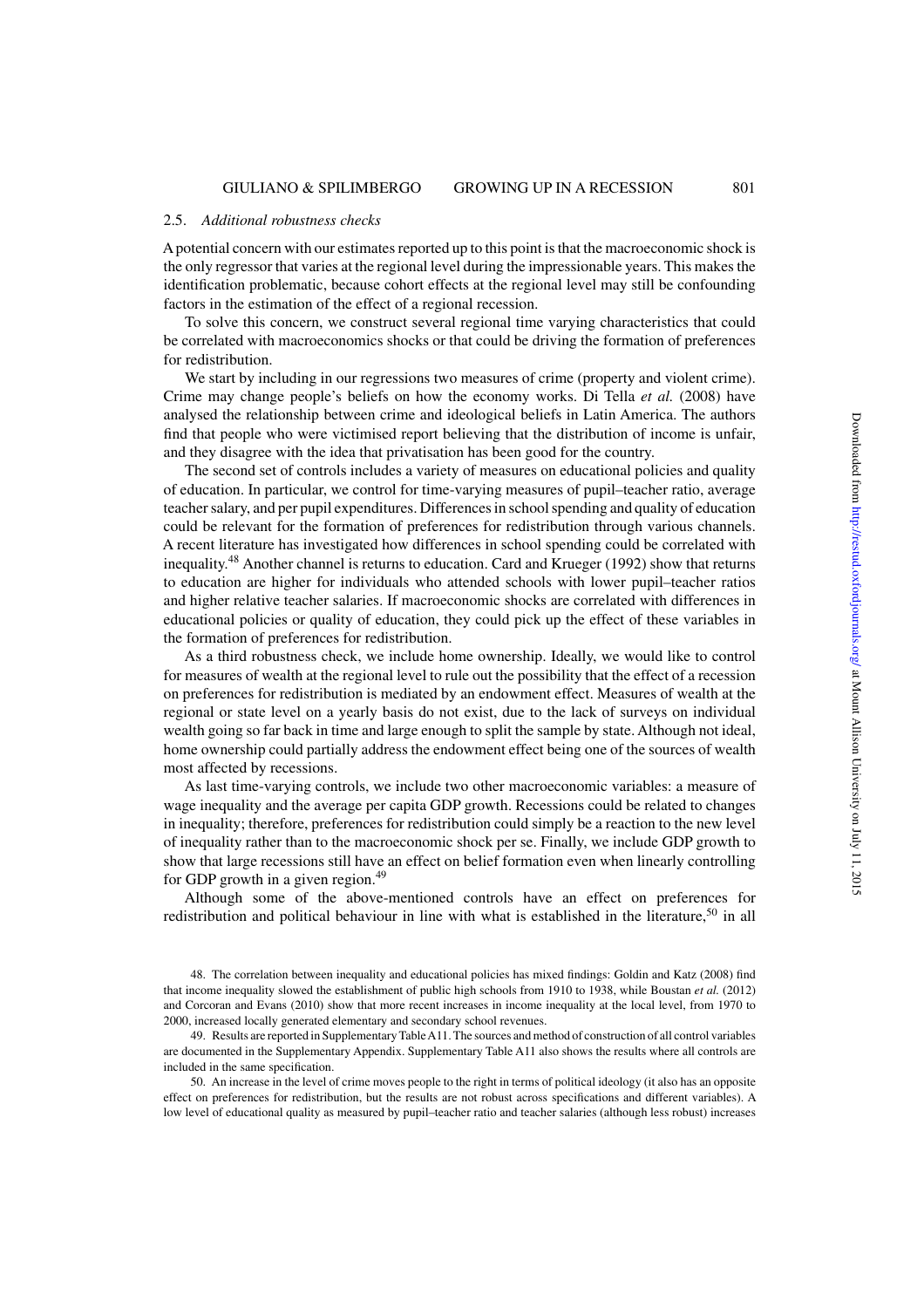the specifications macroeconomic shocks maintain an effect significant and similar in magnitude to the baseline specification.

As a second set of robustness checks, we perform two different placebo exercises. The first placebo consists of examining how our identification strategy performs on placebo macroeconomic conditions. We create the placebo by imputing a random neighbouring region to every individual and verify that the effect of the macroeconomic shock becomes insignificant. The second placebo consists of studying the effect of economic shocks on beliefs that should not be related to regional macroeconomic conditions: differences in macroeconomic experiences during formative age should indeed matter only for economic and political beliefs and not for other types of beliefs. We replicate our baseline framework using a set of beliefs concerning spiritual life or attitudes towards homosexuality (as a proxy for other types of liberal beliefs) as dependent variables. The first is measured by a question regarding feelings about the image of the world (possible answers, on a scale of 1 to 7, range from "the world is filled with sin (1)," to "there is much goodness, which hints at God's goodness (7)".) Beliefs about homosexuality are measured by three different questions. One asks the respondents whether homosexual sex relations are always wrong  $(1)$ , almost always wrong  $(2)$ , sometimes wrong  $(3)$ , or not wrong at all  $(4)$ . The other two additional questions ask respondents whether they believe that homosexuals should be allowed to speak or teach (the answers are assigned a value of 1 for yes and zero for no).<sup>51</sup> Supplementary Tables A12 and A13 present the results of both placebos. Fictitious macroeconomic conditions have no effects on preferences for redistribution or political behaviour.<sup>52</sup> Experiencing a recession has no significant impact on other types of liberal versus conservative beliefs or beliefs concerning spiritual life. In contrast, other individual variables have a strong, expected impact on these types of beliefs.

#### 2.6. *An aggregate perspective*

Our estimation uses cross-sectional differences in regional economic conditions to estimate the impact of recessions on beliefs. By including cohort, age, and year-of-interview fixed effects, together with a large set of individuals and family controls, our specification has the advantage of isolating the impact of recessions on preferences for redistribution and political behaviour. In this section, we provide an aggregate perspective on the importance of macroeconomic shocks on preferences for redistribution and political behaviour by constructing a counterfactual exercise—what would have happened to the distribution of political behaviour across the 9 U.S. regions if people had not experienced a recession during the impressionable years. To do this, we first construct fitted values for the variable "voting for the Democratic Party" using the specification of Table 2. We next construct a counterfactual series for political behaviour without heterogeneous effects of recession (by falsely assuming a coefficient equal to zero for the recession variable,  $\alpha_1$  in equation (1)). Summing up across individuals within each region at each time of interview allows us to compare the evolution of political behaviour with and without the effect of experiencing a recession during the impressionable years. In Figure 1, for each region, we plot the ratio of fitted regional political behaviour (from column 6 of Table 2) to the counterfactual regional political behaviour obtained by setting the economic shock

the desire for redistribution. A higher level of wage inequality during the impressionable years is positively correlated with a higher desire for redistribution and a left-wing ideology. An increase in home ownership reduces the desire for redistribution, but the results are not robust across different variables. The effect is also not significant in the NLS72, where it is more precisely estimated. Home ownership in the region where one grew up does not affect political ideology.

51. For each of these variables, we follow the baseline specification in the article.

52. In few specifications, the effects are sizeable but not significant at conventional levels.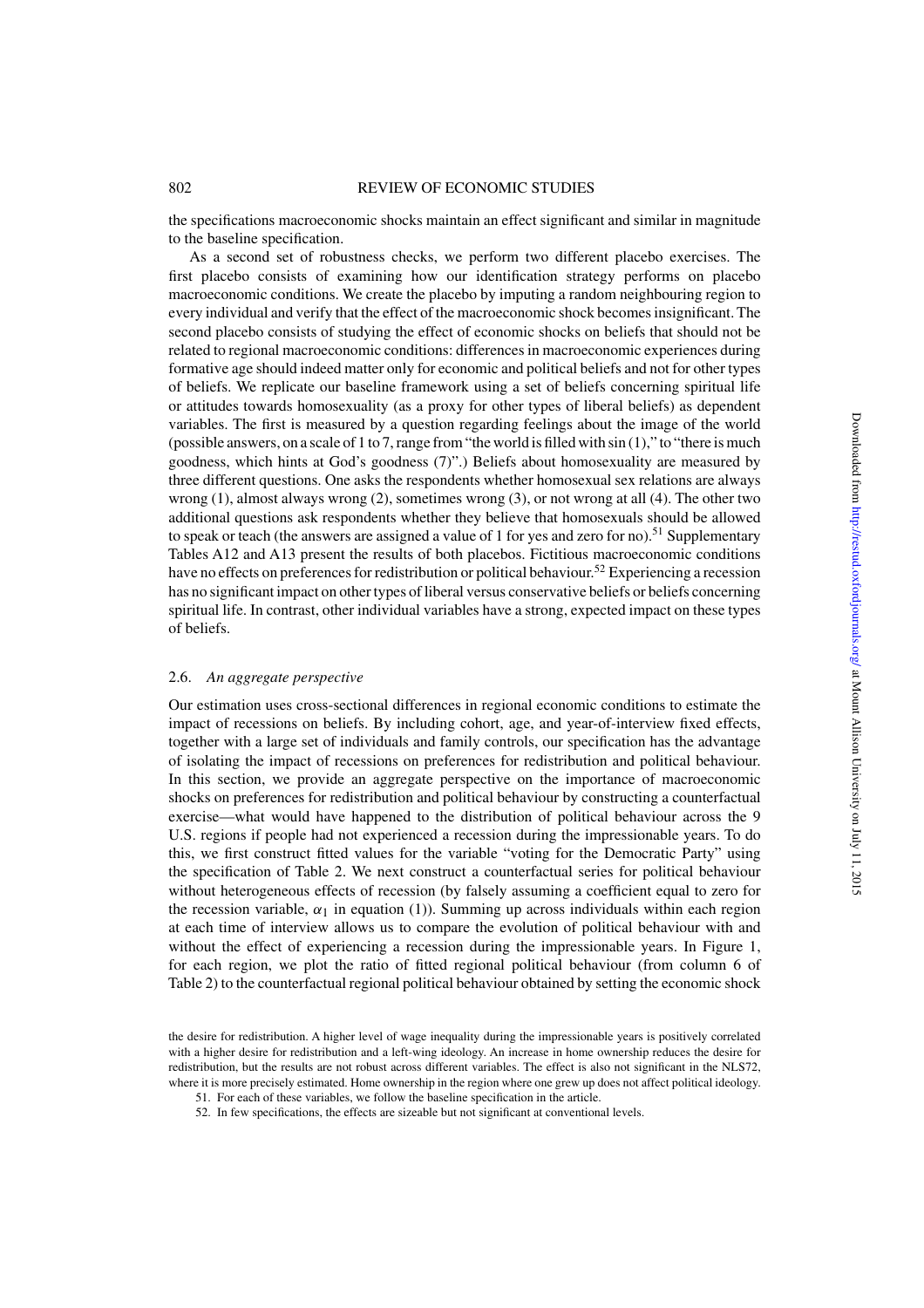

#### Figure 1

The effect of "growing up in a recession" on "voting democrat" by region.

For each region, we plot the ratio of the fitted "voting democrat" outcome (from column (6) of Table 2) to the counterfactual "voting democrat" outcome obtained by setting the economic shock coefficient to zero in the same specification. The fitted-counterfactual has been multiplied by 100 to be expressed as a percentage. Deviations from a value of 100 are attributable to the heterogeneous effects of having individuals experiencing a recession when young. Since we control for year of interview, age and cohort fixed effects, together with region of residence at 16 years and region of interview fixed effects and individual controls, the difference between the fitted and counterfactual series can only identify the heterogeneous effects on voting for the democratic party of having different individuals with different macroeconomic experiences during young in each region.

coefficient to zero. The fitted-counterfactual ratio has been multiplied by 100 to be expressed as a percentage. Deviations from a value of 100 are attributable to the heterogeneous effects for the population of that region in one specific interview year of living through a recession when young. Since we control for year of interview, age, and cohort fixed effects, together with region of residence at 16 years, region-of-interview fixed effects, and individual controls, the difference between the fitted and counterfactual series can identify only the heterogeneous effects of having different individuals with different macroeconomic experiences during the impressionable years in each region. The result on the "voting Democrat" variable shows a consistent picture. Having people who experienced a recession when young affected the probability of voting for the Democratic Party in a sizeable matter in each region of the U.S. The effect, which could be as large as 15%, was more pronounced during the 1970s and 1980s. This is not surprising, as people living in these regions during this period were young during the Great Depression.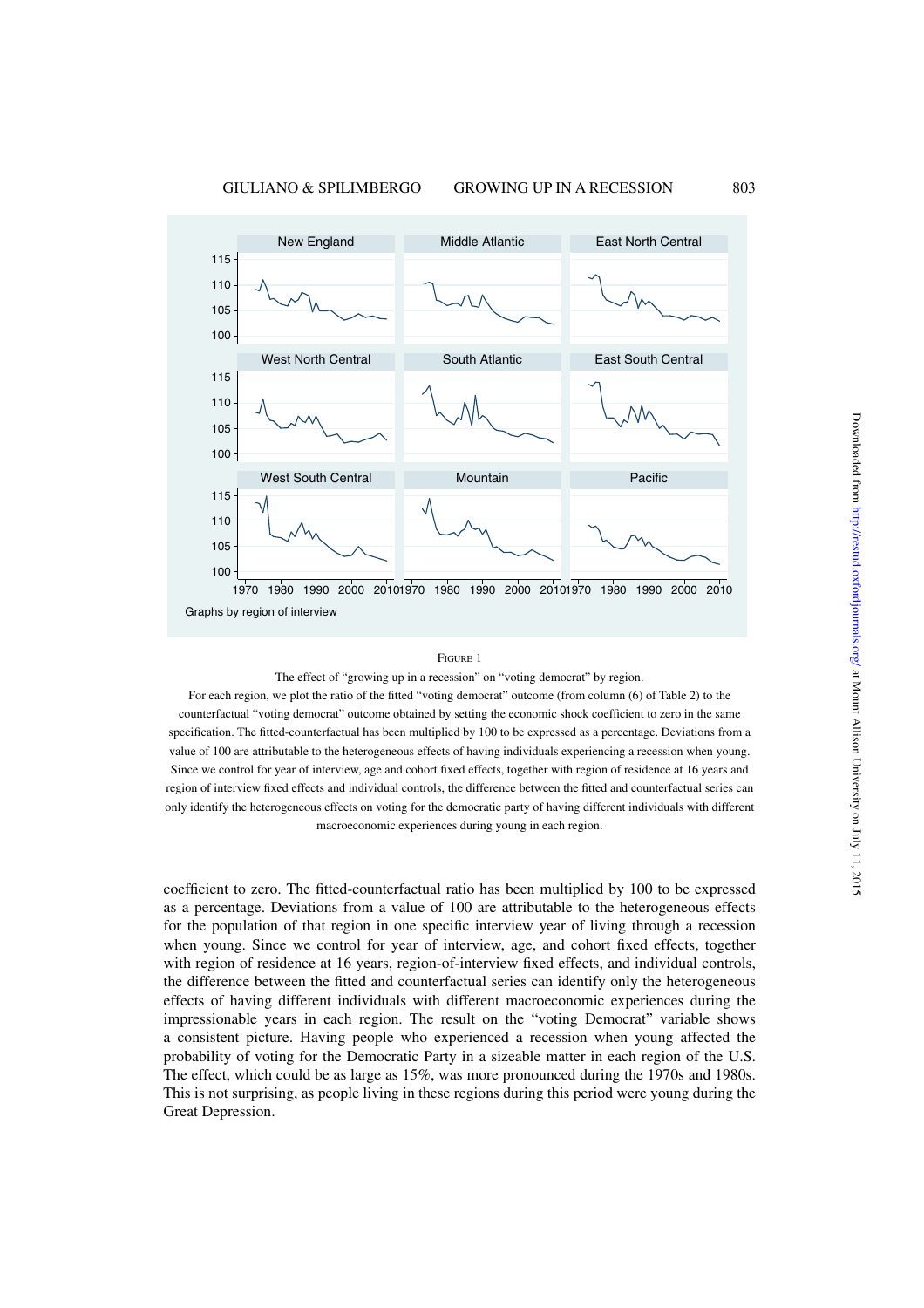A similar result performed on the other beliefs gives a consistent picture,<sup>53</sup> with the magnitude of the effect declining over time and with the effect on political beliefs being generally larger than the one on preferences for redistribution.<sup>54</sup>

#### 3. EVIDENCE FROM THE WVS

We now turn to our specification that examines differences in macroeconomic conditions using cross-country evidence. The analysis is relevant in showing that results similar to those found in the U.S. exist when we replicate our analysis across countries. The analysis relies on data from the WVS, a compilation of national, individual-level surveys on a wide variety of topics, including preferences for redistribution and political behaviour. The survey also contains information on standard demographic characteristics, such as gender, age, education, labour market status, and income. The survey has been carried out five times (1981–1984, 1990–1993, 1995–1997, 1999– 2004, and 2005–2007). The coverage varies depending on the wave, from 22 countries in 1980 to 81 countries in the fourth wave. The fifth wave was carried out in 57 countries.

The WVS contains a richer set of questions on preferences for redistribution or preferences for government intervention in the economy in general. In particular, we run regressions on six different questions:

- 1. *Government responsibility:* The question asks the respondent, "How would you place your views on this scale? 1 means you agree completely with the statement on the left; 10 means you agree completely with the statement on the right; and if your views fall somewhere in between, you can choose any number in between. People should take more responsibility to provide for themselves (1) vs. The government should take more responsibility to ensure that everyone is provided for (10)?"
- 2. *Income equality:* The question asks the respondent to rate his or her views on a scale from 1 to 10 on the following statement: "Income should be made more equal" (1) versus "We need larger income differences as incentives" (10).
- 3. *Private-state ownership:* The question asks the respondent to place his/her views on a scale from 1 to 10 on the following statement: "Private ownership of business should be increased" (1), versus "Government ownership of business should be increased" (10).
- 4. *Society: egalitarian-competitive:* The question asks the respondent, "And now, could you please tell me which type of society you think this country should aim to be in the future. For each pair of statements, would you prefer being closer to the first or to the second alternative? First statement: An egalitarian society where the gap between rich and poor is

53. The effect on preferences for redistribution explains, on average, between 3% and 10% of the effect, depending on the variable. The effect on political ideology and party affiliation is closer to the effect of voting for the Democratic Party. The results are available from the authors.

54. In the SupplementaryAppendix, we also report the results of a different exercise, whose goal is to gauge whether the time variation in average demographics is smaller relative to the time variation in average recession experience. We do so by collapsing the data at the regional level for each year. The results of the regression when aggregating the data at the regional level at each point in time and the corresponding beta coefficients are reported in the Supplementary Appendix (Supplementary Table A14 and Table A17, respectively). From the analysis of the beta coefficients, it is indeed apparent that in aggregate the effect of growing up in a recession is relatively important compared to the other individual characteristics. For example, economic shocks have the same magnitude or even a larger effect than the percentage of African Americans in a region. The effect is also comparable to the impact of education (the effect however varies depending on the variable; for example, the effect is smaller for the variable *help poor* but larger for both the *assistance poor* and the *work-luck* variables; the impact of a macroeconomic shock is normally larger than education when we look at political behaviour). Economic shocks have a larger effect than income when we look at political behaviour; the effect is also sizeable when we look at preferences for redistribution.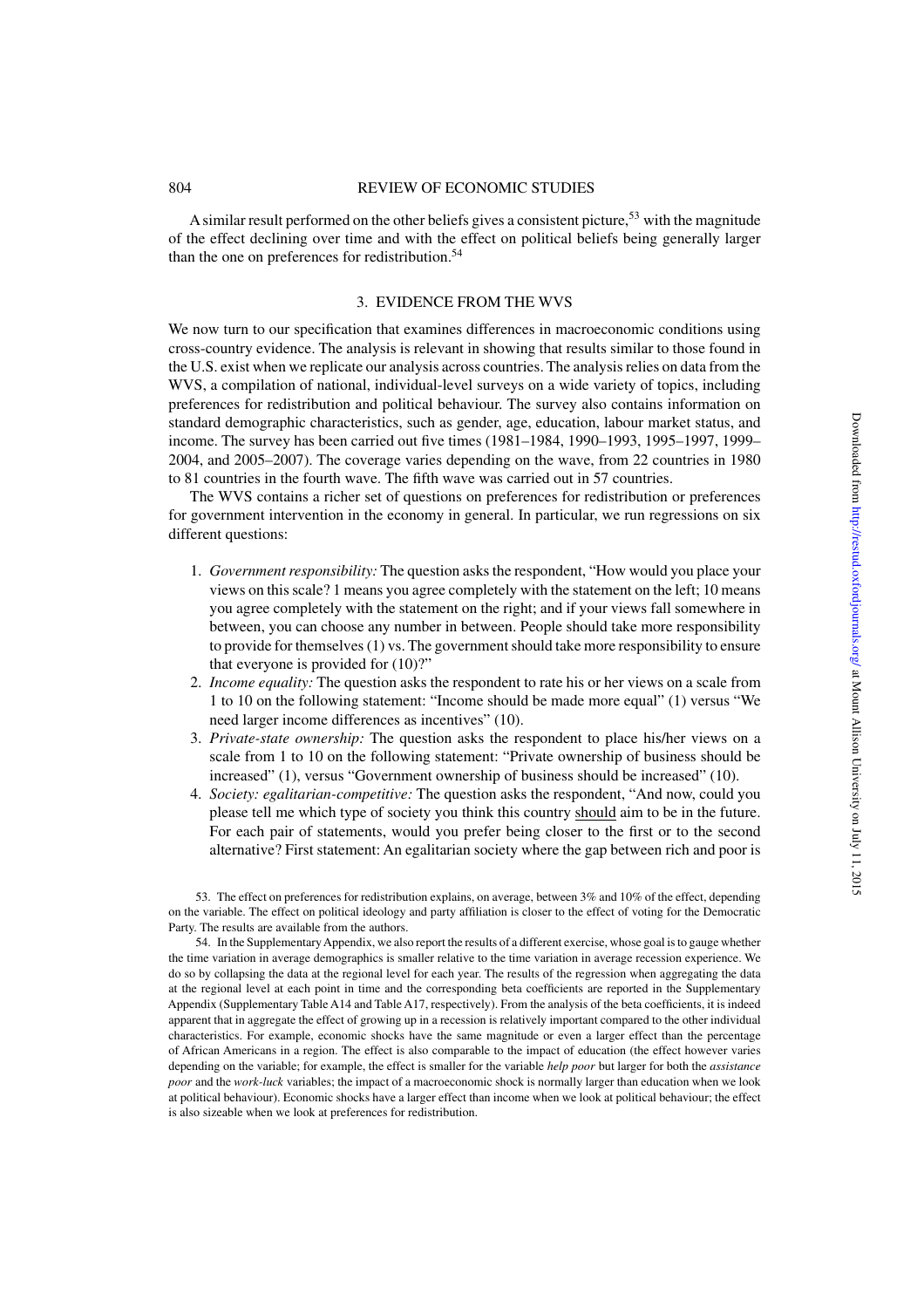small, regardless of achievement. Second statement: A competitive society, where wealth is distributed according to one's achievement." The answer can take values from 1 to 5: First (1), Somewhat closer to first (2), Can't say (3), Somewhat closer to second (4), Second  $(5)$ .

- 5. *Society: welfare-low taxes.*This question, like the one above, asks the respondent to identify a preference between two statements, on a scale of 1 to 5. The first statement is: "A society with extensive social welfare, but high taxes." Second statement: "A society where taxes are low and individuals take responsibility for themselves."
- 6. *Work-luck:* The question asks the respondent to choose on a scale from 1 to 10 between the following two statements: "In the long run, hard work usually brings a better life" (1), "Hard work does not generally bring success—it is more a matter of luck and connections" (10).

The WVS also has two questions on political ideology and party affiliation<sup>55</sup>:

1. *Political ideology:* The question asks the respondent, "In political matters, people talk of 'the left' and 'the right.' How would you place your views on this scale, generally speaking?" The answer could range from "Left" (1) to "Right" (10).

2. *Party affiliation:*The question asks the respondent, "If there were a national election tomorrow, for which party on this list would you vote?" Each country in the survey has a country-specific list of political parties. We assign to each party a number summarising their political ideology. Parties are coded on a scale from 1 to 10 (with 10 indicating a more left-wing ideology) using data from Huber *et al.* (1995).

We code all the questions such that a higher number is associated with more government intervention and more left-wing attitudes.

In the case of the cross-country analysis, we rely on the definition of economic shocks by Barro *et al.* (2008),<sup>56</sup> who construct a measure of crises for a large set of countries starting from and improving Angus Maddison's dataset. The dataset includes time-series data on GDP from 1870 to today for a sample of 39 countries and estimates periods of economic disasters. They define trough-peak disaster periods as contractions in GDP growth of at least 10%. For each country, the authors provide the time interval of the economic disasters. For the OECD countries, most of the macroeconomic disasters took place before 1950 (with the exception of Finland), whereas non-OECD countries experienced macroeconomic disasters before and after 1950.<sup>57</sup>

Our macroeconomic shock variable is a dummy equal to 1 if the person experienced a macroeconomic disaster (following Barro's definition) during his or her impressionable years. Supplementary Figure A2 shows our variable of interest by year of birth and for the 37 countries<sup>58</sup> present in most of our regressions. The variable is a dummy for whether that specific cohort in one specific country had a macroeconomic disaster during their impressionable years. As is apparent from the figure, there is substantial variation in terms of exposure to different recession experiences. Latin American countries have many cohorts exposed to economic disasters. In the

58. Malaysia and Sri Lanka are not present in the WVS, although they are covered by Barro *et al.* (2008).

<sup>55.</sup> The WVS does not contain questions on voting behaviour in the most recent elections.

<sup>56.</sup> All the details about the dataset constructed by Barro *et al.* (2008) are provided in the Supplementary Appendix.

<sup>57.</sup> For example, in the U.S., periods of economic disasters are 1906–1908, 1913–1914, 1918–1921, 1929–1933, and 1944–1947. In Argentina, periods of economic disasters are 1887–1891, 1895–1898, 1899–1900, 1901–1902, 1906– 1907, 1912–1917, 1928–1932, 1958–1959, 1980–1982, 1987–1990, and 1998–2002. For the whole list of periods of economic disasters by country, see Barro *et al.* (2008).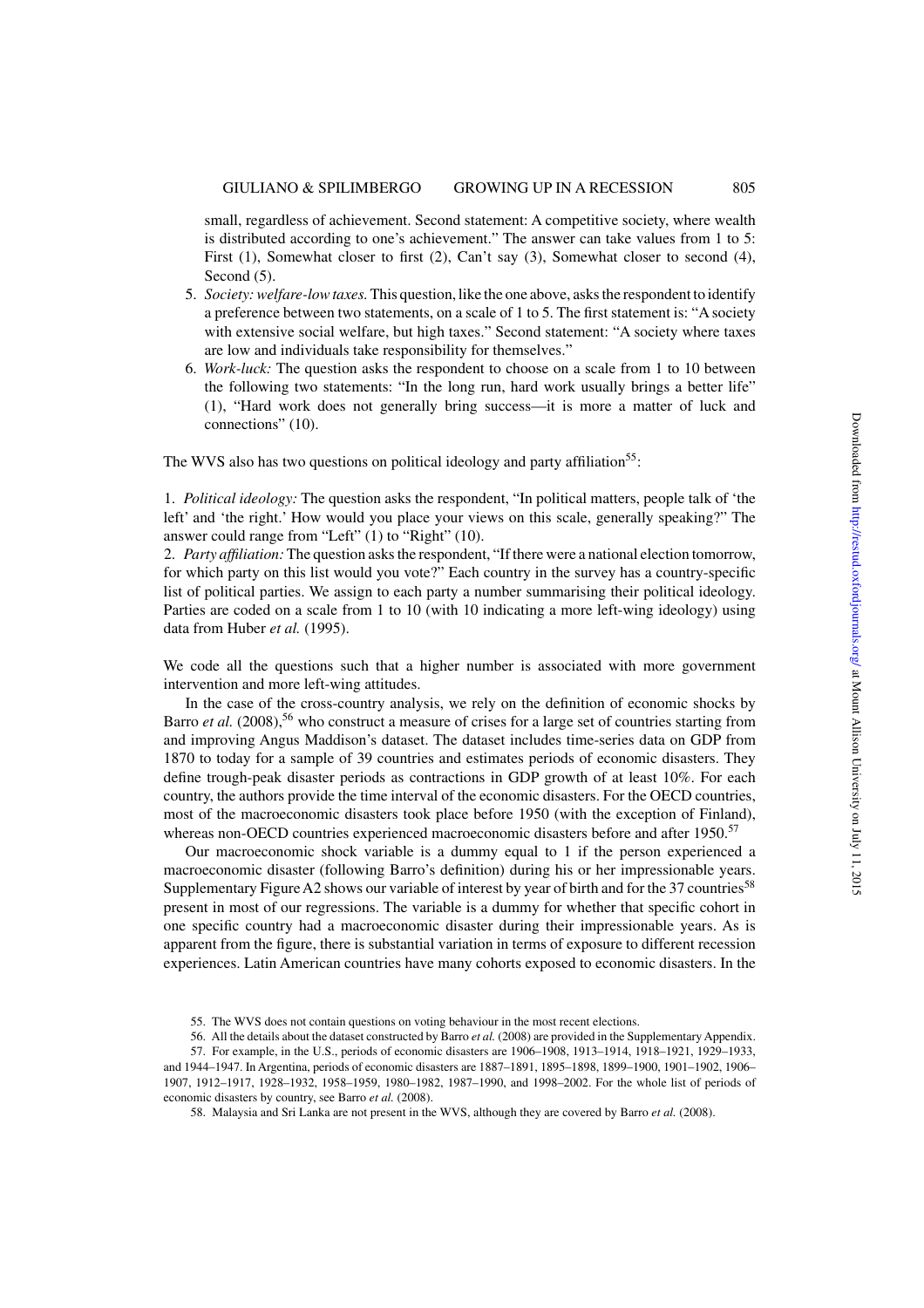OECD countries, the oldest cohorts have typically been more exposed to economic disasters, but the extent of the exposure varies a lot among them.

In terms of individual controls, we follow closely the specification of the GSS and include in our regressions gender, employment and marital status, education, income, and religious denomination. Education is defined using a variable in the WVS that makes comparable the level of education across countries. Education is coded as low, medium, and upper. We also include in all our specifications 10 income dummies. The WVS has a recoded version of income for all the countries, where each category includes an income decile. Dummies for religion include Roman Catholic, Protestant, Muslim, Orthodox, and Other. The excluded group is given by non-religious individuals. Unfortunately, the WVS does not contain any information on family background (such as family income when young or parental level of education) or race. We are therefore not able to include these controls in our analysis.

The basic specification is the following:

Belief
$$
s_{ict} = \alpha_0 + \alpha_1 \text{ macro shock}_{c, \text{imp.}years} + \alpha_2 X_i + \beta_a + \delta_c + \eta_t + \delta_c * \text{age} + \varepsilon_{ict},
$$
 (2)

where Belief*sict* indicates the response to one of the questions described above of individual *i*, interviewed at time *t* in county *c*. The variable macro shock<sub>c, imp</sub>, years is a dummy indicating whether the individual experienced a recession during the impressionable years in his or her country. We drop immigrants from the analysis.  $X_i$  are individual characteristics described above,  $\beta_a$ ,  $\delta_c$ , and  $\eta_t$  are age, country, and wave fixed effects; whereas  $\delta_c$  \* age includes country-specific age trends.

We present three different specifications. In the baseline specification, similar to the GSS specification, we control for age, gender, marital and labour market status, income, education, religion, and country and wave fixed effects. The baseline specification is reported in Table 5. (In Supplementary Tables A18 and A19 of the Appendix, we also report the specifications with cohort dummies, and cohort dummies and country–year interactions, respectively).

#### 3.1. *Results*

The first six columns of Table 5 report the regressions for preferences for redistribution and government intervention. Individuals who experienced a macroeconomic disaster during the impressionable years prefer redistribution (a positive coefficient means a higher preference for government redistribution and government intervention in the economy). The coefficient on the variable indicating whether the person experienced a recession during her impressionable years is always significant at least at the 10% level in all specifications, including the two specifications with a smaller set of countries (columns 4 and 5). The AES estimates confirm the general finding found for each single variable and the significance level also increases to 1%. Consistent with the literature and with the findings for the U.S., educated, married, male, and high-income earning individuals are less favourable to redistribution.<sup>59</sup> Being unemployed increases the desire for government intervention in the economy.

To assess the magnitude of our results, we calculate the beta coefficients (they are reported in Supplementary Table A26 of the Appendix). A 1 standard deviation increase in our shock measure is associated with an increase of 0.01 standard deviations in preferences for redistribution

<sup>59.</sup> Being male is also negatively associated with the importance of luck as a driver of economic success. This result is different than what we found in the U.S. in the GSS, where there is a positive association between being male and the importance of luck as a driver of success (the result is also confirmed in the U.S. in the longitudinal analysis. See Section 4).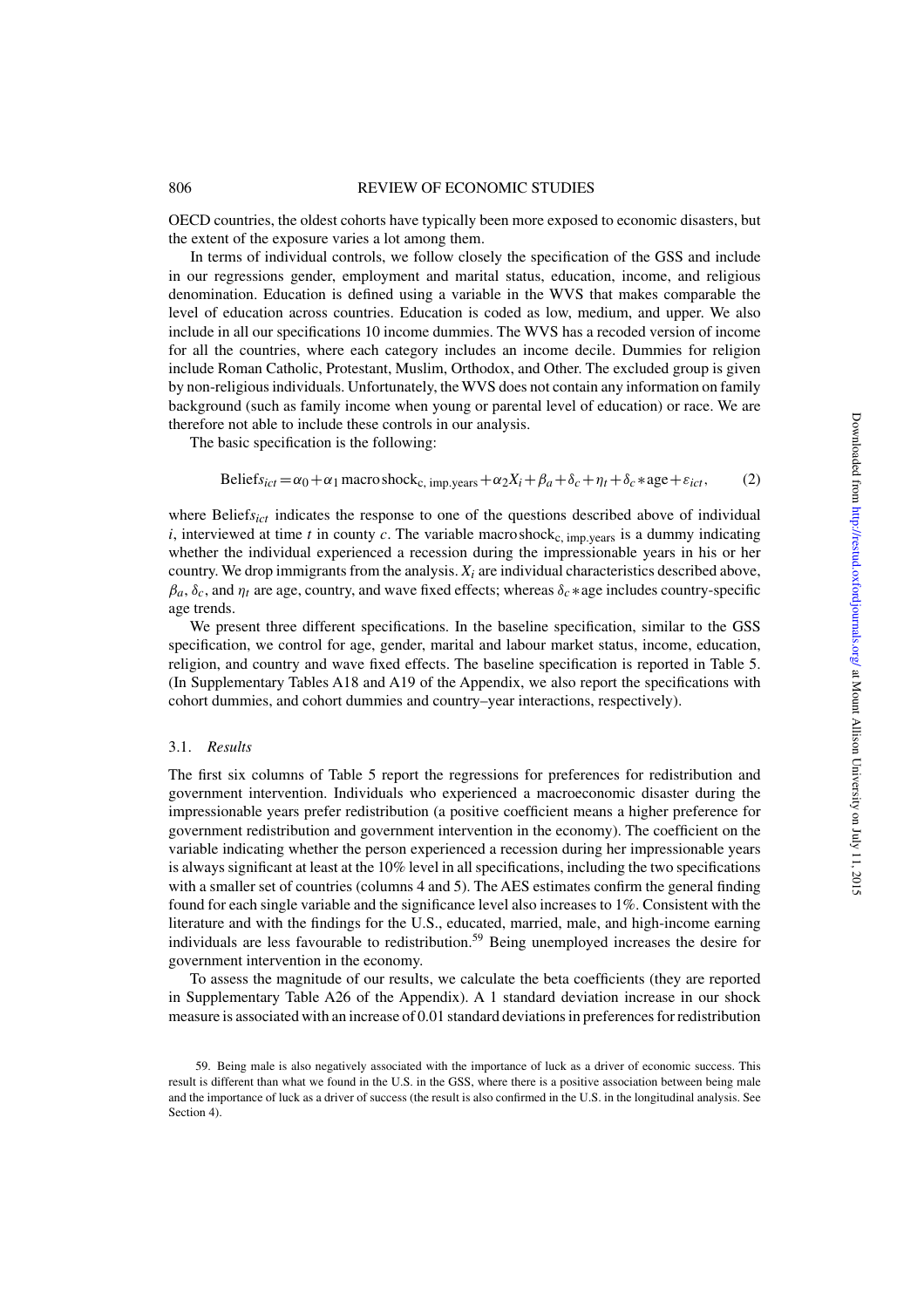|                                                                                                                                                                                                                                                                                                                                                                                                                                                                                                                                                                                                                                          |                                                                                       |                                         |                                             |                                                                  | WVS: baseline specification<br><b>TABLE 5</b>                                                                                                                                                                                                                                                                        |                                                                               |                                                                                                                                                                                                                                                                                                            |                                                                                                                                                                                                                                                                                                                                                                  |                        |                               |                       |
|------------------------------------------------------------------------------------------------------------------------------------------------------------------------------------------------------------------------------------------------------------------------------------------------------------------------------------------------------------------------------------------------------------------------------------------------------------------------------------------------------------------------------------------------------------------------------------------------------------------------------------------|---------------------------------------------------------------------------------------|-----------------------------------------|---------------------------------------------|------------------------------------------------------------------|----------------------------------------------------------------------------------------------------------------------------------------------------------------------------------------------------------------------------------------------------------------------------------------------------------------------|-------------------------------------------------------------------------------|------------------------------------------------------------------------------------------------------------------------------------------------------------------------------------------------------------------------------------------------------------------------------------------------------------|------------------------------------------------------------------------------------------------------------------------------------------------------------------------------------------------------------------------------------------------------------------------------------------------------------------------------------------------------------------|------------------------|-------------------------------|-----------------------|
|                                                                                                                                                                                                                                                                                                                                                                                                                                                                                                                                                                                                                                          | responsibility<br>Govern                                                              | equality<br>Income<br>$\widehat{\odot}$ | Private-state<br>ownership<br>$\odot$       | Competitive<br>egalitarian<br>Society<br>$\widehat{\mathcal{F}}$ | ow taxes<br>welfare-<br>Society:<br>$\odot$                                                                                                                                                                                                                                                                          | ©<br>≫rig<br>Luck                                                             | ideology<br>$\frac{(7)}{3}$                                                                                                                                                                                                                                                                                | affiliation<br>$\frac{(8)}{Party}$                                                                                                                                                                                                                                                                                                                               | Pref. red<br>AES<br>වි | Pol. behav<br>CO <sub>N</sub> | ≘ਖ਼ੁੜ                 |
| Economic shock                                                                                                                                                                                                                                                                                                                                                                                                                                                                                                                                                                                                                           | $0.083*$<br>(0.043)                                                                   | $.072*$<br>$(0 + 0)$                    | $0.099***$                                  | $0.125***$                                                       | $0.111*$                                                                                                                                                                                                                                                                                                             |                                                                               | $0.085*$                                                                                                                                                                                                                                                                                                   | $0.094***$                                                                                                                                                                                                                                                                                                                                                       | $0.041***$<br>(0.011)  | $0.045***$<br>(0.012)         | $0.044***$<br>(0.009) |
| Middle educ.                                                                                                                                                                                                                                                                                                                                                                                                                                                                                                                                                                                                                             | $-0.306***$<br>(0.029)                                                                | $.422***$<br>(30)<br>မ္မ                | $(0.038)$<br>$-0.350***$                    | $(0.038)$<br>-0.029<br>(0.024)                                   | (0.061)                                                                                                                                                                                                                                                                                                              | $0.120**$<br>$0.051)$<br>$0.031$<br>$0.037)$<br>$0.059$                       |                                                                                                                                                                                                                                                                                                            | $(0.033)$<br>$-0.150***$                                                                                                                                                                                                                                                                                                                                         |                        |                               |                       |
| Upper educ.                                                                                                                                                                                                                                                                                                                                                                                                                                                                                                                                                                                                                              | $-0.350***$<br>(0.034)<br>-0.052**                                                    | $.634***$<br>(35)<br><u>ededede</u> .   | $(0.028)$<br>$-0.573***$                    | $-0.127***$                                                      | $\begin{array}{l} (0.034) \\ 0.005 \\ 0.042) \\ (0.042) \\ (0.063) \\ (0.043) \\ (0.049) \\ (0.049) \\ (0.049) \\ (0.049) \\ (0.049) \\ (0.049) \\ (0.049) \\ (0.049) \\ (0.049) \\ (0.040) \\ (0.040) \\ (0.040) \\ (0.040) \\ (0.040) \\ (0.040) \\ (0.040) \\ (0.040) \\ (0.040) \\ (0.040) \\ (0.040) \\ (0.040$ |                                                                               | $\begin{array}{l} (0.048)\\ (0.090^{***}\\ (0.090^{***}\\ (0.033)\\ (0.030^{***}\\ (0.038)\\ (0.0038)\\ (0.004^{**}\\ (0.004)\\ (0.006)\\ (0.005)\\ (0.005)\\ (0.005)\\ (0.005)\\ (0.005)\\ (0.005)\\ (0.005)\\ (0.005)\\ (0.005)\\ (0.005)\\ (0.005)\\ (0.005)\\ (0.005)\\ (0.005)\\ (0.005)\\ (0.005)\\$ | $\begin{array}{l} (0.025)\\[-4pt] (-0.080^{*\!*} \\[-4pt] (-0.032) \\[-4pt] (-0.0124) \\[-4pt] (-0.014^{*\!*} \\[-4pt] (-0.014^{*\!*} \\[-4pt] (-0.011) \\[-4pt] (-0.014^{*\!*} \\[-4pt] (-0.014^{*\!*} \\[-4pt] (-0.014^{*\!*} \\[-4pt] (-0.014^{*\!*} \\[-4pt] (-0.014^{*\!*} \\[-4pt] (-0.014^{*\!*} \\[-4pt] (-0.014^{*\!*} \\[-4pt] (-0.014^{*\!*} \\[-4pt$ |                        |                               |                       |
| Married                                                                                                                                                                                                                                                                                                                                                                                                                                                                                                                                                                                                                                  |                                                                                       | $.057***$                               | $(0.033)$<br>0.050*<br>(0.026)<br>-0.354*** | $-0.044$ <sup>*</sup>                                            |                                                                                                                                                                                                                                                                                                                      | $(0.041)$<br>-0.131***<br>(0.035)<br>-0.233***                                |                                                                                                                                                                                                                                                                                                            |                                                                                                                                                                                                                                                                                                                                                                  |                        |                               |                       |
| Male                                                                                                                                                                                                                                                                                                                                                                                                                                                                                                                                                                                                                                     | $\begin{array}{c} (0.027) \\ -0.147*** \\ (0.023) \\ 0.321*** \\ (0.046) \end{array}$ | $0.098***$<br>.028)                     |                                             | $(0.023)$<br>-0.061                                              |                                                                                                                                                                                                                                                                                                                      |                                                                               |                                                                                                                                                                                                                                                                                                            |                                                                                                                                                                                                                                                                                                                                                                  |                        |                               |                       |
|                                                                                                                                                                                                                                                                                                                                                                                                                                                                                                                                                                                                                                          |                                                                                       | 024)                                    | $(0.023)$<br>0.244***<br>(0.047)<br>Yes     | (0.044)                                                          |                                                                                                                                                                                                                                                                                                                      | $\begin{array}{c} (0.030) \\ 0.175*** \\ (0.058) \\ \mathbf{Yes} \end{array}$ |                                                                                                                                                                                                                                                                                                            |                                                                                                                                                                                                                                                                                                                                                                  |                        |                               |                       |
| Unemployed                                                                                                                                                                                                                                                                                                                                                                                                                                                                                                                                                                                                                               |                                                                                       | $.132***$<br>(840)                      |                                             | 0.015<br>(0.042)                                                 | $-0.022$<br>$(0.038)$                                                                                                                                                                                                                                                                                                |                                                                               |                                                                                                                                                                                                                                                                                                            |                                                                                                                                                                                                                                                                                                                                                                  |                        |                               |                       |
| Religion dummies                                                                                                                                                                                                                                                                                                                                                                                                                                                                                                                                                                                                                         | Yes                                                                                   | <b>C<sub>S</sub></b>                    |                                             | Yes                                                              | Yes                                                                                                                                                                                                                                                                                                                  |                                                                               |                                                                                                                                                                                                                                                                                                            |                                                                                                                                                                                                                                                                                                                                                                  |                        | Yes                           | Yes                   |
| Income f.e                                                                                                                                                                                                                                                                                                                                                                                                                                                                                                                                                                                                                               | Yes                                                                                   | Yes<br>Yes                              | $_{\rm Yes}^{\rm Yes}$                      | $\mathbf{Yes}$                                                   | yes<br>Yes                                                                                                                                                                                                                                                                                                           | yes<br>Yes                                                                    | Yes<br>Yes                                                                                                                                                                                                                                                                                                 | $\mathop{\mathcal{E}\mathcal{S}}\limits_{{\mathbf{Y}}\mathcal{S}}$                                                                                                                                                                                                                                                                                               | ន័ត្ននិង               | yes<br>Yes                    | <b>SESS</b>           |
| Age fixed effect                                                                                                                                                                                                                                                                                                                                                                                                                                                                                                                                                                                                                         | Yes                                                                                   |                                         |                                             | $\mathbf{Yes}$                                                   |                                                                                                                                                                                                                                                                                                                      |                                                                               |                                                                                                                                                                                                                                                                                                            |                                                                                                                                                                                                                                                                                                                                                                  |                        |                               |                       |
| Year fixed effects                                                                                                                                                                                                                                                                                                                                                                                                                                                                                                                                                                                                                       | Yes                                                                                   | Yes                                     | Yes                                         | Yes                                                              | Yes                                                                                                                                                                                                                                                                                                                  |                                                                               | Yes                                                                                                                                                                                                                                                                                                        |                                                                                                                                                                                                                                                                                                                                                                  |                        |                               |                       |
| Country*age inter                                                                                                                                                                                                                                                                                                                                                                                                                                                                                                                                                                                                                        | Yes                                                                                   | Yes                                     | Yes                                         | Yes                                                              | Yes                                                                                                                                                                                                                                                                                                                  | Yes                                                                           | Yes                                                                                                                                                                                                                                                                                                        | Yes                                                                                                                                                                                                                                                                                                                                                              |                        | Yes                           |                       |
| Observations                                                                                                                                                                                                                                                                                                                                                                                                                                                                                                                                                                                                                             | 70,057                                                                                | 957<br>Q.                               | 62,854                                      | 7995                                                             | 7920                                                                                                                                                                                                                                                                                                                 | 36,516                                                                        | 32,182                                                                                                                                                                                                                                                                                                     | 36,288                                                                                                                                                                                                                                                                                                                                                           | 36,048                 | 34,235                        | 39,846                |
|                                                                                                                                                                                                                                                                                                                                                                                                                                                                                                                                                                                                                                          | 0.10                                                                                  | $^{00}$<br>$\circ$                      | 0.10                                        | 0.09                                                             | 0.12                                                                                                                                                                                                                                                                                                                 | 0.15                                                                          | 0.05                                                                                                                                                                                                                                                                                                       | 0.14                                                                                                                                                                                                                                                                                                                                                             |                        |                               |                       |
| 5%, *** significant at 1%; [2] Religion dummies include Roman Catholic, Protestant, Muslim, Orthodox, and Other Religion (the excluded group is given by individuals who are not<br>religious); [3] the number of observations reported for the AES in columns 9, 10, and 11 is the average number of observations in the regressions for the measures of preferences for<br>Notes: [1] Standard errors are clustered at the country level; in columns 4 and 5 standard errors are estimated using the wild bootstrap method; *significant at 10%, **significant at<br>redistribution, political behaviour, or all of them respectively, |                                                                                       |                                         |                                             |                                                                  |                                                                                                                                                                                                                                                                                                                      |                                                                               |                                                                                                                                                                                                                                                                                                            |                                                                                                                                                                                                                                                                                                                                                                  |                        |                               |                       |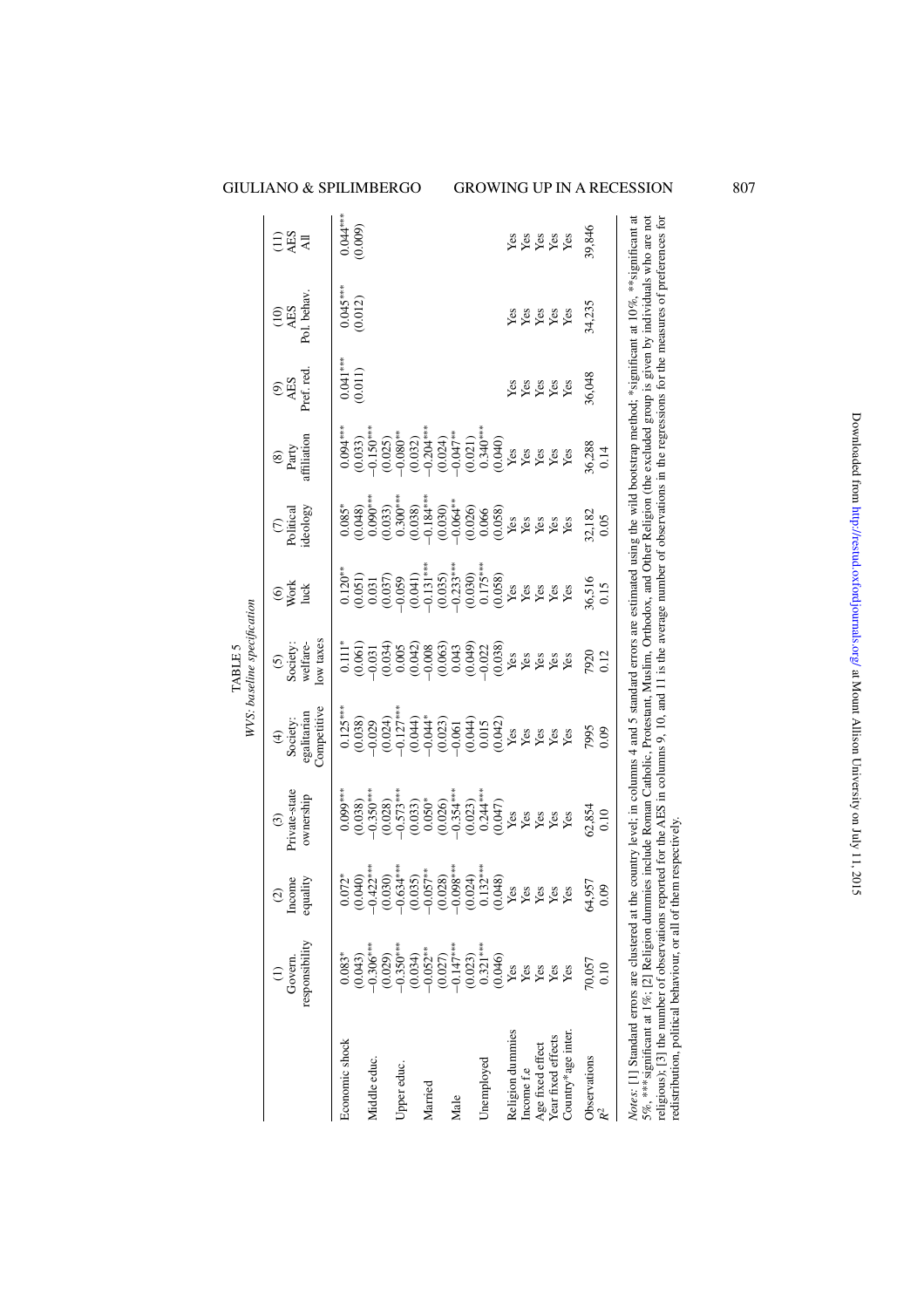(0.03 when we look at the society aimed at by individuals). The magnitude compared with other individual characteristics varies depending on the specification. For example, the impact of having experienced an economic shock when young is roughly equivalent to the effect of being unemployed when we look at the *work-luck* belief, 67% when we look at the *income equality* belief, but about 31% in the *government responsibility* regressions. The effect is between 12% and 20% of the effect of having a middle level of education and between 9% and 89% of the impact of an upper level of education (we only compare coefficients when the variables are significant).

In columns 7 and 8, we report the results for political ideology and party affiliation. We do find a positive association between experiencing a macroeconomic disaster when young and both left-wing ideology and affiliation with a left-wing political party. The effect is significant at the 1% level for party affiliation and at the 10% level for political ideology. The AES estimates are significant at the 1% level. In terms of magnitude, the effects are also sizeable. The signs of the remaining coefficients are broadly consistent with the literature.Women tend to be more left-wing. Being unemployed is also associated with a more left-leaning orientation. Education, similarly to what we found in the U.S., has a different effect on political ideology and party affiliation. More educated people espouse a left-leaning ideology. Education, on the other hand, is negatively associated with declaring the intention to vote for a left-wing party in the next election.<sup>60</sup>

The specification reported in Supplementary Table A18 and A19, which also includes cohort dummies and country and year-of-interview interactions, broadly confirms our findings. Two of the variables are less precisely estimated, but the AES effects are identical to the baseline specification.

We also run regressions with the WVS for other age ranges.<sup>61</sup> The results are in line with what we found in the GSS. There is some evidence that, at least for political behaviour, the period between ages 26 and 33 years is relevant for the formation of political beliefs. But there is no systematic effect of macroeconomic shocks on preferences for redistribution or political behaviour during other periods of life.

Similarly, with our analysis for the GSS, we also test the robustness of our results to the inclusion of other time-varying country characteristics during the impressionable years. In addition, we run a placebo assigning to each individual the macroeconomic shock of another country, and one showing that beliefs not related to the economy are not affected by economic shocks.<sup>62</sup>

The richer set of questions contained in the WVS allows an analysis of various beliefs. According to the theoretical literature on beliefs (Benabou and Tirole, 2006), another important value that could determine preferences for redistribution is the "belief in a just world" (the authors propose a feedback effect as in Piketty, 1995). The WVS has a question that asks the respondent, "Why are there people in this country who live in need? Here are four possible reasons.Which one reason do you consider to be most important?" The respondent could choose between unlucky,

60. The discrepancy could be due to a different position on social and economic issues. We found similar results in the U.S., where education was positively associated with belonging to the Republican Party but negatively associated with individuals declaring themselves as conservative.

61. The results are reported in Supplementary Tables A20 and A21, without and with the inclusion of the economic shock during the impressionable years, respectively.

62. The results are reported in Supplementary Tables A22–A24. For another country control, we include the average per capita GDP growth, as in the GSS. We also include a measure of democratisation, as summarised by the polity2 index, a variable proxying for the level of democracy in a country and going from –10 (autocracy) to 10 (democracy). Variables on educational policies, wage inequality, and crime are not available on a yearly basis for our countries and period of analysis. As a belief unrelated to macroeconomic conditions, we use a 0–1 question, asking the respondent whether he or she believes in heaven.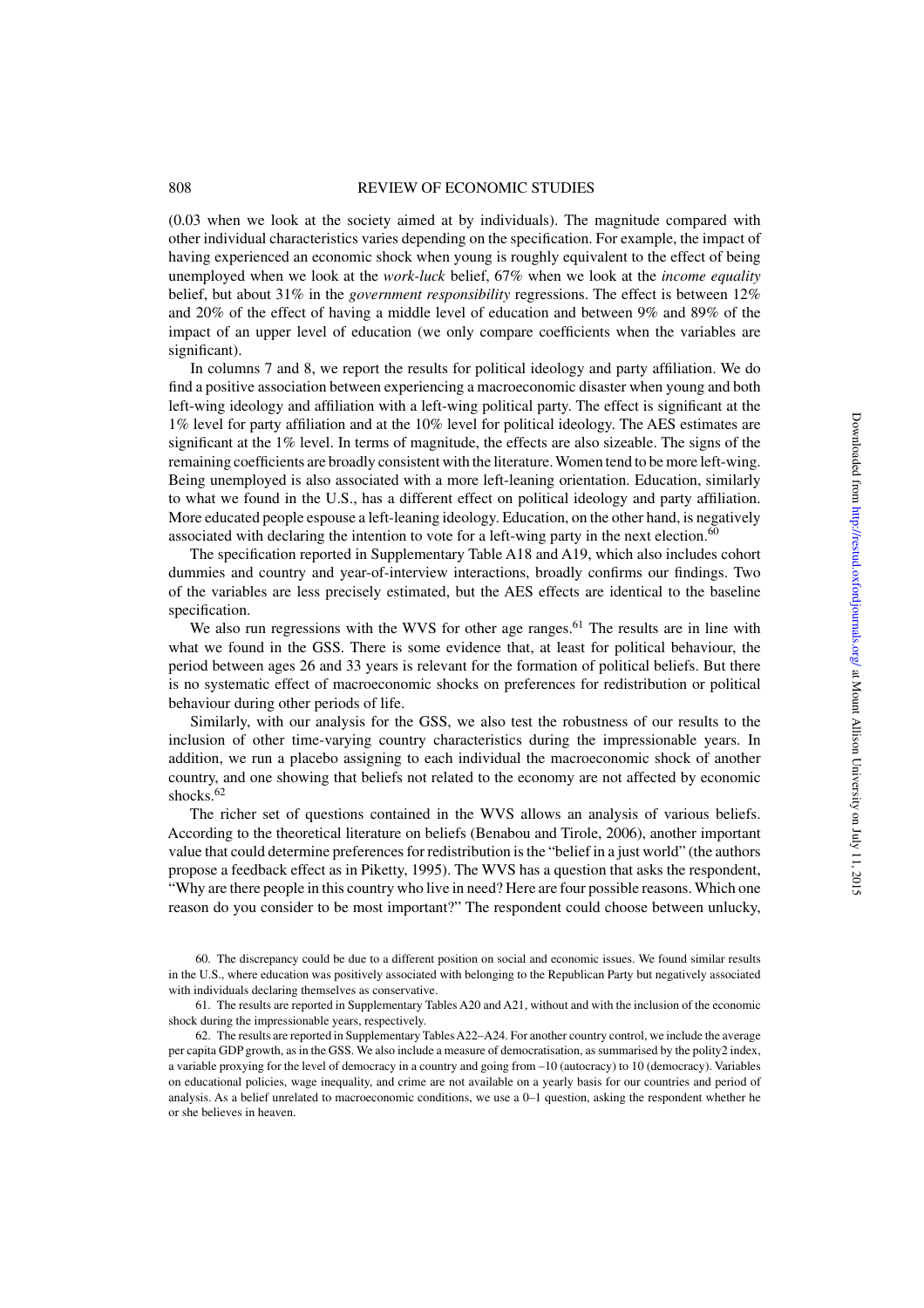laziness or lack of willpower, injustice in society, and modern progress. We create a variable equal to 1 if the person answers "injustice in society."

Cogley and Sargent (2008) argue that recessions create a belief of pessimism that is hard to eradicate. The closest question in the dataset is one that asks the respondents how much choice and control they have over their lives. The question is phrased as follows: "Some people feel they have completely free choice and control over their lives, while other people feel that what they do has no real effect on what happens to them. Please use this scale where 1 means 'none at all' and 10 means 'a great deal' to indicate how much freedom of choice and control you feel you have over the way your life turns out." We do find that recessions have an impact on beliefs in a just world and pessimism. The sense of injustice and pessimism created from recessions could also help to explain why people become more favourable to government intervention. The results for these two variables are reported in Supplementary Table A25 of the Appendix.<sup>63</sup>

## 4. EVIDENCE FROM THE NATIONAL LONGITUDINAL SURVEY OF THE HIGH SCHOOL CLASS OF 1972

Our third dataset is the National Longitudinal Survey of the High School Class of 1972 (NLS72). The NLS72 dataset provides a nationally representative sample of the high school population for the class of 1972. Since the sample contains only one birth cohort, with most students being born in 1954 or 1955, there is no need to correct for potential cohort or life-cycle effects. The survey provides a broad spectrum of information on socioeconomic status, home background, educational attainment, work status, religion, marriage, and the family. For our purposes, the survey also contains data on the belief about the relative importance of work versus luck as a driver of success at the time of original interview and in subsequent years. Data were collected during six years: 1972, 1973, 1974, 1976, 1979, and 1986. Data collected in the base year (1972) contain information on students' personal and family background. Follow-ups, conducted in 1973, 1974, 1976, 1979, and 1986, offer information on work, family, educational experience, and opinions since high school. We use the panel dimension of the survey from 1973 to 1986 and merge it with students' personal and family background obtained from the base year.

Despite the limitation of not having the cohort variation, this dataset has the advantage of following respondents over time, including information on locations at the state level. We use the restricted geocode version of the survey to know an individual's location in each survey year. This allows us to associate to each individual the unemployment rate of his or her state of residence at each point in time.<sup>64</sup>

The Appendix has more details about the data construction, but we briefly describe our variables of interest here. Our dependent variable is a question asking the respondent whether he or she thinks that luck is more important than hard work as a determinant of economic success. The answers can take the values 1 (strongly disagree), 2 (disagree), 3 (agree), or 4 (strongly agree).

As an indicator of local economic conditions, we use the unemployment rate of the state in which an individual resided in each survey year. The data on state unemployment come from the BLS. There is substantial variation in the state unemployment rates from 1972 to 1986, the period

<sup>63.</sup> The results are robust to the three different specifications, and AES estimates are also very strong.

<sup>64.</sup> The number of valid observations per year is described in the Supplementary Appendix. Sample attrition in the survey is not systematic. One potential problem could be that more entrepreneurial subjects are more likely to leave their state of residence during a recession. This could increase the probability that they will drop out from the sample. We do not believe this type of attrition is a concern, since the numbers of movers is similar to people with similar characteristics in datasets such as the Current Population Survey.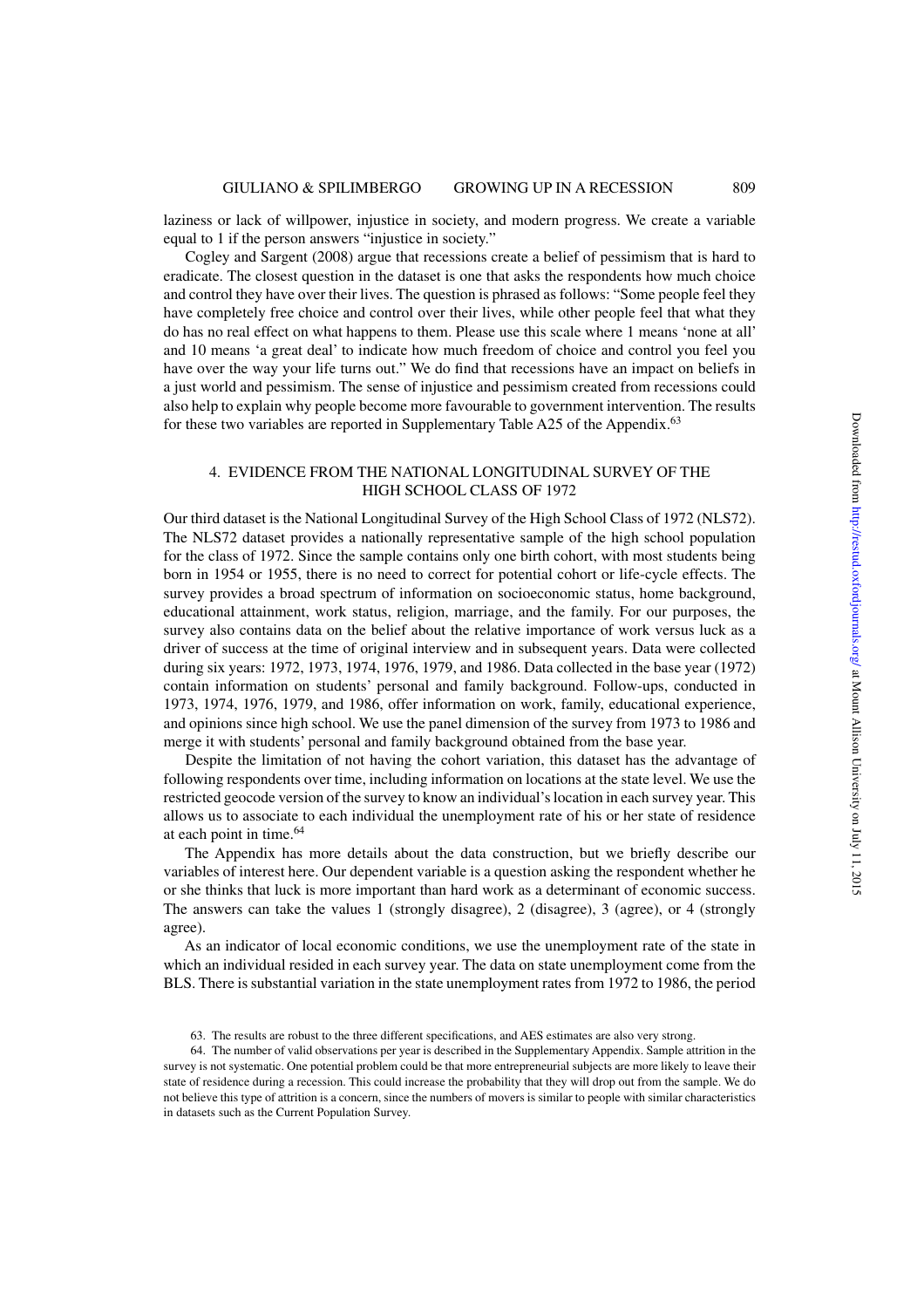in which people were interviewed, making this a useful measure for our purposes. We also use another measure of recession based on the state GDP for comparison with the other parts of the article.

We include two sets of controls: the first set is time-variant and includes labour market and marital status (a dummy for being unemployed and a dummy for being married, respectively), a dummy for when the individual completed college and the log of real personal income. We also include a set of personal characteristics that do not vary over time (the information was collected in 1972): a dummy if the person is African American, a dummy for being male, a variable indicating the level of education of the father (a dummy if the father did not complete high school), the religion in which the person was raised,<sup>65</sup> and the real log of family income. The survey also collected information on grades during high school, whether the person was in an academic track, and whether he or she was working part time during high school.<sup>66</sup> Descriptive statistics for all our variables are provided in Supplementary Table A1 of the Appendix.

Given the panel structure of the survey and the particular age period in which individuals are followed, we implement a different empirical strategy than the one used for the GSS and the WVS. We analyse the formation of beliefs as a function of current economic conditions. Since individuals are interviewed during the impressionable years and when they are 32 years, we would like to compare the impact of the state unemployment rate during the impressionable years and when the person was 32 years. The panel structure also allows us to look at the interaction effects between the unemployment rate during the impressionable years and personal experiences during that period, since we know the exact location of the individual at each point in time.

For an individual *i*, living in state *s*and interviewed at time *t*, we estimate the following equation:

$$
belief_{ist} = \alpha + \beta_0 u n_{s, 18-25} + \beta_1 u n_{s, 32} + \gamma_0 X_{it} + \gamma_1 Z_i + \delta_s + \eta_t + \varepsilon_{ist},
$$
\n(3)

where we split the effect of the state unemployment rate into two parts: *unis*,18−<sup>25</sup> is the state unemployment rate times a dummy equal to 1 if the survey year is between 1972 and 1979 (in those years, the individual is between 18 and 25 years) and zero otherwise; similarly, *unis*,<sup>32</sup> is the state unemployment rate times a dummy equal to 1 if the survey year is 1986 (when the respondents are 32 years) and zero otherwise.  $X_{it}$  and  $Z_i$  are the time-varying and time-invariant controls described above. All regressions include state and year fixed effects. The error terms are clustered by state.<sup>67</sup> The relevant coefficients for our purposes are  $\beta_0$  and  $\beta_1$ .

One problem with the empirical approach followed using the panel structure is that we are looking at the contemporaneous effect of local economic conditions on beliefs; therefore, the issue of reverse causality is more relevant than when the analysis is done retrospectively, as in the GSS or the WVS. Another way of using the NLS72 would be to look at the cross-section of individuals interviewed in 1986 and assign to each of them the average local unemployment rate of the states where they lived between 18 and 25 years. This strategy would be exactly equal to what we did with the GSS, but looking at only one cohort. Indeed, in a regression on the cross-section of individuals interviewed in 1986, the average unemployment rate of the states where individuals lived during the impressionable years has a coefficient of 0.012 and is

<sup>65.</sup> We include five dummies for religious denomination: Protestant, Roman Catholic, Other Christian, Jewish, and Other. The excluded group is given by non-religious individuals.

<sup>66.</sup> Details on the construction of the variables and the exact coding of the questions are provided in the Supplementary Appendix.

<sup>67.</sup> We present the results clustered by state. Another option would be to cluster by individual, since there could be correlations across observations of the same person. Results are very similar when the errors are clustered in this way.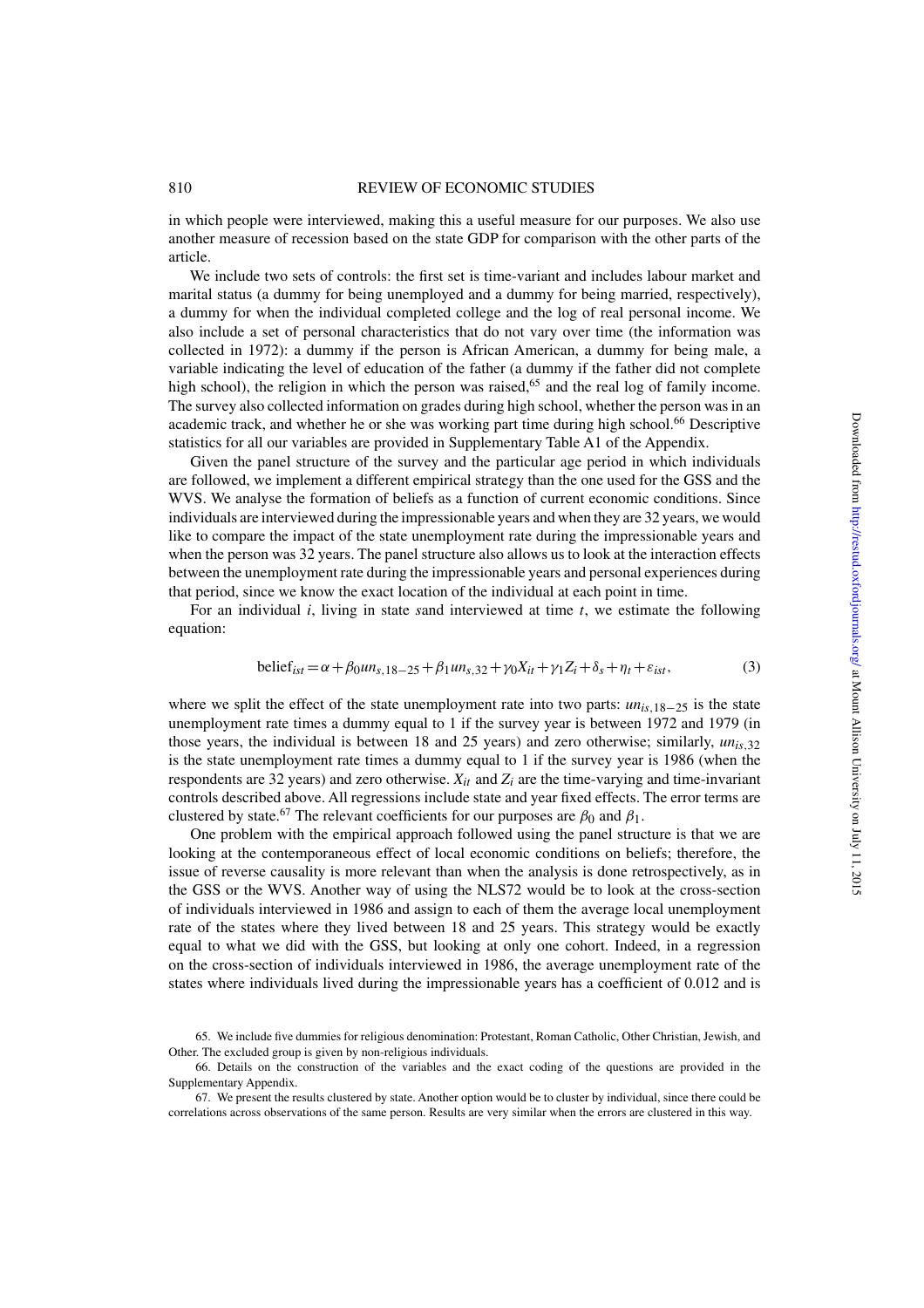|                              | (1)<br>Work-luck | (2)<br>Work-luck |
|------------------------------|------------------|------------------|
| Unemployment-imp. years      | $0.017***$       |                  |
|                              | (0.004)          |                  |
| Unemployment-at 32 years     | $-0.002$         |                  |
|                              | (0.004)          |                  |
| Recession-imp. years         |                  | $0.064***$       |
|                              |                  | (0.015)          |
| Recession-at 32 years        |                  | $-0.032$         |
|                              |                  | (0.021)          |
| College                      | $-0.005$         | $-0.005$         |
|                              | (0.014)          | (0.013)          |
| Married                      | $-0.038***$      | $-0.039***$      |
|                              | (0.008)          | (0.008)          |
| Male                         | $0.077***$       | $0.077***$       |
|                              | (0.011)          | (0.011)          |
| Unemployed                   | $0.048**$        | $0.049**$        |
|                              | (0.024)          | (0.024)          |
| <b>Black</b>                 | $0.157***$       | $0.157***$       |
|                              | (0.023)          | (0.023)          |
| Log (pers. income)           | $-0.004*$        | $-0.004*$        |
|                              | (0.002)          | (0.002)          |
| Log(fam. income at 18)       | $-0.022**$       | $-0.021**$       |
|                              | (0.010)          | (0.010)          |
| Father less than high school | 0.004            | 0.004            |
|                              | (0.012)          | (0.012)          |
| Academic                     | $-0.034***$      | $-0.033***$      |
|                              | (0.011)          | (0.011)          |
| Grade                        | $-0.003***$      | $-0.003***$      |
|                              | (0.001)          | (0.001)          |
| Working in high school       | $-0.003***$      | $-0.003***$      |
|                              | (0.001)          | (0.001)          |
| Religion dummies             | Yes              | Yes              |
| State fixed effects          | Yes              | Yes              |
| Year fixed effects           | Yes              | Yes              |
| <b>Observations</b>          | 23,684           | 23,684           |
| $R^2$                        | 0.03             | 0.03             |

TABLE 6 *NLS72: baseline specification*

*Notes:* [1] Standard errors are clustered at the state level; \*significant at 10%, \*\*significant at 5%, \*\*\*significant at 1%.

significant at the 10% level, whereas the coefficient of the state unemployment rate in 1986 is  $-0.002$  and is not statistically significant.<sup>68</sup> The results are in line with what we found in the GSS and the WVS.

#### 4.1. *Results*

Table 6 addresses the effect of local macroeconomic conditions during the impressionable years and later on in life. Column 1 presents the results using the state unemployment rate, whereas column 2 uses a dummy indicating a state recession. The unemployment rate during the impressionable years has a strong effect on the belief that luck is an important driver of economic success, whereas unemployment in 1986 (when the respondents are 32 years) is not significant. Controls have the expected effect: African Americans tend to believe more in the importance of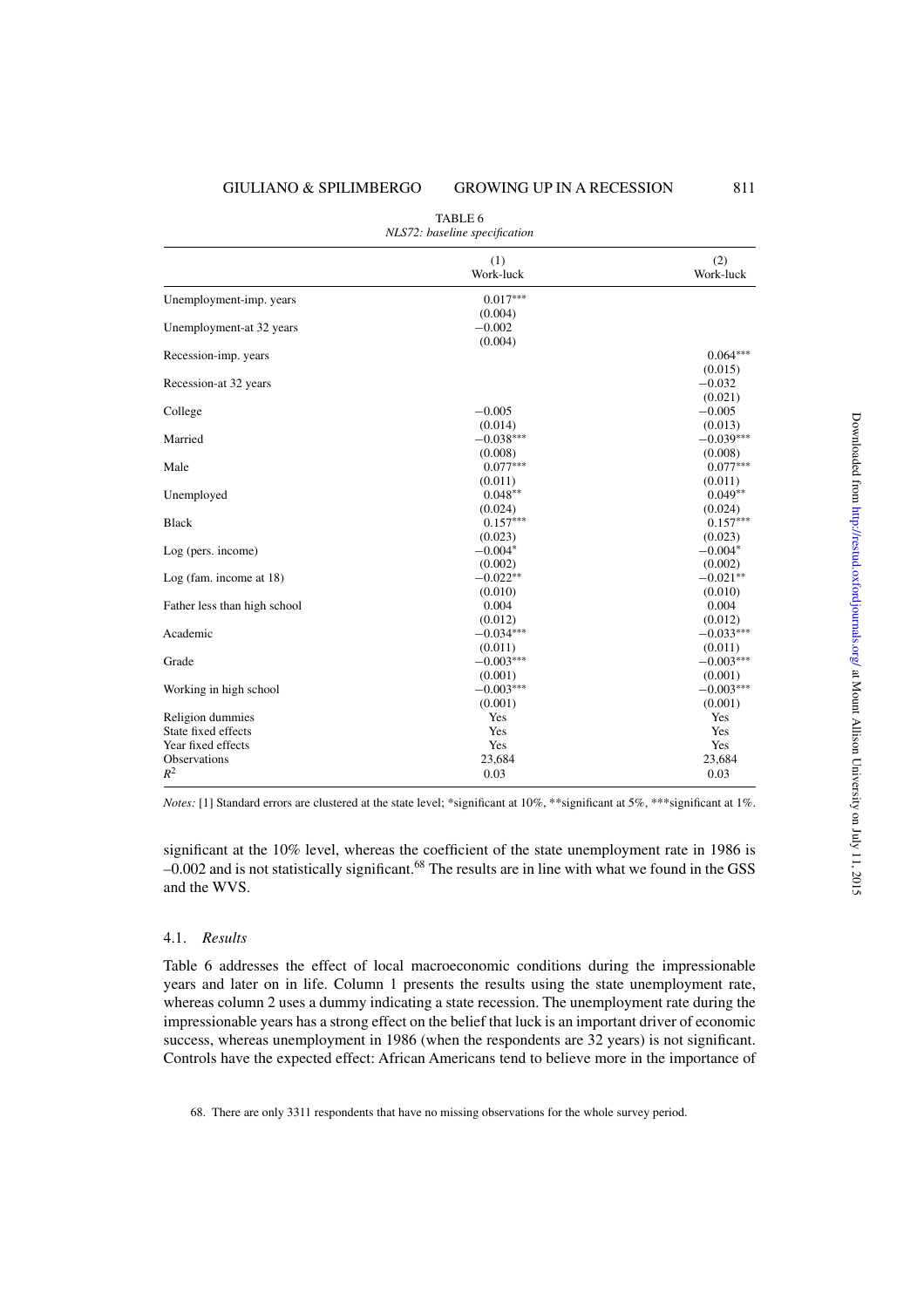luck as a driver of success, as do men overall. Being unemployed also plays an important role. On the other hand, a higher personal income and being married reduce the importance of luck as a driver of success. Among the personal characteristics, income of the family when young plays an important role, whereas the education of the father is not relevant. High school students who were in an academic track and had higher grades are less likely to report that luck is more important than effort, together with those who were working part time when in high school. People belonging to any religious denomination believe that effort is more relevant than luck for economic success. Overall, the picture seems to be fairly consistent with the results found in the GSS. An analysis of the beta coefficients (reported in Supplementary Table A27 of the Appendix) shows that for the cohort of individuals who finished high school in 1972, the state unemployment rate is as important as race in the determination of work versus luck as a driver of success. The magnitude also appears to be larger than unemployment status. Interestingly, the state unemployment rate appears to be a more important measure of the severity of economic conditions when compared with the recession dummy (the beta coefficient is almost twice as big).

As we did with the GSS, we split the sample between people who moved between states during the impressionable years and people who did not.<sup>69</sup> The results for people who did not move are slightly stronger and in line with what we found in the GSS (Supplementary Table A27). We also run a specification where we control for the other time-variant characteristics (including crime, quality of education, wage inequality, and home ownership) and run a placebo assigning to each individual a different state of residence (Supplementary Tables A28 and A29). All our results survive to the various robustness checks.

The focus of this section has been an analysis of the generation who finished high school in 1972. The NLS72 is an important complement to our study because individuals can be observed during their impressionable years and then eight years later. In addition, a wealth of information exists on personal background and personal experiences during the impressionable years. However, in the NLS72, we are restricted to one specific cohort. We take the NLS72 exercise as complementary evidence to our other datasets. The results are larger overall than the GSS; this could be due to a variety of reasons: there is more measurement error in the GSS since individuals cannot be followed over time; in the GSS, the shock is identified at the regional level, not at the state level; the recession of 1979 could have had particularly strong effects on young adults. The result could also be larger in the NLS72 because we study the impact of the contemporaneous effect of the recession during the impressionable years (from the GSS, we know that the effect tends to fade with age). Nevertheless, the NLS72 supports a robust finding that confirms what we found for regional shocks in the U.S. and for national shocks in a large set of countries: experiencing a recession when young has a permanent effect on the formation of preferences for redistribution.

#### 5. HETEROGENEOUS EFFECTS

The analysis so far has considered that all individuals respond in the same way to recessions during their impressionable years. However, the effect of a recession on beliefs could depend on initial conditions during early adulthood, including income and education level of the parents, or

<sup>69.</sup> Roughly 30% of our sample moved to a different state at least once between 18 and 25 years. The average is slightly higher than in the GSS. This is partly due to the fact that the NLS72 uses states and not regions as geographical units; therefore, people moving between states but within the same region are considered movers in the NLS72 but stayers in the GSS. Also the sample of the NLS72 is selected in the sense that includes people who finished high school who are typically more mobile than people who drop out of high school.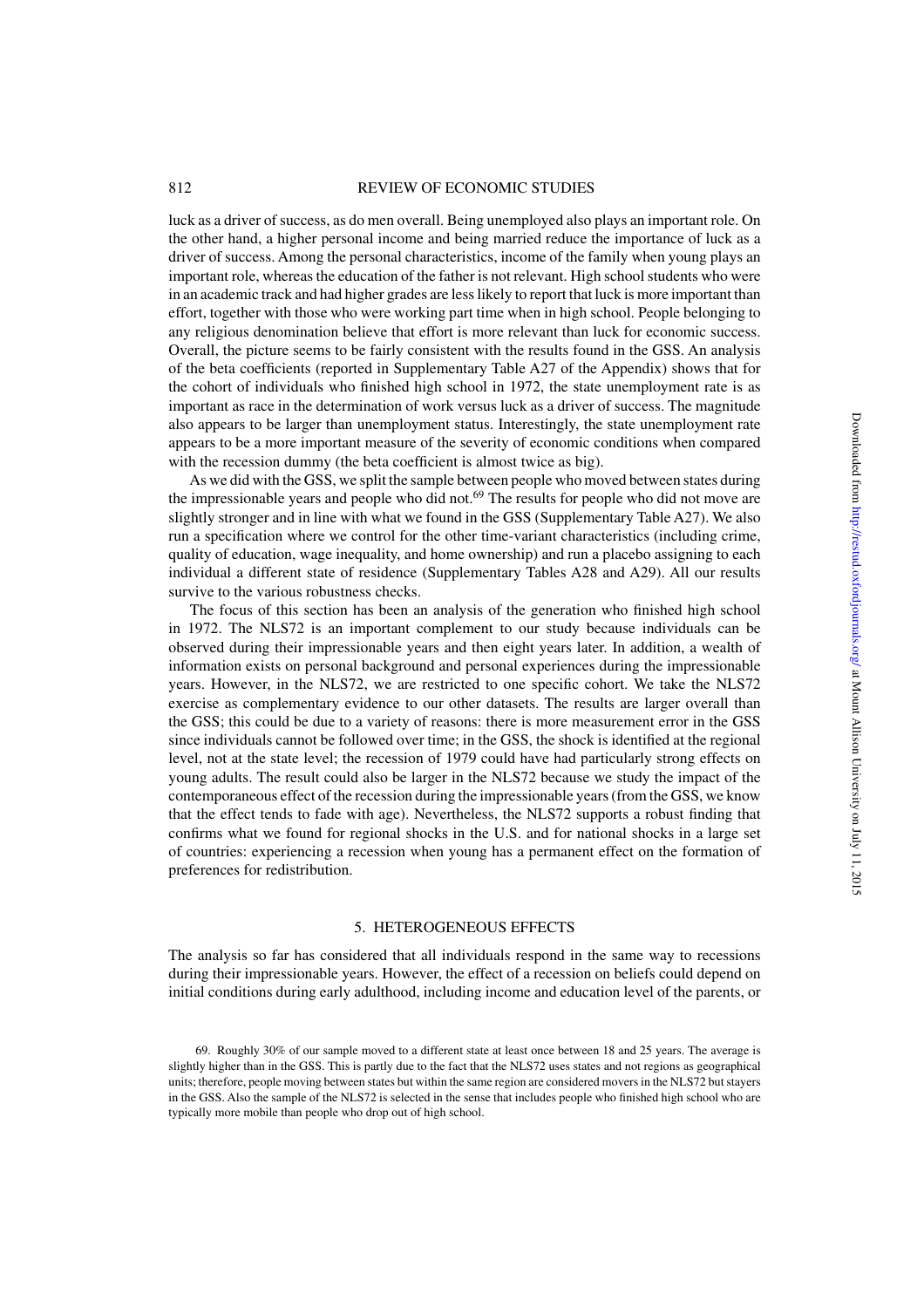performance in high school. In addition, personal experiences during the impressionable years, including marital or employment status or level of income, can also affect the formation of beliefs.

In order to test for this possibility, we include in our specification interaction terms between recessions during the impressionable years and different initial characteristics or different experiences during the impressionable years. The NLS72 is the most appropriate among our datasets because we can observe individuals at each point in time during the impressionable years.

We present the results in two tables: in Tables 7 and 8, we interact the state unemployment rate during the impressionable years with time-invariant and time-varying controls, respectively. Among the time-invariant controls, being Jewish, having gone through an academic track, and having higher grades in high school reduces the impact of experiencing a recession when young in the formation of beliefs. The other interaction terms with time-invariant controls are never significant, and overall our main results on beliefs hold. With respect to the time-varying controls: having a college degree or having a higher income during the impressionable years reduces the emphasis on luck as a driver of economic success. For people who completed college and had a higher income during the impressionable years, the impact of recessions on beliefs is slightly lower. The interactions with other experiences during a recession do not give significant results.

We also check for the presence of heterogeneous effects using the other two datasets.<sup>70</sup> In the WVS, we find some effect of heterogeneity when we look at the interaction with income and education. The effects are similar to what we found in the  $NLS72<sup>71</sup>$ ; in addition, the impact of experiencing a macroeconomic shock fades with age, but only for some of the variables on preferences for redistribution and government intervention. Independently of the interaction effects, the overall impact of recession on preferences for redistribution, government intervention, and political behaviour remains positive and significant. When using the GSS, we found some heterogeneity with income, education, and race<sup>72</sup>; on the other hand, we do not find any heterogeneity with respect to the income of the family at the age 16 years, father's education, or gender.

Overall, we find that the effect of experiencing a recession when young is quite general and persistent, with slightly stronger effects for people who suffered more during periods of hardship.

#### 6. CONCLUSIONS

This article shows that large macroeconomic shocks experienced during the critical years of early adulthood shape preferences for redistribution. Individuals who grew up during a recession tend to support more government redistribution and believe that luck is more relevant than effort in determining economic success in life. Our findings are supported using evidence from three different datasets, and are robust to the inclusion of a rich set of controls and various specifications. Our results also show that macroeconomic shocks have an impact on actual behaviour, such as voting: the effect of having individuals living through a recession when young could explain in some years up to 15% of the probability of voting for a Democratic presidential candidate in some U.S. regions.

70. The results are available from the authors.

71. The interaction effect with education is always negative but significant (at the 1% level) 50% of the time (for party affiliation and three of the measures on preferences for redistribution). Similar results are found when we interact our measure of macroeconomic shock with income: the interaction is always negative but significant for two of the measures for preferences for redistribution and for party affiliation. There are no heterogeneous effects by gender.

72. For education, we find a negative interaction only for party affiliation and voting behaviour; whereas income has a negative interaction only with the variables *help poor* and *work-luck*. We find an effect of an interaction with being black for the variable indicating political ideology and for the preference for redistribution variable *help poor.*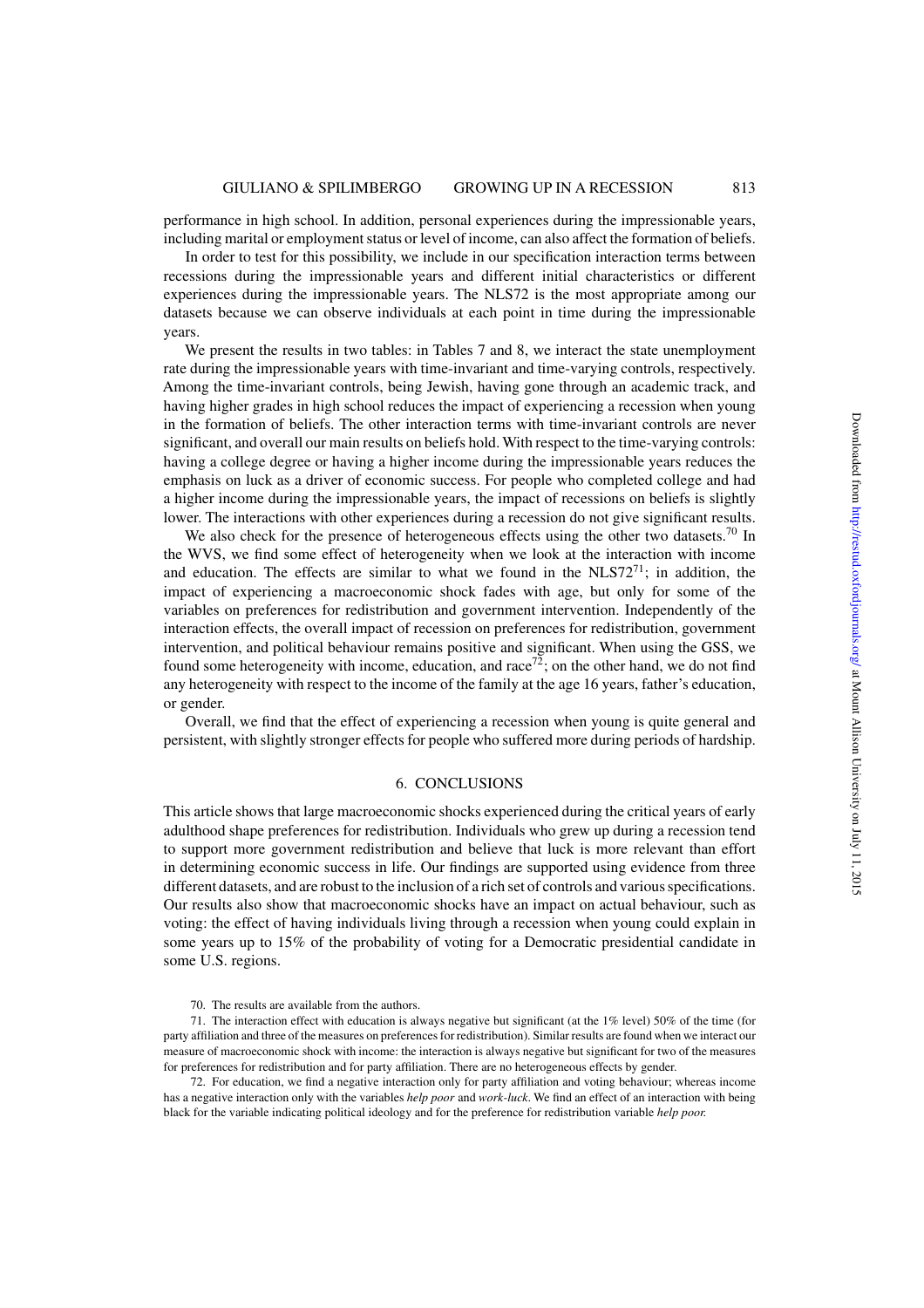|                                                                   | (1)<br>Work-luck                 | (2)<br>Work-luck                 | (3)<br>Work-luck               | (4)<br>Work-luck               | (5)<br>Work-luck               | (6)<br>Work-luck               | (7)<br>Work-luck               | (8)<br>Work-luck                        |
|-------------------------------------------------------------------|----------------------------------|----------------------------------|--------------------------------|--------------------------------|--------------------------------|--------------------------------|--------------------------------|-----------------------------------------|
| Unempl. $-$ imp. years                                            | $0.016***$                       | $0.016***$                       | $0.018***$                     | $0.017***$                     | $0.020***$                     | $0.063***$                     | $0.018***$                     | $0.017**$                               |
| Unempl. – at 32 years                                             | (0.004)<br>$-0.002$<br>(0.004)   | (0.005)<br>$-0.002$<br>(0.004)   | (0.005)<br>$-0.002$<br>(0.004) | (0.004)<br>$-0.002$<br>(0.004) | (0.004)<br>$-0.001$<br>(0.005) | (0.016)<br>$-0.003$<br>(0.004) | (0.005)<br>$-0.002$<br>(0.004) | (0.007)<br>$-0.002$<br>(0.004)          |
| Black*(unem. i.y.)                                                | 0.010                            |                                  |                                |                                |                                |                                |                                |                                         |
| <b>Black</b>                                                      | (0.007)<br>$0.106***$<br>(0.037) |                                  |                                |                                |                                |                                |                                |                                         |
| Male*(unem. i.y.)                                                 |                                  | 0.003                            |                                |                                |                                |                                |                                |                                         |
| Male                                                              |                                  | (0.003)<br>$0.060***$<br>(0.016) |                                |                                |                                |                                |                                |                                         |
| Log(fam. inc. at $18$ )*(un. i.y.)                                |                                  |                                  | $-0.001$<br>(0.002)            |                                |                                |                                |                                |                                         |
| Log(fam. inc. at $18$ )                                           |                                  |                                  | $-0.014$<br>(0.020)            |                                |                                |                                |                                |                                         |
| (Father less h.s.)*(un. i.y.)                                     |                                  |                                  |                                | 0.001<br>(0.002)               |                                |                                |                                |                                         |
| Father less than high school                                      |                                  |                                  |                                | $-0.002$<br>(0.016)            |                                |                                |                                |                                         |
| Academic*(un. i.y.)                                               |                                  |                                  |                                |                                | $-0.006**$                     |                                |                                |                                         |
| Academic                                                          |                                  |                                  |                                |                                | (0.003)<br>$-0.003$<br>(0.018) |                                |                                |                                         |
| $Grade*(un. i.y.)$                                                |                                  |                                  |                                |                                |                                | $-0.001***$                    |                                |                                         |
| Grade                                                             |                                  |                                  |                                |                                |                                | (0.000)<br>$-0.00$             |                                |                                         |
| (Working in h.s.)*(un. i.y.)                                      |                                  |                                  |                                |                                |                                | (0.001)                        | $-0.000$                       |                                         |
| Working in high school                                            |                                  |                                  |                                |                                |                                |                                | (0.000)<br>$-0.003***$         |                                         |
| Protestant                                                        |                                  |                                  |                                |                                |                                |                                | (0.001)                        | $-0.069*$                               |
| Roman Catholic                                                    |                                  |                                  |                                |                                |                                |                                |                                | (0.041)<br>$-0.043$                     |
| Other Christian                                                   |                                  |                                  |                                |                                |                                |                                |                                | (0.038)<br>$-0.073$                     |
| Jewish                                                            |                                  |                                  |                                |                                |                                |                                |                                | (0.047)<br>$0.127*$                     |
| Other                                                             |                                  |                                  |                                |                                |                                |                                |                                | (0.065)<br>$-0.085$                     |
| Protestant*un_iy                                                  |                                  |                                  |                                |                                |                                |                                |                                | (0.058)<br>0.001                        |
| Roman Catholic*un_iy                                              |                                  |                                  |                                |                                |                                |                                |                                | (0.006)<br>0.002                        |
| Other Christian*un_iy                                             |                                  |                                  |                                |                                |                                |                                |                                | (0.006)<br>0.002                        |
| Jewish*un_iy                                                      |                                  |                                  |                                |                                |                                |                                |                                | (0.007)<br>$-0.021*$                    |
| Other*un_iy                                                       |                                  |                                  |                                |                                |                                |                                |                                | (0.010)<br>0.004                        |
| State fixed effect<br>Year fixed effects<br>Observations<br>$R^2$ | Yes<br>Yes<br>23,684<br>0.03     | Yes<br>Yes<br>23,684<br>0.03     | Yes<br>Yes<br>23,684<br>0.03   | Yes<br>Yes<br>23,684<br>0.03   | Yes<br>Yes<br>23,684<br>0.03   | Yes<br>Yes<br>23,684<br>0.03   | Yes<br>Yes<br>23,684<br>0.03   | (0.009)<br>Yes<br>Yes<br>23,684<br>0.03 |

TABLE 7 *NLS72: interactions with personal background*

*Notes*: [1] Standard errors are clustered at the state level; \*significant at 10%, \*\*significant at 5%, \*\*\*significant at 1%.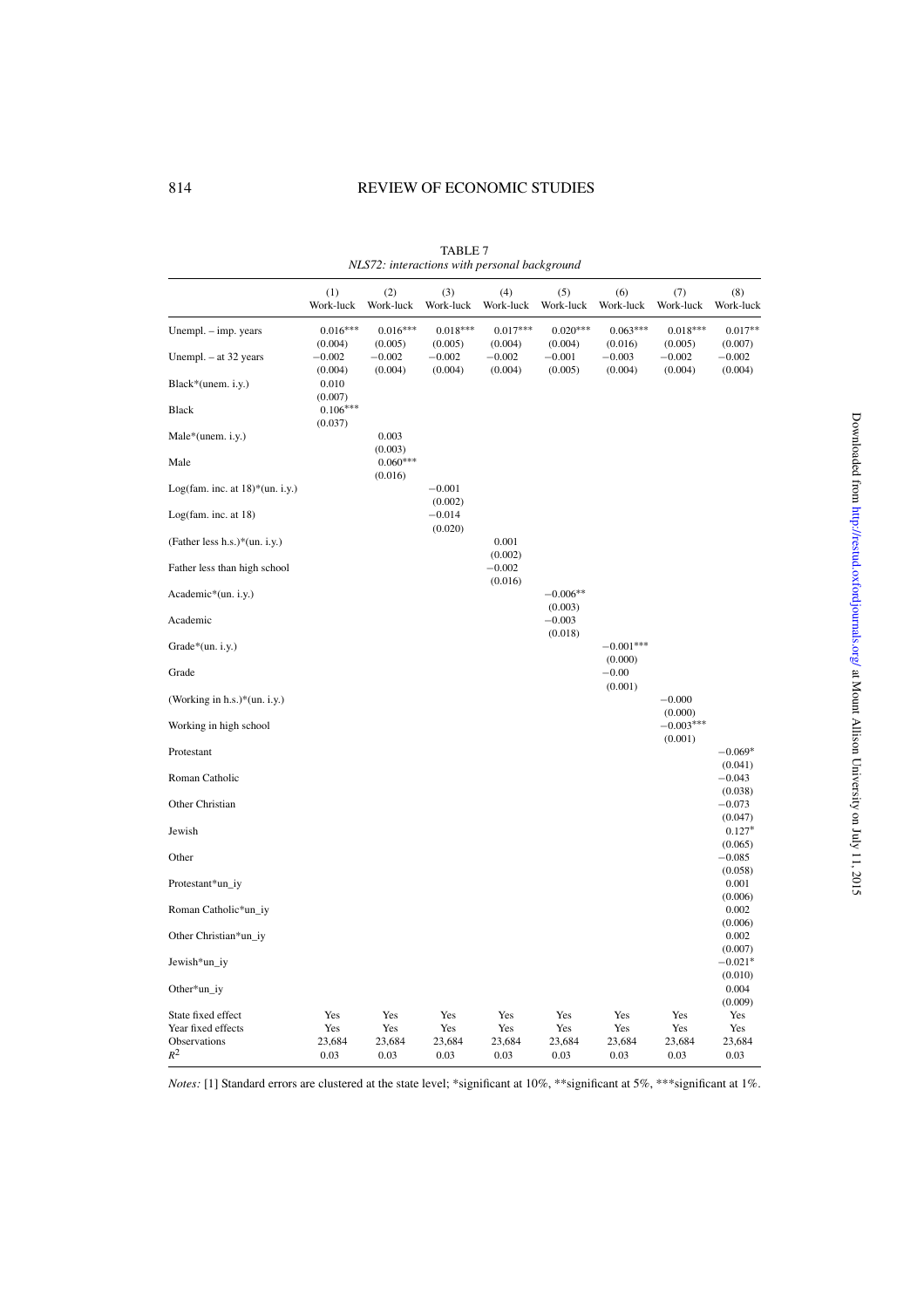|                                   | (1)<br>Work-luck      | (2)<br>Work-luck      | (3)<br>Work-luck      | (4)<br>Work-luck      |
|-----------------------------------|-----------------------|-----------------------|-----------------------|-----------------------|
| Unempl. $-$ imp. years            | $0.018***$<br>(0.004) | $0.018***$<br>(0.004) | $0.019***$<br>(0.004) | $0.031***$<br>(0.008) |
| Unempl. $-$ at 32 years           | $-0.003$<br>(0.004)   | $-0.002$<br>(0.004)   | $-0.003$<br>(0.004)   | $-0.002$<br>(0.004)   |
| Unemployed*(unempl. i. y.)        | $-0.006$<br>(0.006)   |                       |                       |                       |
| Unemployed                        | $0.083*$<br>(0.042)   |                       |                       |                       |
| College*(unempl. i.y.)            |                       | $-0.009**$<br>(0.004) |                       |                       |
| College                           |                       | 0.024<br>(0.018)      |                       |                       |
| Married*(unempl. i.y.)            |                       |                       | $-0.004$<br>(0.003)   |                       |
| Married                           |                       |                       | $-0.016$<br>(0.019)   |                       |
| $Log(pers. income)*(unemp. i.y.)$ |                       |                       |                       | $-0.002**$<br>(0.001) |
| Log (pers. income)                |                       |                       |                       | 0.005<br>(0.004)      |
| Religion dummies                  | Yes                   | Yes                   | Yes                   | Yes                   |
| State fixed effects               | Yes                   | Yes                   | Yes                   | Yes                   |
| Year fixed effects                | Yes                   | Yes                   | Yes                   | Yes                   |
| <b>Observations</b><br>$R^2$      | 23,684<br>0.03        | 23,684<br>0.03        | 23,684<br>0.03        | 23,684<br>0.03        |

TABLE 8 *NLS72: interactions with personal experience during impressionable years*

*Notes:* [1] Standard errors are clustered at the state level; \*significant at 10%, \*\*significant at 5%, \*\*\*significant at 1%.

This article provides empirical evidence on the nature of preferences for redistribution, linking economics to important findings from social psychology. It contributes to the literature that claims that important historical experiences are relevant in shaping economic outcomes and provides empirical grounds for the models that endogenise political preferences and beliefs.

Our results suggest that the effect is not driven by differences in endowment or other timevarying regional characteristics, but further research and the availability of longer panel datasets on preferences for redistribution are needed to better pin down the mechanisms driving the results.

*Acknowledgments*. The views expressed in this article are those of the authors and do not necessarily represent those of the IMF or its board of directors. We thank Marco Ottaviani and several anonymous referees for comments that substantially improved the article. We also thank Antonio Ciccone, Claudia Goldin, Larry Katz, Bob Margo, Sarah Reber, David Romer, Jason Snyder, Romain Wacziarg, and Fabrizio Zilibotti, as well as participants at various conferences and seminars. We are very grateful to David Card, Liz Cascio, and Sarah Reber for providing data on the quality of education in the U.S. Paola Giuliano gratefully acknowledges support from the Center for American Politics and Public Policy at UCLA and thanks the Russell Sage Foundation for its wonderful hospitality.

#### **Supplementary Data**

Supplementary data are available at *Review of Economic Studies* online.

#### **REFERENCES**

- ALESINA, A. and ANGELETOS, G.M. (2005), "Fairness and Redistribution: US vs. Europe", *American Economic Review*, **95**, 913–935.
- ALESINA, A. and FUCHS-SCHÜNDELN, N. (2008), "Good Bye Lenin (or Not?)—The Effect of Communism on People's Preferences", *American Economic Review*, **97**, 1507–1528.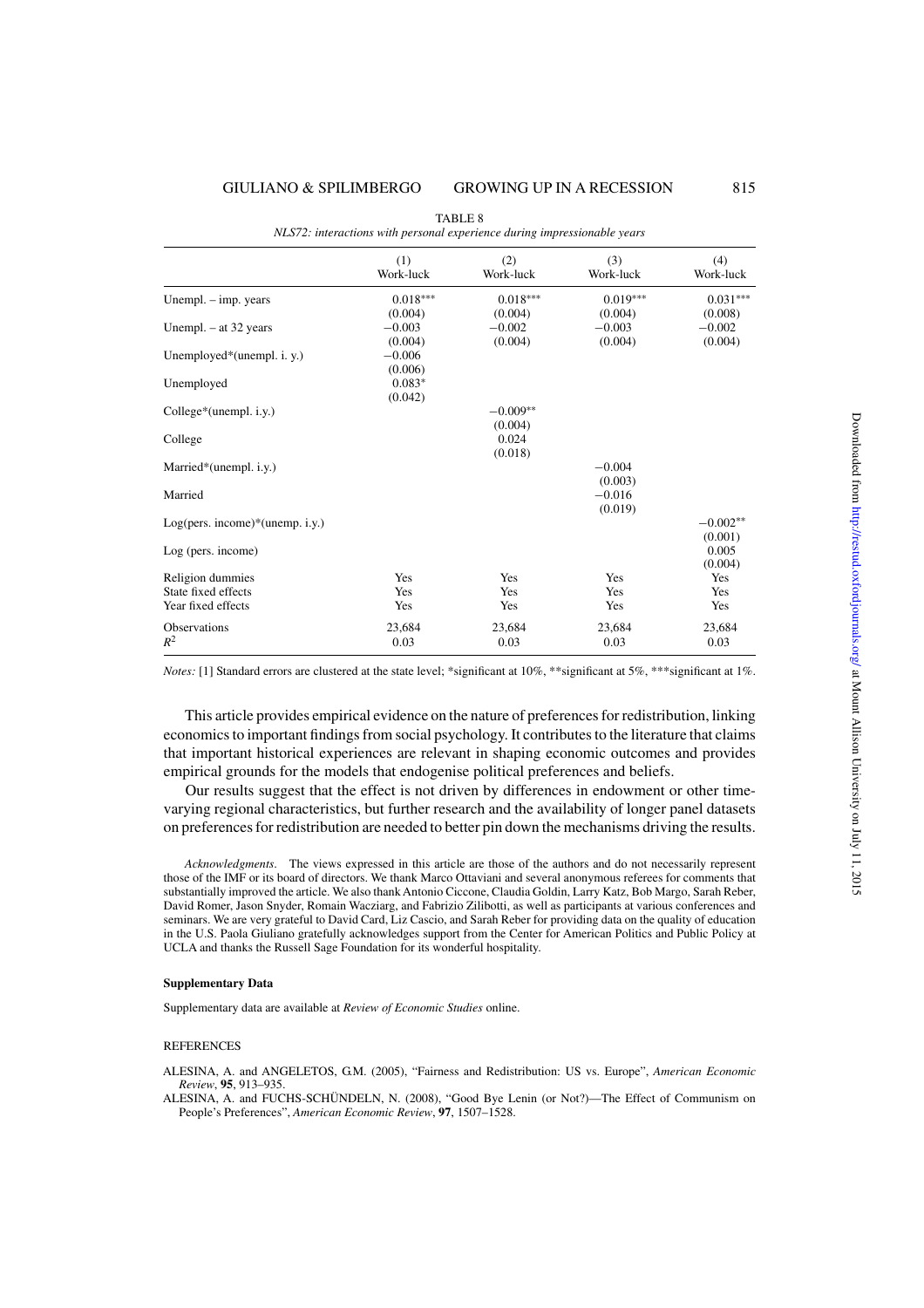- ALESINA, A. and GIULIANO, P. (2011), "Preferences for Redistribution", in Benhabib, J., Jackson, M.O. and Bisin, A. (eds) *Handbook of Social Economics*, Vol. 1A (The Netherlands: North-Holland) 93–131.
- ALESINA, A. and GLAESER, E. (2004), *Fighting Poverty in the US and Europe: A World of Difference* (Oxford: Oxford University Press).
- ALESINA, A. and LA FERRARA, E. (2005), "Ethnic Diversity and Economic Performance", *Journal of Economic Literature*, **43**, 721–761.
- BARRO, R. and URSUA, J. (2008), "Macroeconomic Crises Since 1870", *Brookings Paper on Economic Activity*, **39**, 255–350.
- BENABOU, R. and TIROLE, J. (2006), "Belief in a Just World and Redistributive Politics", *Quarterly Journal of Economics*, **121**, 699–746.
- BEN–PORATH, Y. (1973), "Short-Term Fluctuations in Fertility and Economic Activity in Israel", *Demography*, **X**, 185–204.
- BOUSTAN, L., FERREIRA, F.,WINKLER, H. and ZOLT, E. (2013), "The Effect of Rising Income Inequality on Taxation and Public Expenditures: Evidence from U.S. Municipalities and School Districts, 1970–2000", *Review of Economics and Statistics*, forthcoming.
- BRIM, O.G. and KAGAN, J. (1980). *Constancy and Change in Human Development* (Cambridge, MA: Harvard University Press).
- CAMERON, A.C., GELBACH, J.B. and MILLER, D. (2008), "Bootstrap-Based Improvements for Inference with Clustered Errors", *The Review of Economics and Statistics*, **90**, 414–427.
- CARD, D. and KRUEGER, A. (1992), "Does School Quality Matter? Returns to Education and the Characteristics of Public Schools in the United States", *Journal of Political Economy*, **100**, 1–40.
- CASCIO, E.U. and REBER, S. (2013), "The Poverty Gap in School Spending Following the Introduction of Title I", *American Economic Review*, **103**, 423–427.
- CLINGINGSMITH, D., KHWAJA, A. and KREMER, M. (2009), "Estimating the Impact of the Hajj: Religion and Tolerance in Islam's Global Gathering", *Quarterly Journal of Economics*, **124**, 1133–1170.
- COGLEY, T. and SARGENT, T. (2008), "The Market Price of Risk and the Equity Premium: A Legacy of the Great Depression", *Journal of Monetary Economics*, **55**, 454–476.
- CORCORAN, S.P. and EVANS, W.N. (2010), "Income Inequality, the Median Voter, and the Support for Public Education" (Working Paper 16097, NBER).
- CORNEO, G. and GRÜNER, H.P. (2002), "Individual Preferences for Political Redistribution", *Journal of Public Economics*, **83**, 83–107.
- CUTLER, N.E. (1974), "Aging and Generations in Politics: The Conflict of Explanations and Inference", in Wilcox, A.R. (ed.) *Public Opinion and Political Attitudes* (New York: Wiley) 440–462.
- DEHEJIA, R. and MUNEY, A.L. (2004), "Booms, Busts, and Babies' Health", *The Quarterly Journal of Economics*, **119**, 1091–1130.
- DENNIS, J. (1973), *Socialization in Politics: A Reader* (New York: Wiley).
- DI TELLA, R., DONNA, J. and MACCULLOCH, R. (2007), "Oil, Macro Volatility, and Crime in the Determination of Beliefs in Venezuela", in Hausmann, R. and F. Rodriguez (eds) *Venezuela: Anatomy of a Collapse*.
- DI TELLA, R., DONNA, J. and MACCULLOCH, R. (2008), "Crime and Beliefs: Evidence from Latin America", *Economic Letters*, **99**, 566–569.
- DI TELLA, R., DUBRA, J. and MACCULLOCH, R. (2010), "A Resource Belief-Curse? Oil and Individualism", in Hogan, W. and Sturzenegger, F. (eds) *The Natural Resources Trap: Private Investment Without Public Commitment* (Cambridge, MA: MIT Press).
- DI TELLA, R., GALIANI, S.F. and SCHARGRODSKY, E.S. (2007), "The Formation of Beliefs: Evidence from the Allocation of Land Titles to Squatters", *Quarterly Journal of Economics*, **122**, 209–241.
- EASTON, D. and DENNIS, J. (1969), *Children in the Political System: Origins of Political Legitimacy* (New York: McGraw-Hill).
- FRIEDMAN, M. and SCHWARTZ, A. (1963), *A Monetary History of the United States, 1867–1960* (Princeton, NJ: Princeton University Press).
- GLENN, N.D. (1980), "Values, Attitudes and Beliefs", in O.G. Brim and Kagan, J. (eds) *Constancy and Change in Human Development* (Cambridge, MA: Harvard University Press).
- GOLDIN, C. and KATZ, L.F. (2008), *The Race Between Education and Technology* (Cambridge, MA: Harvard University Press).
- GRAHAM, J.R. and NARASIMHAN, K. (2004), "Corporate Survival and Managerial Experiences during the Great Depression", manuscript, Duke University.
- GREENSTEIN, F.I. (1965), *Children and Politics* (New Haven, CN: Yale University Press).
- GREENWOOD, R. and NAGEL, S. (2009), "Inexperienced Investors and Bubbles", *Journal of Financial Economics*, **93**, 239–258.
- HESS, R.D. and TORNEY, J.V. (1967), *The Development of Political Attitudes in Children* (Chicago: Aldine).
- HUBER, J., and INGLEHART, R. (1995), "Expert Interpretations of Party Space and Party Locations in 42 Societies", *Party Politics*, **1**, 73–111.
- KAHN, L., (2010), "The Long-Term Labor Market Consequences of Graduating from College in a Bad Economy", *Labour Economics*, **17**.